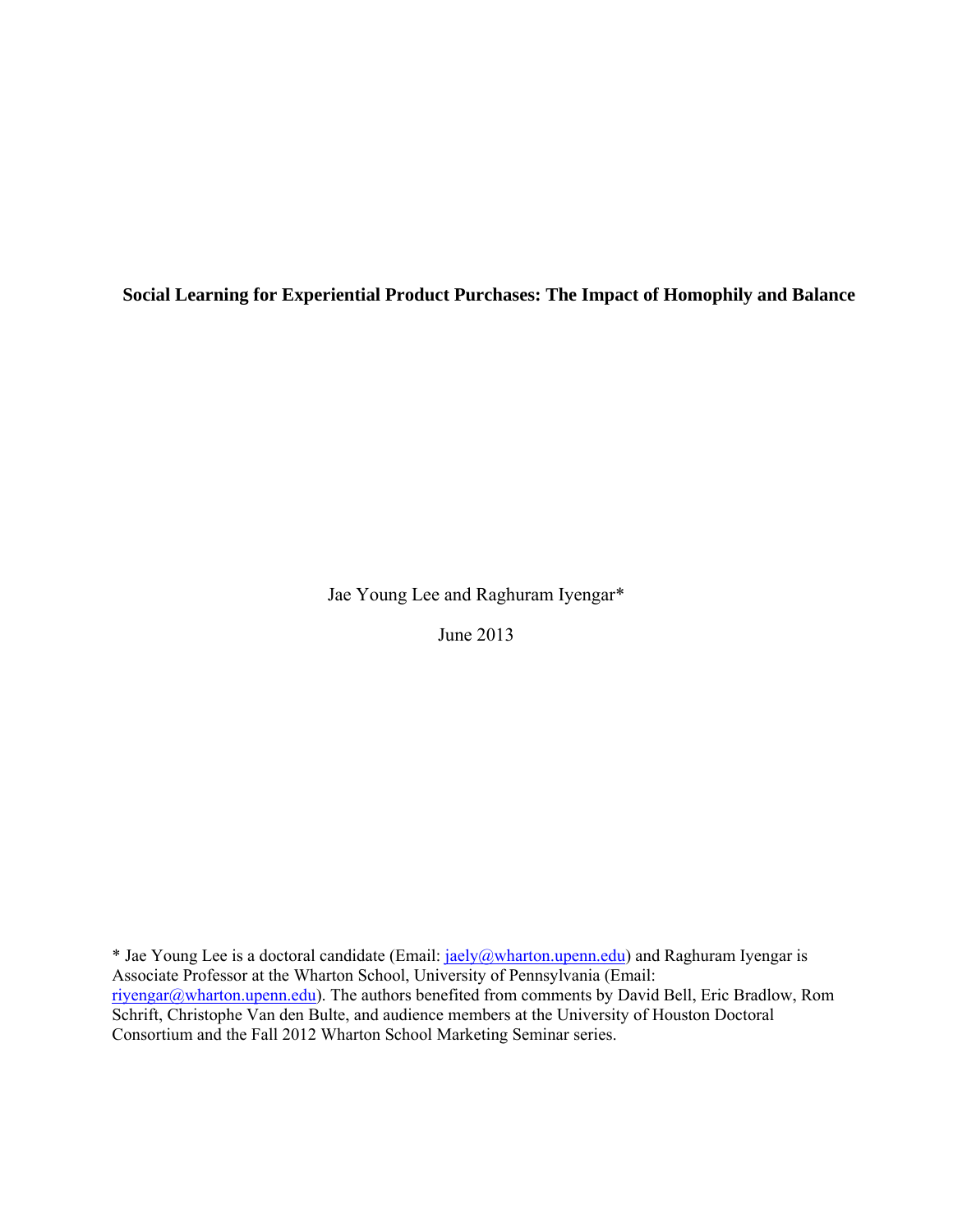# **Social Learning for Experiential Product Purchases: The Impact of Homophily and Balance**

**Abstract** 

Consumers often turn to social contacts prior to product purchases. We study how interpersonal relationships among consumers and their contacts impact information search, learning and purchase of experiential products. There are two important features of our framework. First, the learning model is purposive with active search for a planned purchase and flexibly accommodates aspects of interpersonal relationships among information recipients and sources. Second, consumers' search and purchase decisions are interrelated, but temporally separated, thus allowing us to assess the impact of social relationships on each decision. The model is estimated using incentive compatible stated choice experiments and there are two key insights. First, consumers prefer to gather information from similar others (i.e., homophily) due to the greater informational benefit from similar others rather than the convenience of collecting information. Second, triadic balance in a social system has a nuanced effect. While people understand that informational benefits are greater under an imbalanced relationship, the cost of information seeking is also higher. Consumers search less under an imbalanced social system as compared to when it is balanced and yet the lower amount of search still leads to greater purchase likelihood. Our findings have relevance for Internet retailers offering social evaluations for products.

KEYWORDS: Social Learning; Consumer Search; Homophily; Triadic Balance; Multivariate Bayesian Learning.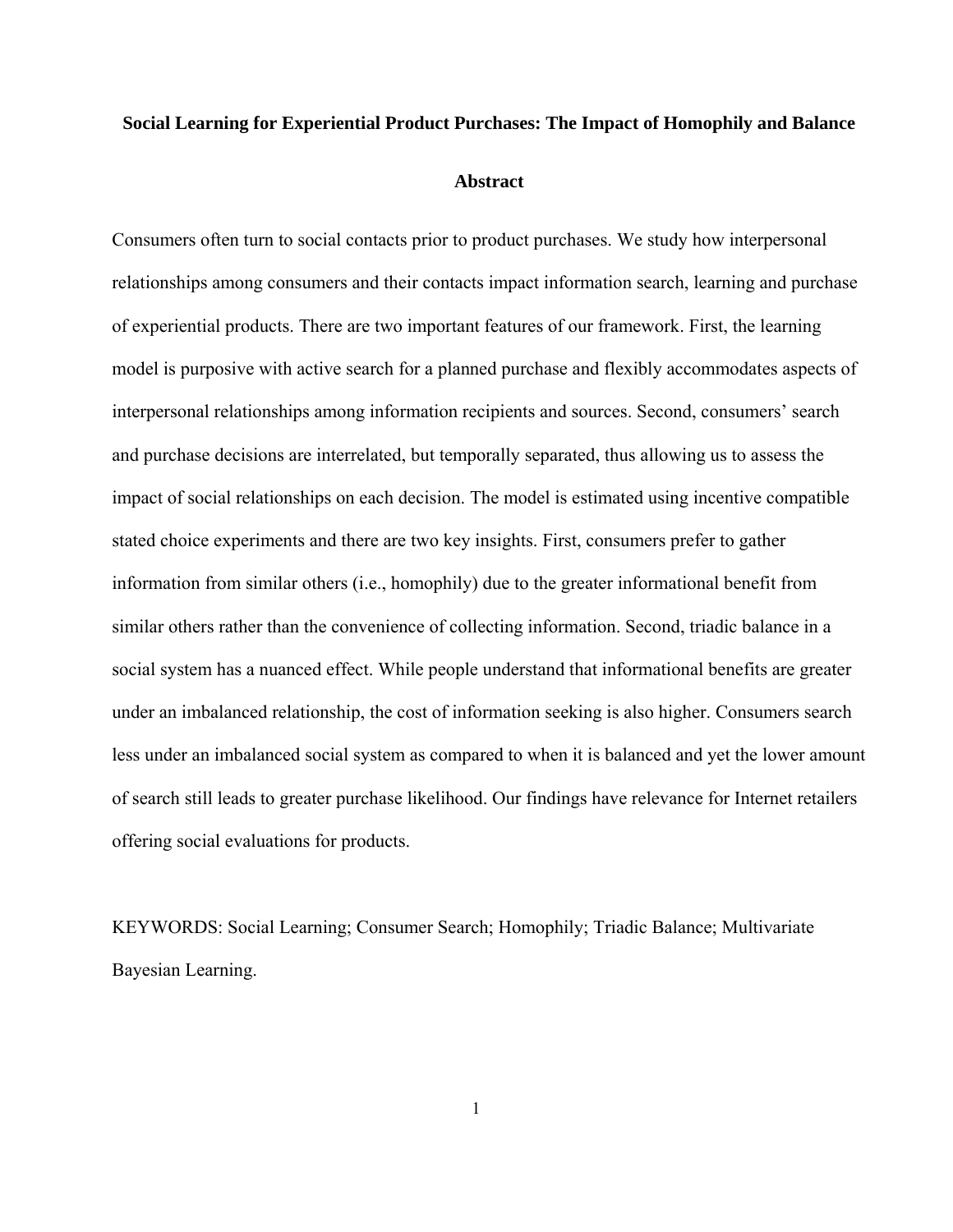#### **1. Introduction**

Consumers often turn to friends or other social contacts before making purchases as mundane as the movie to watch on a Friday night or decisions as critical as where to have a wedding. Social sources are especially useful for gathering information about experiential product attributes, which cannot be fully evaluated prior to direct experience (e.g., how much I will like a restaurant), rather than search attributes, which can be verified pre-purchase (e.g., price of an entree in a restaurant). As an example, the Internet portal Yelp.com provides easy access to information about location, price, and menu of restaurants (search attributes). It also offers aggregate popularity for restaurants but the evaluations are typically from people who consumers do not know and hence predicting their own liking for a restaurant is difficult. Therefore, consumers frequently gather feedback from others whom they know and have shared common experiences with. The ubiquity of Internet-based communication channels has increased the viability of such social search (Godes et al. 2005): Several Internet retailers such as goodreads.com (books), opentable.com (restaurants), netflix.com (movie / DVD) and snoox.com (entertainment) have begun providing friends' reviews to their customers.

 Social information is distinct from the information via other sources (e.g., targeted marketing effort) for at least three reasons. First, sources of social information (i.e., network contacts) may have systematically different product tastes as compared to a focal consumer. Second, social sources themselves may have similar or dissimilar tastes with each other. Finally, it is likely that the features of interpersonal relationships among information recipients and sources such as *homophily* (the tendency of individuals to associate with similar others) and *balance* (the overall consistency of preferences in a social system) influence learning.

2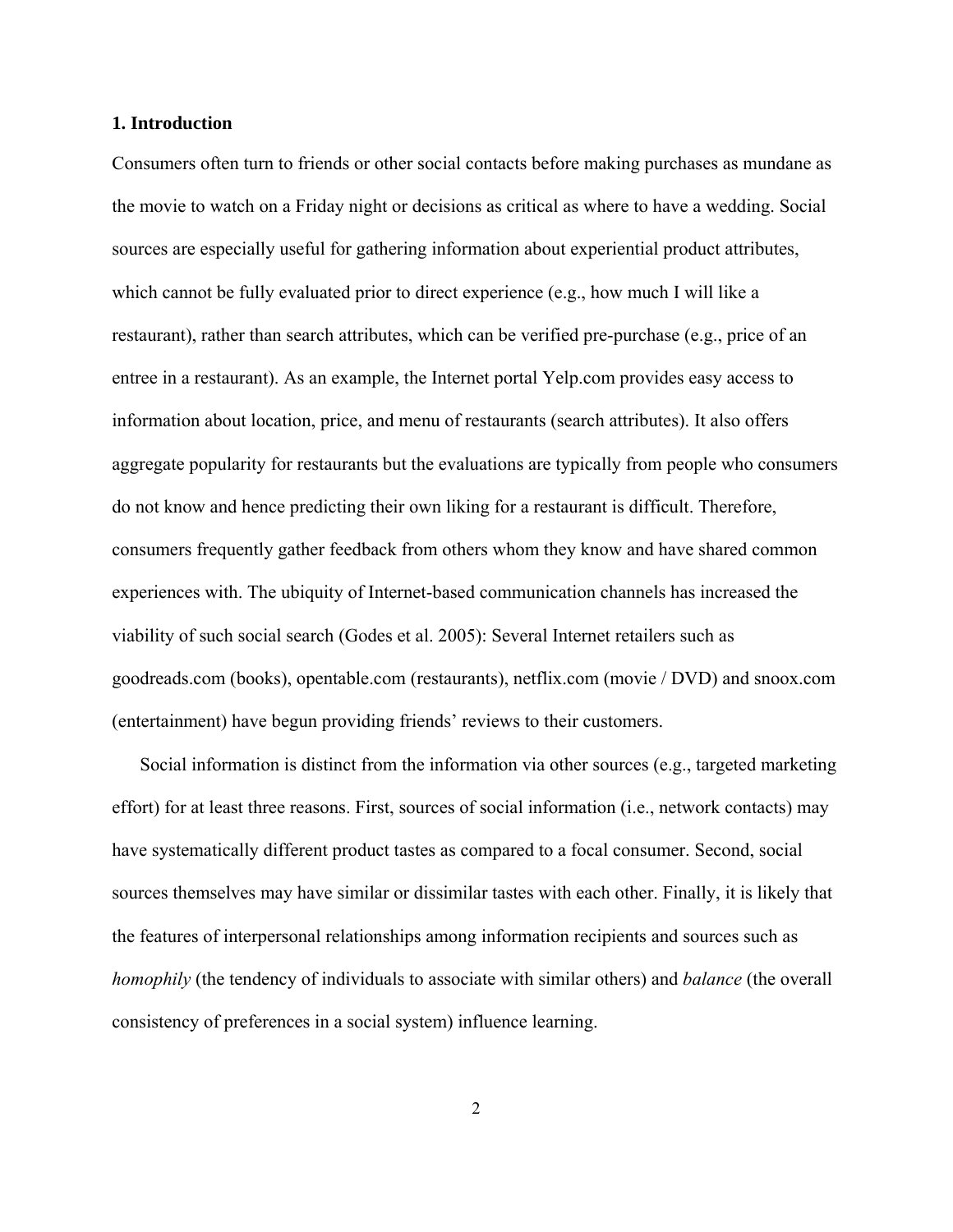We study whether and how the similarity of preference in a social system influences the way that consumers actively gather information, learn from it and make purchase decisions. There are two important aspects of our model. First, the model extends standard multivariate Bayesian learning models (e.g. Erdem 1998; Winkler 1981) by accommodating features of interpersonal relationships to better describe social learning. Second, consumers' search and purchase decisions are modeled as interrelated but temporally separated (e.g., Erdem et al. 2005) thus allowing us to assess the impact of the similarity of preferences with social sources on each decision.

 Our data for the empirical application are from an incentive compatible stated choice experiment where consumers make purchase decisions for individual music tracks while having access to others' evaluations. For addressing research questions regarding the underlying mechanisms for social learning, such data have several advantages over observational data (e.g., Hartmann et al. 2008; Narayan et al. 2011). First, we manipulate the similarity of preference, which is usually confounded with interpersonal affect or frequency of interaction in observational data. Second, the experimental data control for unobserved confounds for identifying social influence such as endogenous group formation. Third, there was no possibility of passive social learning (from exogenous social information), awareness diffusion, or normative pressure in our study. Finally, we also manipulated the content and availability of social information, which is difficult to observe in secondary data. Thus, we can isolate the effect of the similarity structure on consumers' decisions while ensuring external validity with an incentive-aligned experiment.

 Our results provide two key insights regarding social learning. First, there is evidence of homophily as consumers prefer to gather information from similar others. Furthermore, we

3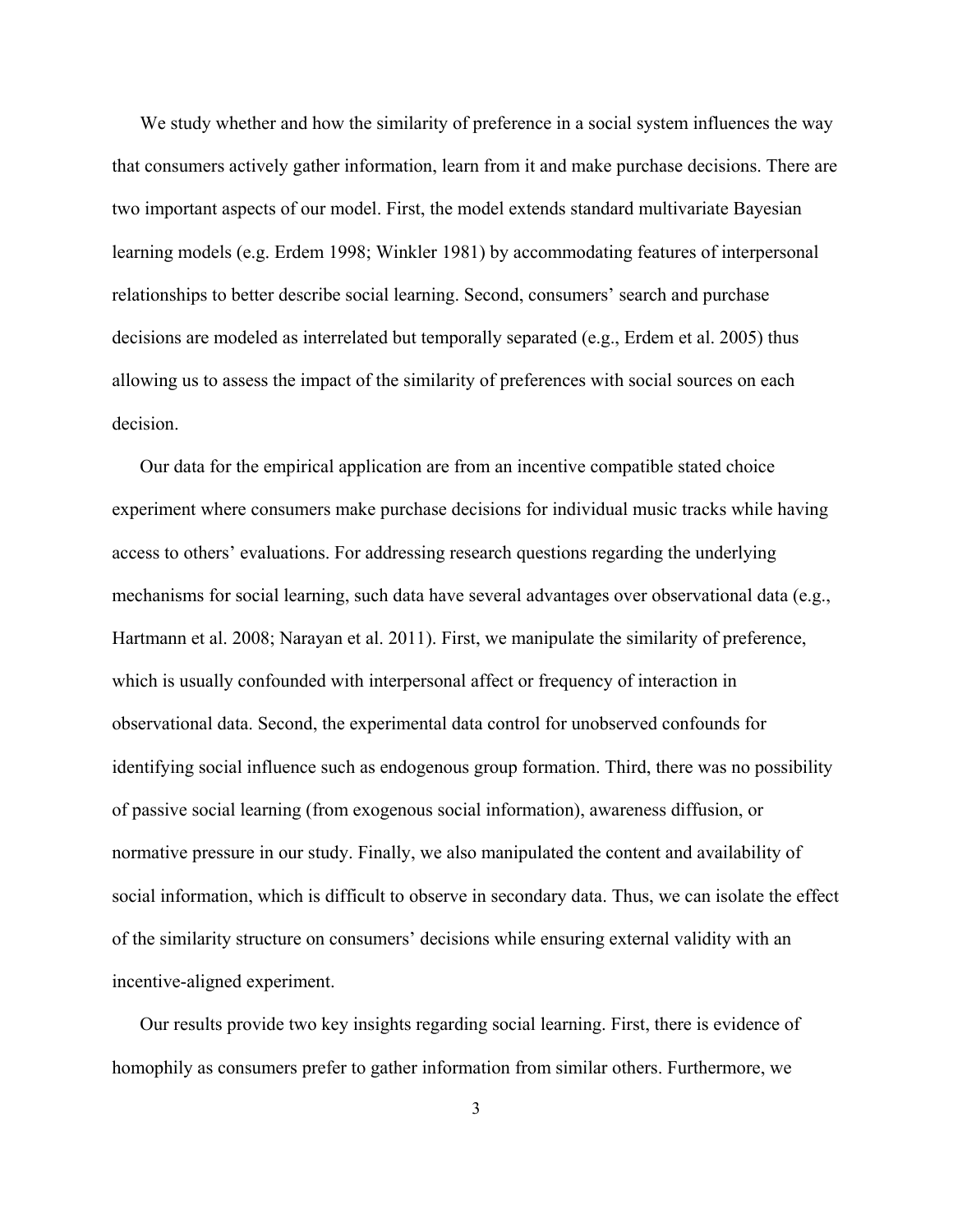pinpoint the mechanism behind this phenomenon. Our results suggest that homophily is driven by greater informational benefit from similar others (Suls et al 2000) rather than the comfort of collecting such information (Carley 1991). Second, balance of a social system has a more nuanced effect on social learning. On the one hand, people appear to understand that informational benefit is greater under an imbalanced social system (Goethels and Nelson 1973; Levine et al. 1993) than a balanced one. On the other hand, people tend to have greater discomfort under an imbalanced system (Heider 1946; Meyers-Levy and Tybout 1989), so the cost of information-seeking is higher. Our results suggest that people tend to search less under an imbalanced system, as compared to a balanced one, due to search costs. However, the lower amount of search under imbalance still leads to greater informational benefit as compared to a balanced condition.

 Our findings are relevant for many Internet retailers who offer social reviews to increase product sales (e.g., Flixster, Opentable, Goodreads, etc). Our policy experiments show that firms can increase their expected profit by providing customers with product reviews from others with whom they have an imbalanced relationship. The benefit of imbalance on expected profit is enhanced when firms diversify the share of offered reviews across different social groups that their customers may have. In addition, although consumers may be willing to access more reviews under a balanced social system due to lower cost, firms should still provide fewer reviews. This is because while an additional review under a balanced system may be easier to read for consumers, it does not sufficiently increase the likelihood of purchase.

 The remainder of the paper is organized as follows. Section 2 describes relevant prior research. Section 3 describes our research setting, and we develop a model for social learning and the two inter-related decisions (search and purchase) in Section 4. Section 5 outlines the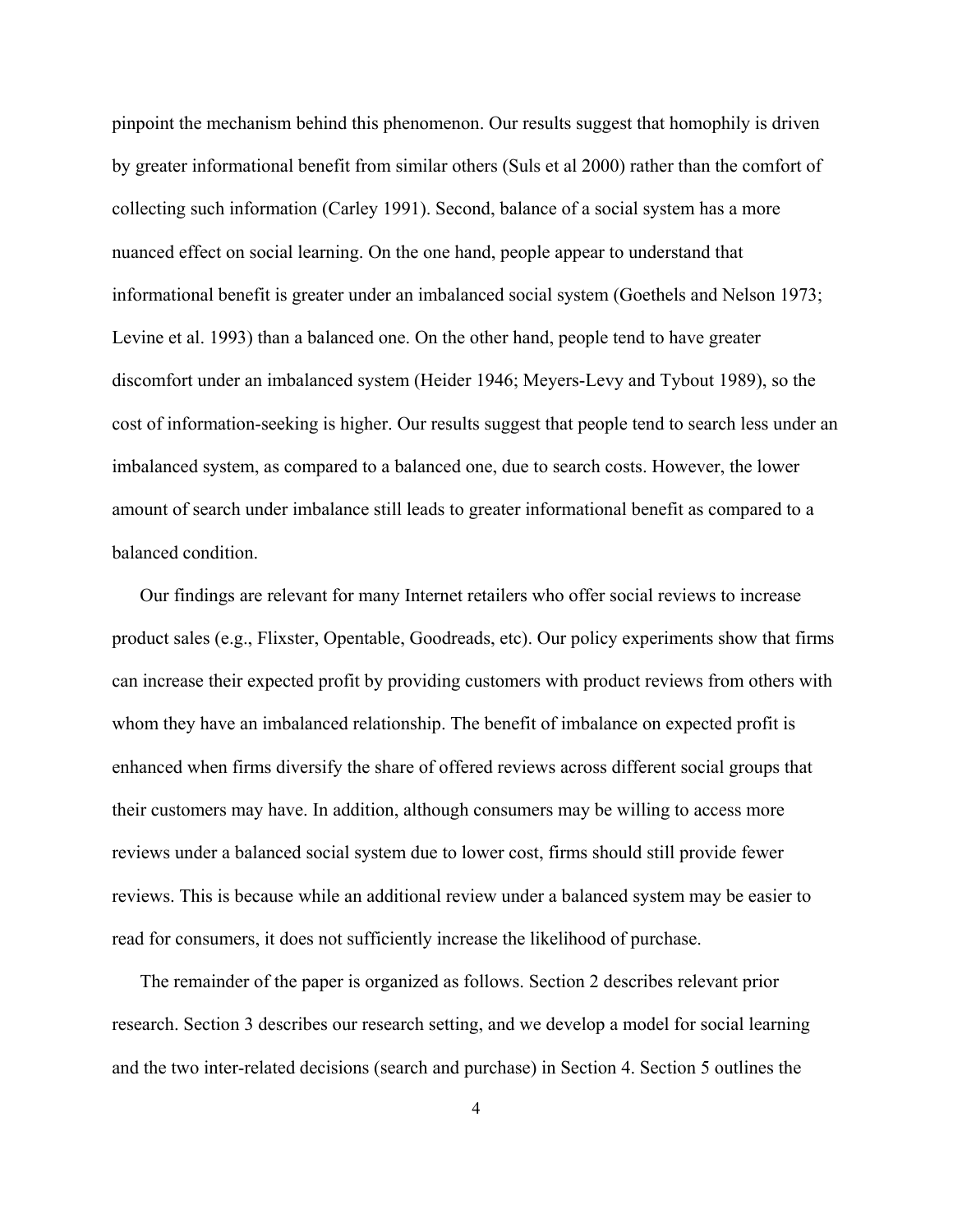empirical application of our model to the data collected from an incentive compatible stated choice experiment. Section 6 reports the findings, and Section 7 discusses managerial implications. Section 8 concludes with contributions and key results.

# **2. Literature Review**

Our study is at the intersection of two streams of research, consumer learning (i.e., information partly resolves the uncertainty about experiential attributes; see Ching et al. 2012 for an overview) and search (i.e., consumers actively seek information; see Ratchford 2010 for an overview). In addition, we focus on social contacts as sources, and investigate the role of social networks in search and learning.

 Social learning has at least three features that are distinct from other types of consumer learning. First, a consumer could gather information from others who may have different tastes compared to his own. This is unlike learning from own experience (e.g., Erdem and Keane 1996) or targeted detailing (e.g., Narayanan and Manchanda 2009). Past studies on social learning (Roberts and Urban 1988; Erdem et al. 2005; Zhao et al. 2012) have not addressed this issue adequately and assumed that social reviews provide unbiased signals for consumers' evaluation.

 Second, social contacts may have similar (or dissimilar) tastes, which creates interdependency among sources. There are several studies which have proposed a standard multivariate Bayesian learning model (SMBL) to incorporate the interdependency of information sources (Erdem 1998; Winkler 1981). However, SMBL model has two major restrictions that limit its applicability in a social context (described briefly here but see Section 5.2 and Appendix  $2) - (1)$  informational benefit from others with similar and dissimilar preferences is equivalent, and (2) there is always greater informational benefit when a social network has imbalanced preferences as compared to balanced ones.

5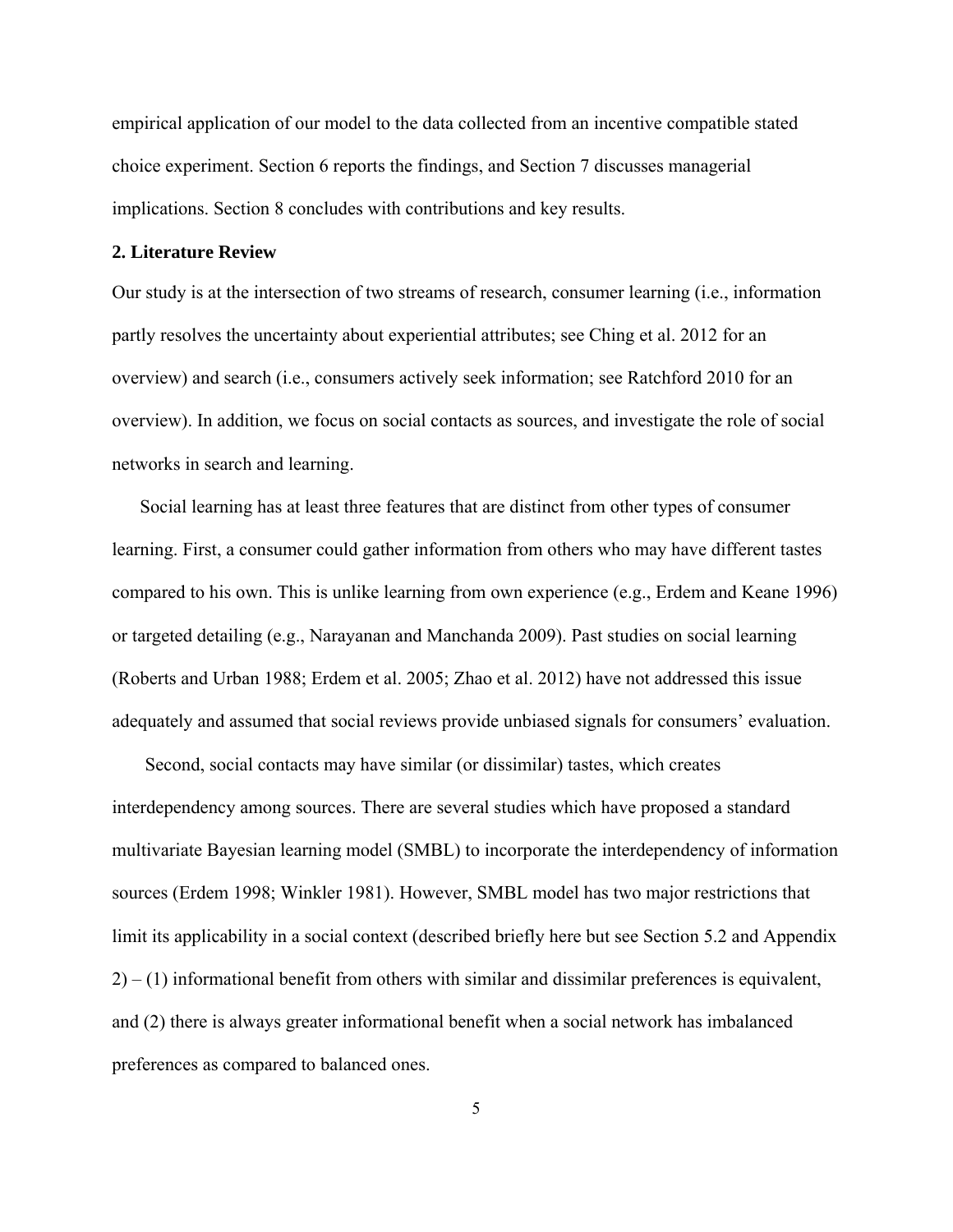Third, learning is likely to be driven by characteristics of social relationships among information receivers and providers. There are studies that have tried to accommodate behavioral aspects of learning such as forgetting (Mehta et al. 2004), the salience of recent signals (Camacho et al. 2011), and the valence of signals (Zhao et al. 2011). However, a learning model that accommodates the interpersonal aspects of relationships, which is crucial for social learning, has not been well developed.

 We propose an extended multivariate Bayesian learning (EMBL) model which incorporates all three features of social learning. In our model, consumers gather information from social contacts whose preferences are allowed to be systematically different from their own evaluation; consumers can still infer their evaluation given the similarity of preference with their social contacts (Goethals and Darley 1977; Yaniv et al. 2011). The model also allows for the interdependency among social information sources. Most importantly, EMBL model flexibly accommodates the interpersonal aspects of social learning. We focus on two features of social relationships – homophily and balance, which are described next.

Homophily is the tendency of individuals to associate with similar others (see McPherson et al. 2001 for a review). Homophily should matter for social learning for two reasons. First, people may believe that the personal experience of similar others as compared to that of dissimilar others provides a better forecast (i.e., informational benefit) of one's own future experience (Suls et al. 2000). Note that homophily driven by informational benefit cannot be accommodated in an SMBL model as positive feedback from similar others and negative feedback from dissimilar others are equivalent (see Section 5.2 and Appendix 2). Second, people may have greater discomfort (mental cost) interacting with dissimilar others than similar others (Carley 1991). We

6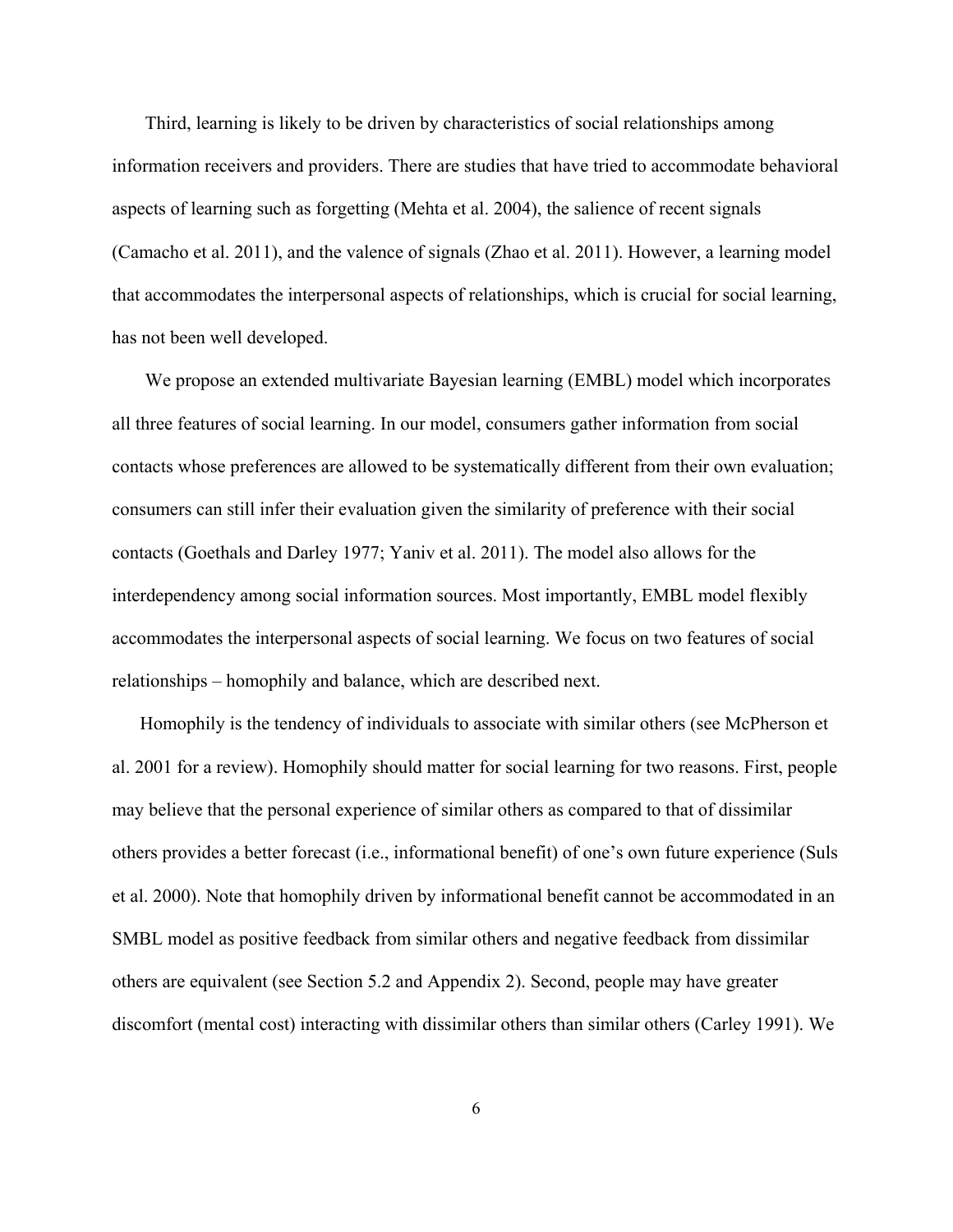test whether homophily impacts consumers' decisions, and further identify which of the two potential drivers (or both) is responsible for any observed effect.

 A social system is balanced if the valence of preference similarity multiplies out to be positive (Cartwright and Harary 1956; Heider 1946). There are at least two reasons why balance in preferences within a social system should matter for social learning. First, balance in a social relationship may affect the informational benefit that consumers can obtain from social contacts. On the one hand, exposure to different vantage points under an imbalanced relationship may increase information diagnosticity (Goethals and Nelson 1973; Levine et al. 1993). On the other hand, people may be more confident with their decisions under a balanced relationship as they are more likely to see congruent information (Tversky and Kahneman 1974). Note that SMBL does include a restrictive link between balance in social relationships and consumer learning: the information gathered from an imbalanced relationship is always more informative than a balanced relationship (see Section 5.2 and Appendix 2). Second, under imbalance, people may experience greater discomfort (Heider 1946) or need to put greater mental activity to comprehend inconsistent information (Meyers-Levy and Tybout 1989), and these may lead to greater search cost. We test whether and how balance within a social system impacts consumer learning and their decisions.

 We focus on search for experiential attributes where (a) information sources may have product evaluations that are systematically different from those of a focal consumer and (b) feedback does not completely resolve uncertainty. The scenario is unlike that in the classic literature on consumer search (e.g., Stigler 1961; Weitzman 1979) in which the content of information hardly varies with information sources and all uncertainty is resolved after search. Therefore, we examine the choice of social information sources and the search amount from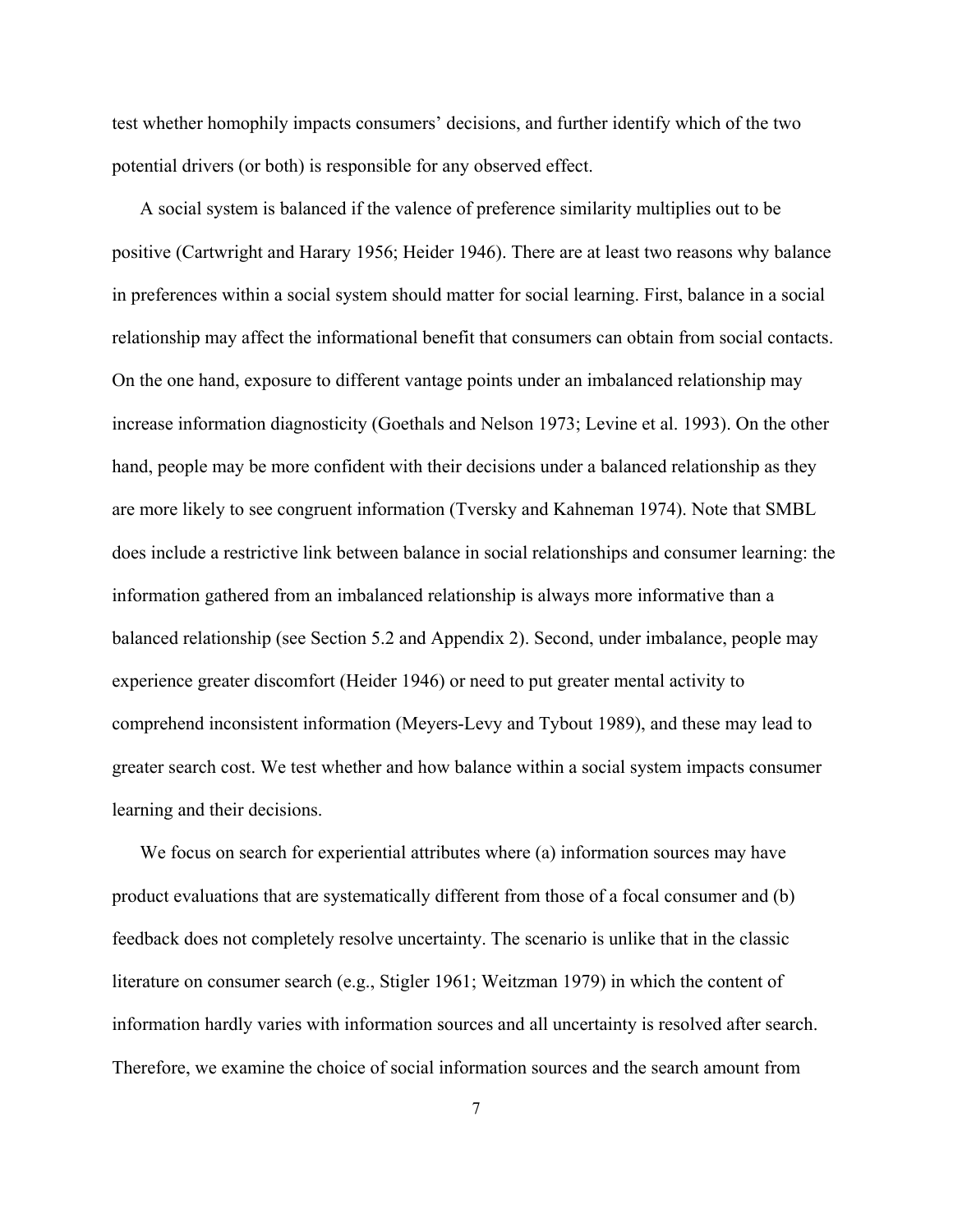different sources as key aspects of search decision (Urban et al. 1993; Ratchford et al. 2003). Moreover, we *endogenize* consumer search on experiential attributes within a purchase model such that consumers search to make a more informed purchase decision (Erdem et al. 2005). The novelty of our approach is that we explicitly account for interpersonal features of social information sources, and assess its impact on "what source to search" and "how much to search". Next, the research setting provides details on the decisions that consumers make.

#### **3. Problem Description**

Prior to purchasing experiential products, consumers often turn to others who have experienced the product as they can provide evaluations. Such evaluations could be from (1) the general public (e.g., aggregate iTunes ratings for songs from typically anonymous reviewers) and from (2) social information sources (i.e., others who one knows). As aggregate information is easily accessible, it may be a part of prior knowledge for consumers before they decide to search for the latter. In this study, therefore, a search decision refers to how consumers collect product evaluations from social information sources.

 Our interest is how the similarity of preference of a focal consumer with each social source, and between each pair of sources will affect his decision to search for product evaluations. This general problem is challenging and even intractable; if a consumer knows *n* other people who have tried the product then, the similarity of preference with *n* others (the direct connections) and the similarity of preference between  $n(n-1)/2$  pairs will impact his search decision. Even with  $n=4$  (a relatively small number) there are 10 different similarity parameters. Thus, to maintain the essence of the problem and make it tractable, we make the following assumption: a consumer's social sources can be categorized into two exogenous groups (groups A and B).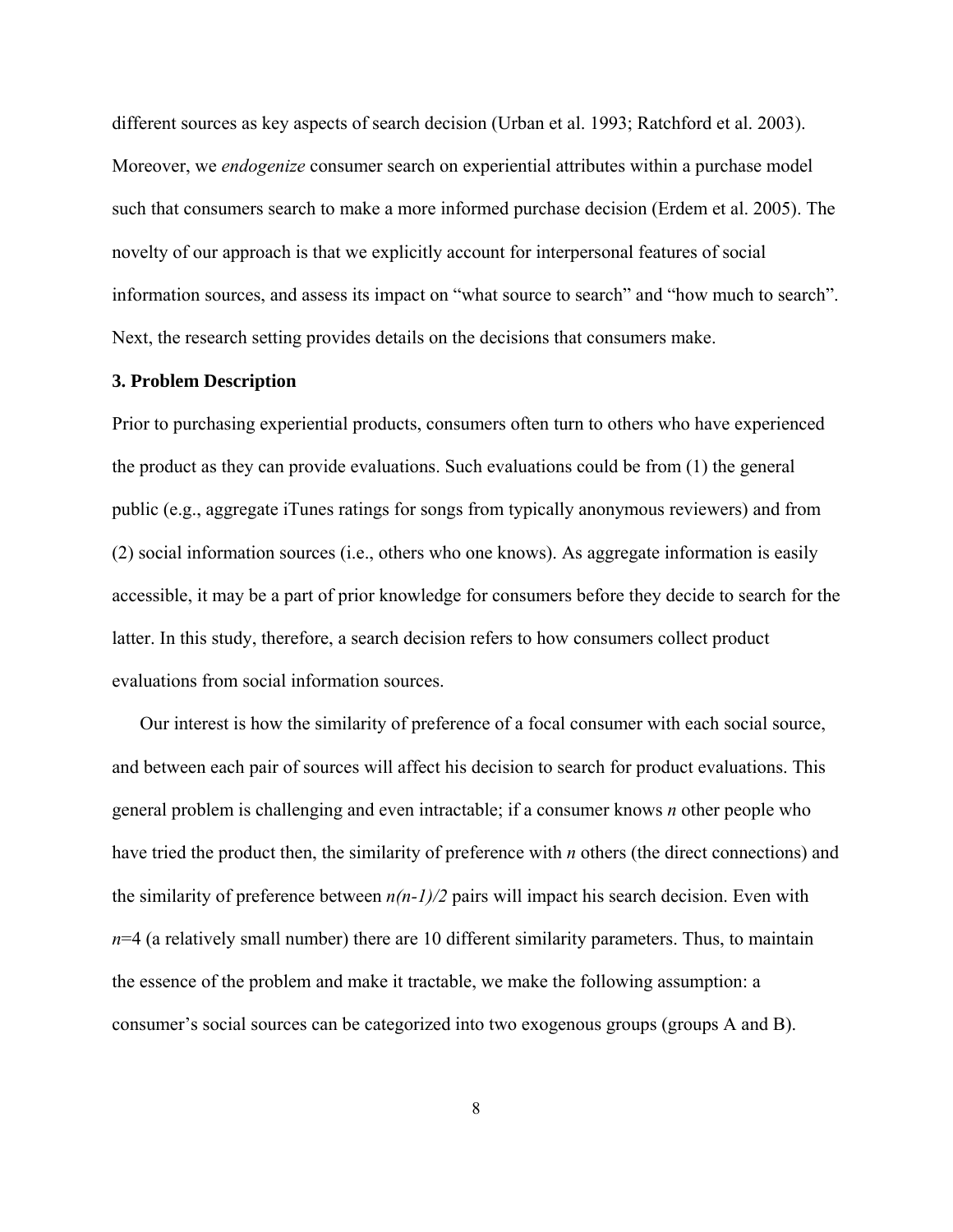Given the context of two social groups, we define the search decision as how many people from each group does a consumer ask for product evaluation. Each individual evaluation is a "signal."

 Figure 1 shows an example of a triad where the focal consumer and two social groups form the nodes and the link among any two nodes denotes the similarity of preference among them. In the figure, *a* (*b*) denotes the similarity of preference between a consumer and group A (group B), and *c* denotes the similarity of preference between the two social groups. These similarity measures are operationalized as standard correlation measure: the value gets closer to 1 (-1) as the positive (negative) association of preference between two nodes gets stronger. There is no association of preference between two nodes when the similarity measure between them is 0.

Figure 1. The Similarity of Preference in a Social Triad



We operationalize three measures summarizing the similarity of preference – relevance, redundancy, and balance – as follows. How certain the focal consumer will be about his own evaluation will depend on the strength of association between his preference and that of the social source - if a group of people, who have tastes that are very similar (dissimilar) to a focal consumer, give positive feedback about a product, he can infer that he may like (dislike) it (Goethals and Darley 1977). The strength of association is defined as *relevance*, and operationalized as the absolute value of similarity measure: the relevance of group A (B) is *|a|*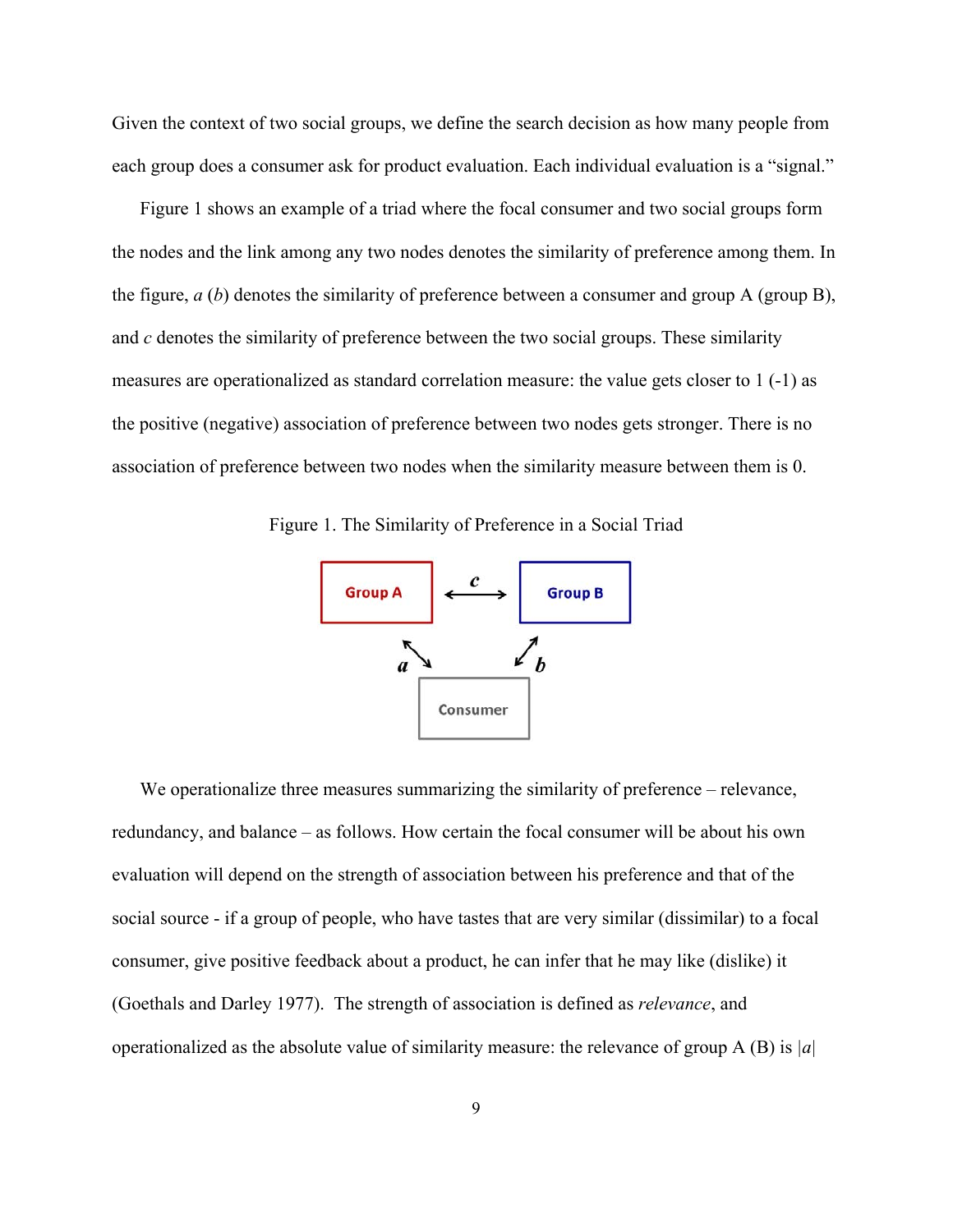(*|b|*). As the reviews from one source are reasonable predictors for the reviews from the other source, the two social groups are redundant information sources: When the two social groups have very similar (dissimilar) tastes, one can expect that the signals from the two groups will be also very similar (dissimilar). Therefore, *redundancy* is defined as the strength of association in preference between the two social groups, and operationalized as *|c|*. Finally, the balance status is defined based on the sign of the product of preference similarities, *abc*: the triad is balanced (imbalanced) when  $abc > 0$  ( $abc < 0$ ).

 We focus on the case where a consumer has a mature relationship with both social groups in a category and so knows the similarity of preference in the social triad (which consists of a consumer and the two social groups).<sup>1</sup> Also, a consumer makes a search decision before he observes any signal (but is knowledgeable regarding the aggregate product evaluation in the population), so a search decision in this study denotes simultaneous search.<sup>2</sup> Several real world contexts fit the research setting. For instance, suppose Ryan is deciding whether or not to dine in a particular restaurant on a Friday evening. As he shares a lot of common dining experiences with his friends, Ryan knows how similar his taste for restaurants is to his friends as well as how similar his friends' tastes are to each other. Ryan sends out multiple messages (e.g., group SMS messages) to his friends at the same time, and waits for their evaluations. The above scenario characterizes a situation where a consumer is time constrained and cannot sequentially decide to collect information from his friends.

<sup>&</sup>lt;sup>1</sup> There are other contexts where consumers are uncertain about their similarity of preference with others and learn about them over time. In addition, consumers' social contacts may be categorized into multiple (more than two) groups and these may not be exogenous. We discuss related extensions in future research.

<sup>&</sup>lt;sup>2</sup> Morgan and Manning (1985) have found that either sequential or simultaneous search (or a combination of both) can be optimal for a consumer. More recently, De los Santos et al. (2012) estimated both simultaneous and sequential search models in the context of online search for experiential products, which is also the setting in our study, and found that a simultaneous search model fit the data better. Obviously, there are contexts in which consumers perform sequential search (Weitzman 1979). We discuss related extensions in future research.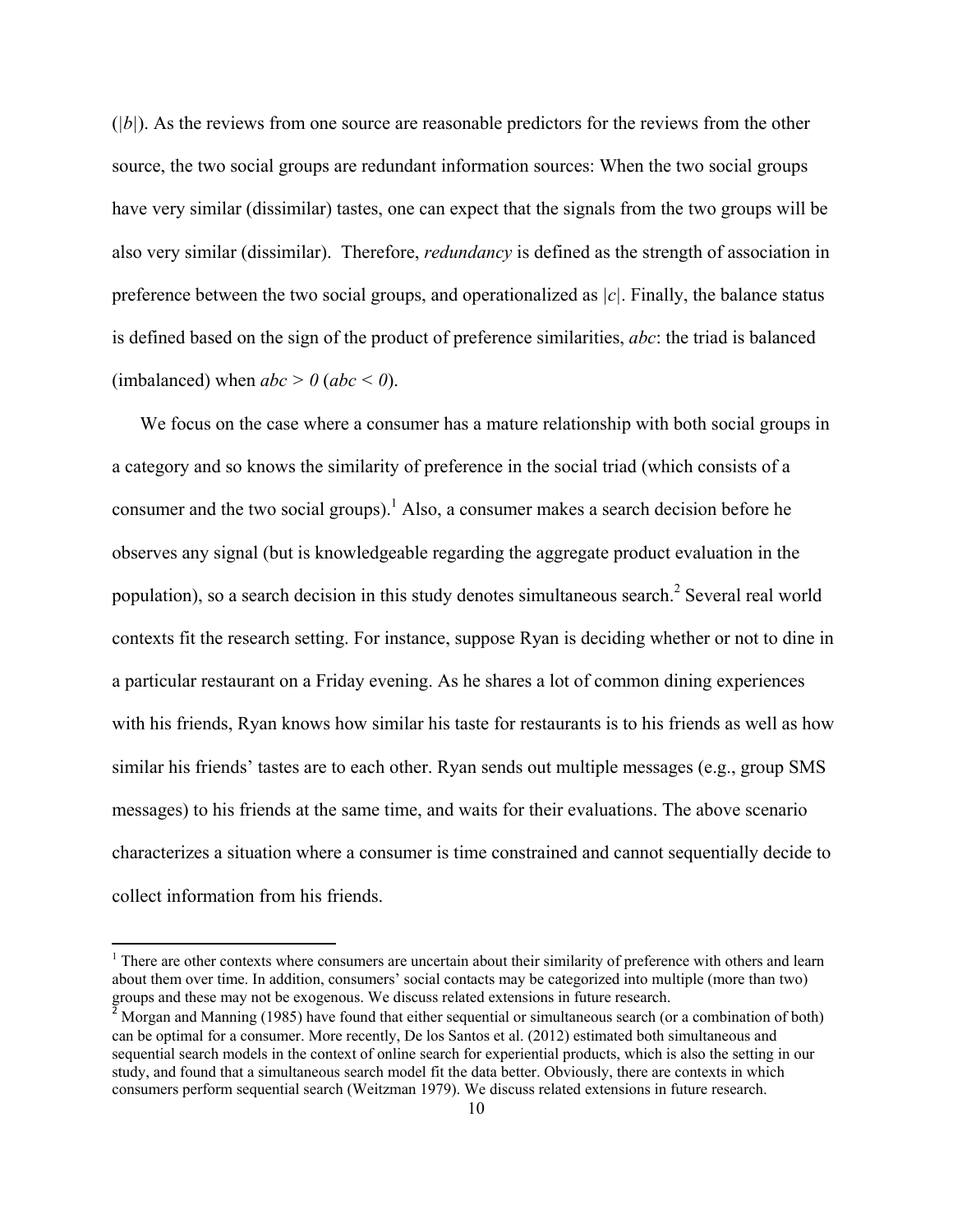Figure 2 summarizes the decision framework for a consumer. For each product, in Stage 1, a consumer decides how many evaluations to collect from each of the two social groups. After collecting signals from each group, a consumer updates his belief about how much he will like the product (i.e., his own product evaluation). Based on these updated beliefs, in Stage 2, a consumer decides whether or not to purchase the product.



Figure 2. Decision Framework for a Product

# **4. Model**

For each product, a consumer makes two inter-connected, but temporally separated decisions: In stage 1 (at time  $t_1$ ), a consumer decides how much information to acquire about product evaluation from other consumers ("search decision") and in stage 2 (at time  $t_2$ ), makes a binary decision of whether or not to purchase the product ("purchase decision"). Between the two stages, a consumer processes the information from search. In this section, we build a model for the entire process. Note that the framework proposed in this section is common for SMBL and EMBL models. We make a distinction between the two types of learning models in Section 5.

 We assume that consumers are utility maximizers and both decisions are driven by the same utility function. Section 4.1 describes the utility function. In Section 4.2, we build a model for the search decision. We show how the belief distributions evolve after the search decision in Section 4.3, and finally model the purchase decision in Section 4.4.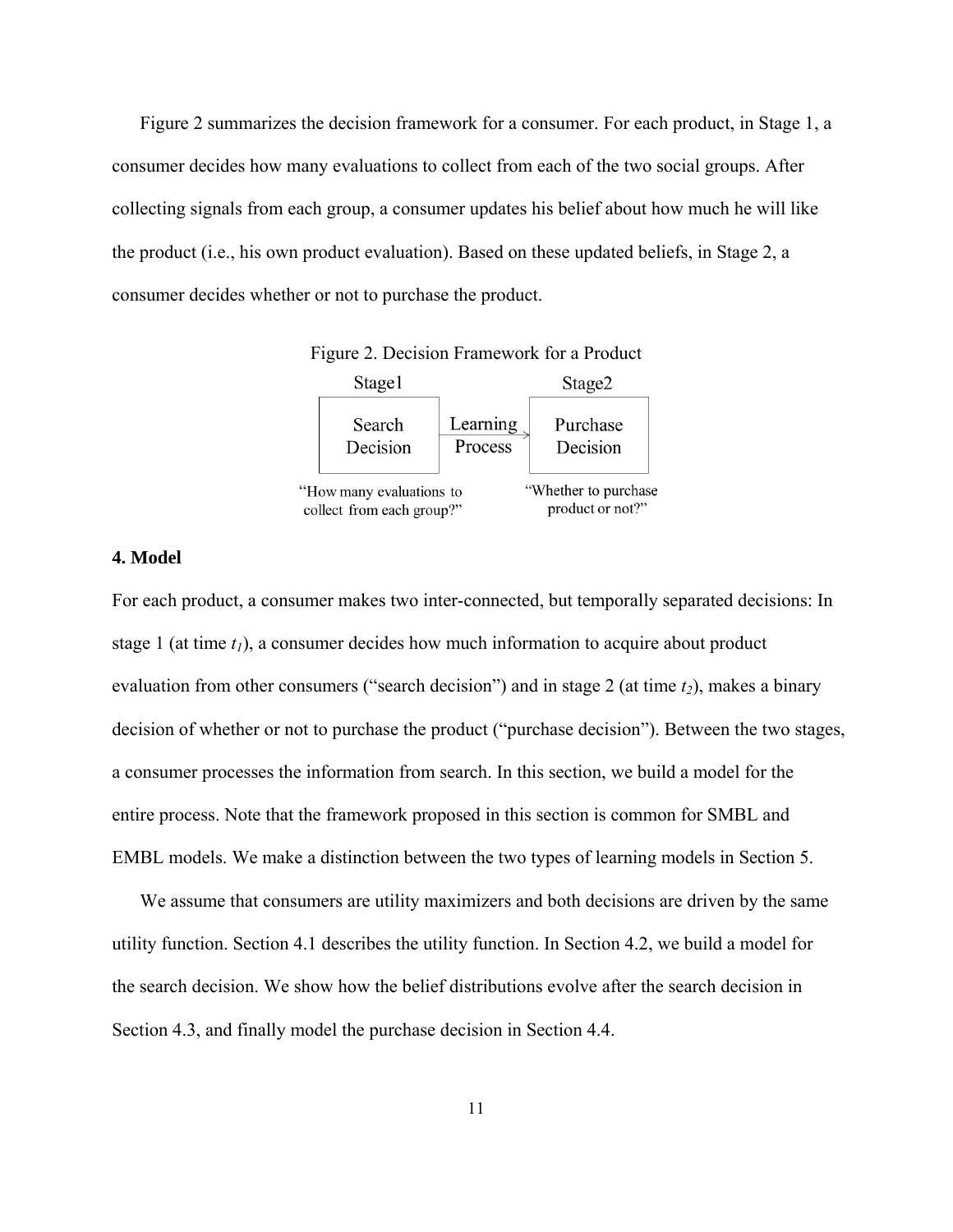# **4.1. Utility Specification**

Let  $x_j = (x_{j1}, x_{j2},..., x_{jm})$  denote a vector of *m* attributes (including price) associated with product *j*. Let  $\alpha_{ij}$  denote the attribute-based utility that consumer *i* associates with product *j*. We assume  $\alpha_{ij}$  has the following functional form:

$$
\alpha_{ij} = \gamma_{i0} + \sum_{k=1}^{m} \gamma_{ik} x_{jk} \tag{1}
$$

Let  $I_i(t)$  denote the information set of consumer *i* at time *t*. For notation simplicity, we omit the product subscript *j* in the information set. The information set at a particular time characterizes the state of the consumer and consists of all factors that affect current utility at time  $t$  and any future utilities. In our setting, there are two time points,  $t_1$  and  $t_2$ , and a consumer has a different information set at these two time points. Throughout this section, we will illustrate what the consumer knows at the two different time points.

 We define a consumer *i*'s indirect utility from purchasing product *j* at time *t* using a constant absolute risk aversion (CARA) specification (Narayanan and Manchanda 2009; Zhao et al. 2012):

$$
U_{ij}(I_i(t)) = \alpha_{ij} - \exp(-\beta_i R_{ij}^E(I_i(t))) + \varepsilon_{ij}(I_i(t)), \qquad t = t_1 \text{ or } t_2.
$$
 (2)

The term  $R_{ij}^E$  refers to consumer *i*'s rating (or evaluation) of product *j* and is realized only *after* product experience. We use the term  $R_{ij}^{E}(I_i(t))$  to denote explicitly that consumer *i*'s knowledge about  $R_{ij}^E$  at time *t* depends on his information set  $I_i(t)$ . The parameter  $\beta_i$  captures the effect of product evaluation on purchase utility. The error term  $\varepsilon_{ij}(I_i(t))$  is also dependent on the information set. We assume that at the time of search (Stage 1), the error term is stochastic to consumers while at the time of purchase (Stage 2), it is observable. The assumption implies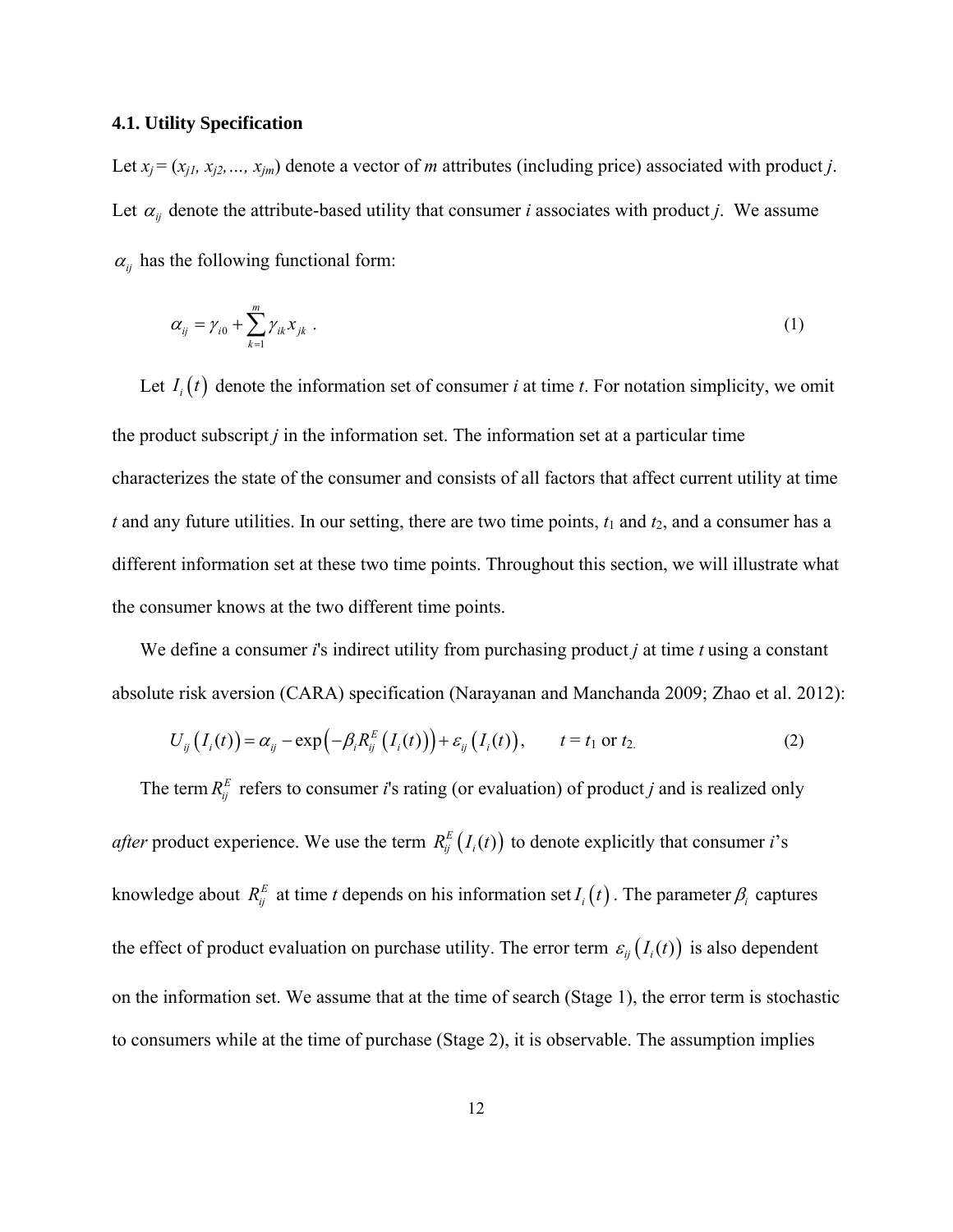that there is a temporal separation between the search and purchase decisions. Finally, the utility from not purchasing the product is set to 0.

# **4.2. Search Decision – Stage 1**

To ease the explication of our search model, we first broadly explain how a consumer makes the purchase decision after conducting a specific amount of search. This discussion will illustrate the link between search and its impact on the purchase decision. Next, we specify the uncertain beliefs that consumers hold for stochastic variables at the time of search. Finally, we describe how consumers determine their optimal level of search given these prior beliefs.

 **4.2.1 Link between Search and Purchase.** Suppose consumer *i* collects  $n_{ij} = (n_{ij}^A, n_{ij}^B)$ individual evaluations from the two groups and the average of these collected evaluations is  $\overline{s}_{ij} = (\overline{s}_{ij}^A, \overline{s}_{ij}^B)$ . After conducting this search, consumer *i*'s information set at time  $t_2, I_i(t_2)$ , includes  $n_{ij}$  and  $\bar{s}_{ij}$ . Let  $f_i^{R^E}(R^E_{ij} | I_i(t_2))$  denote consumer *i*'s belief about his own evaluation given this information set.

 As consumer *i* is uncertain about his own product evaluation, he will determine the expected utility of purchasing product *j* with respect to his beliefs about product evaluation. Consumer *i* will purchase product *j* if and only if it provides higher expected utility than not purchasing the product. Equivalently, consumer *i* will purchase product *j* if

$$
E_{R_{ij}^{E}(I(t_2))}\left[U_{ij}\left(I_i(t_2)\right)\right]>0\,,\tag{3}
$$

where E[.] is the expectation operator. The consumer will not purchase a product *j* otherwise. Using the expression in Equation (2), the term  $E_{R_{ij}^E(I(t_2))}[U_{ij}(I_i(t_2))]$  can be expressed as:

$$
E_{R_{ij}^{E}(I(t_2))}\left[U_{ij}\left(I_i(t_2)\right)\right] = E_{R_{ij}^{E}(I(t_2))}\left[\alpha_{ij} - \exp\left(-\beta_i R_{ij}^{E}(I(t_2))\right)\right] + \varepsilon_{ij}\left(I(t_2)\right),\tag{4}
$$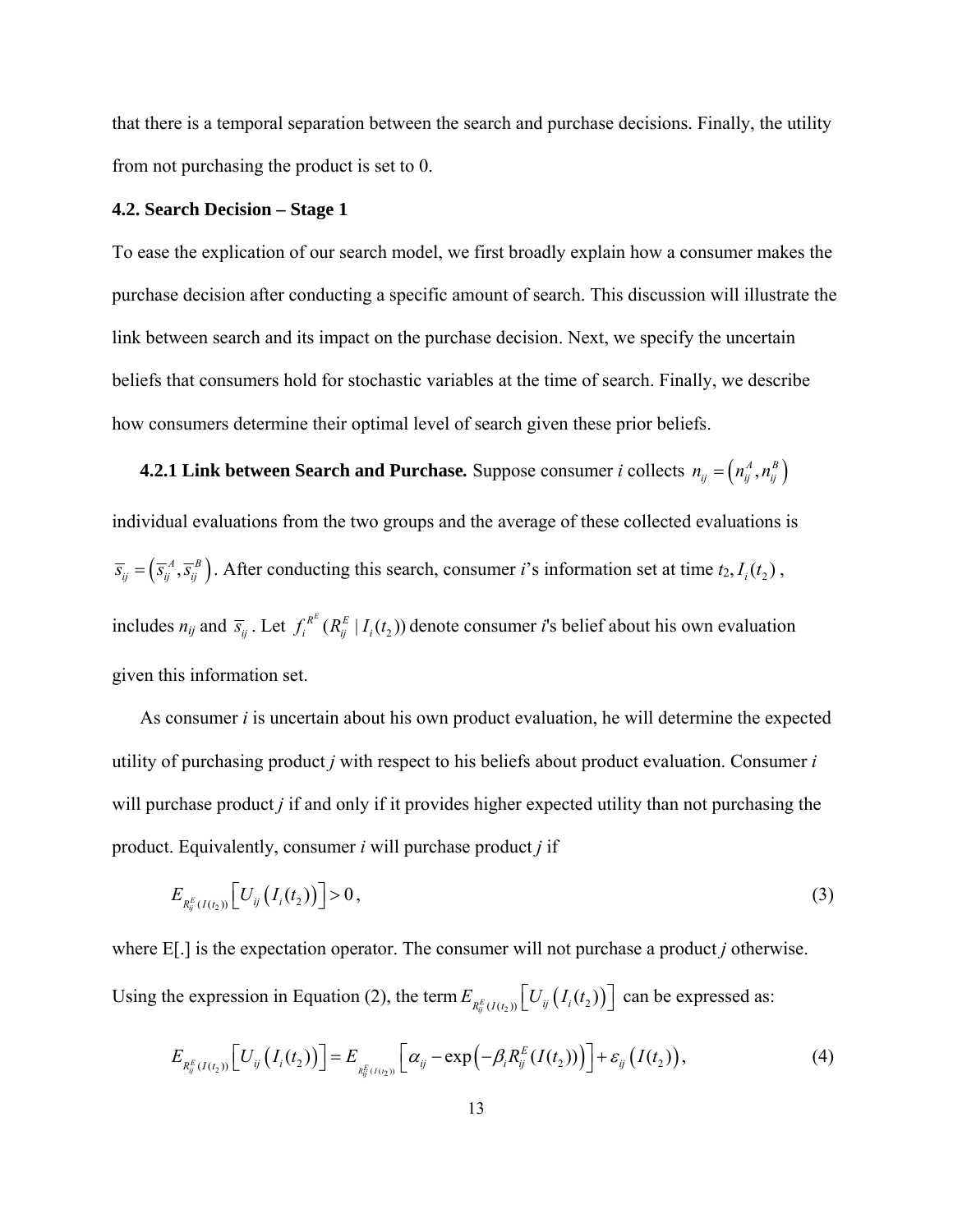$$
=u_{ij}\big(I_i(t_2)\big)+\varepsilon_{ij}\big(I(t_2)\big),
$$

where  $u_{ij}(I_i(t_2))$  denotes the systematic component of the expected utility of purchase. Note that the random component of utility,  $\varepsilon_{ij}$ , is observable to consumers at Stage 2.

 The above description emphasizes that a consumer's decision of whether or not to purchase a product depends on his earlier search decision as the number and the type of signals ( $n_{ij}$  and  $\overline{s}_{ij}$ ) alter his information set at the time of purchase,  $I_i(t_2)$ .

 **4.2.2. Consumer Beliefs***.* In this section, we elaborate on consumers' beliefs about the relevant stochastic variables given the search decision,  $n_{ij}$ , and the information set at the search stage,  $I(t_1)$ . We specify beliefs they hold about (1) own evaluation prior to search,  $R_{ij}^E(I(t_1))$ , (2) signals to be observed,  $\bar{s}_{ij} (I(t_1), n_{ij})$ , and (3) random component of utility,  $\epsilon_{ij} (I(t_1))$ .

*Prior Belief about Evaluations***.** We make the following assumptions to specify consumers' belief about their own product evaluation prior to search. As emphasized, consumer *i* is uncertain about his own evaluation  $(R_{ij}^E)$  for a product *j*. Likewise, we assume that he is also uncertain about the average evaluations in the two social groups  $(R_{ij}^A, R_{ij}^B)$ . Therefore, a consumer has uncertain beliefs about vector  $R_{ij} = (R_{ij}^E, R_{ij}^A, R_{ij}^B)$ , which is represented by the distribution,  $f_i^R\left(R_{ij} | I_i(t_1)\right)$ .

 As explained earlier, a consumer knows the aggregate distribution of product evaluation when he makes a search decision  $(t_1)$ . We assume that the aggregate distribution is from a sufficiently large number of people such that it well represents the population distribution. At the search stage, therefore, a consumer believes that his own rating  $(R_{ij}^E)$  and the average ratings in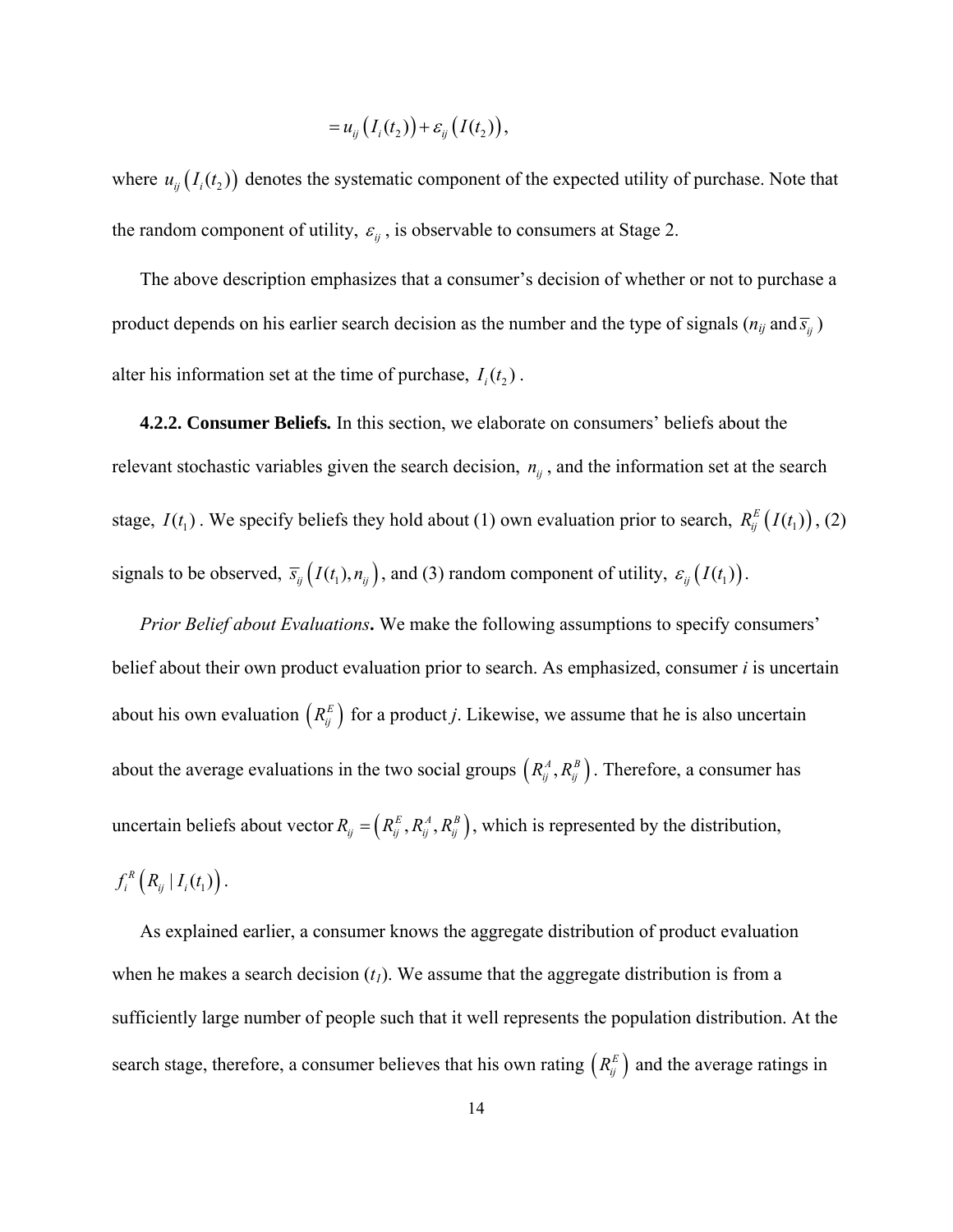the two social groups  $(R_{ij}^A, R_{ij}^B)$  are drawn from this population distribution. We assume that the population distribution is normally distributed with mean  $R_{ij}^0$  and variance  $\tau_{ij}^2$ .

 A consumer also knows that how similar (or dissimilar) his preferences are to those of each social group  $\left( a_{ij}, b_{ij} \right)$ , and how similar (or dissimilar) the preferences of the two social groups are  $(c_{ij})$ : We assume that similarity of preference in the social triad,  $\rho_{ij} = (a_{ij}, b_{ij}, c_{ij})$ , is known to a consumer from his past experience in a category *ex-ante*. Therefore, a consumer believes that the vector  $R_{ij}$  is a multivariate sample from the population distribution. Thus, we express  $f_i^R\left(R_{ij} | I_i(t_1)\right)$  as:

$$
f_i^R\left(R_{ij} | I_i(t_1)\right) = N \left( \begin{bmatrix} R_{ij}^0 \\ R_{ij}^0 \\ R_{ij}^0 \end{bmatrix}, \tau_{ij}^2 \times \begin{bmatrix} 1 & a_{ij} & b_{ij} \\ a_{ij} & 1 & c_{ij} \\ b_{ij} & c_{ij} & 1 \end{bmatrix} \right).
$$
 (5)

 Note that as a covariance matrix should be positive definite, there are restrictions on the values that similarity of preference  $(\rho_{ij})$  can take (see Appendix 1). Given Equation 5, a consumer *i*'s belief about his own rating,  $f_i^{R^E} (R^E_{ij} | I_i(t_1))$ , is obtained from the marginal distribution:

$$
f_i^{R^E} \left( R_{ij}^E \mid I_i(t_1) \right) = N \left( R_{ij}^0, \tau_{ij}^2 \right). \tag{6}
$$

 *Signal Distribution***.** To specify the belief about evaluation signals that a consumer may receive by searching, we make the following assumptions. First, a consumer understands that there is variation of individual evaluations (signals) within each group and any signal is distributed around the average evaluation within a group. Second, a consumer believes that a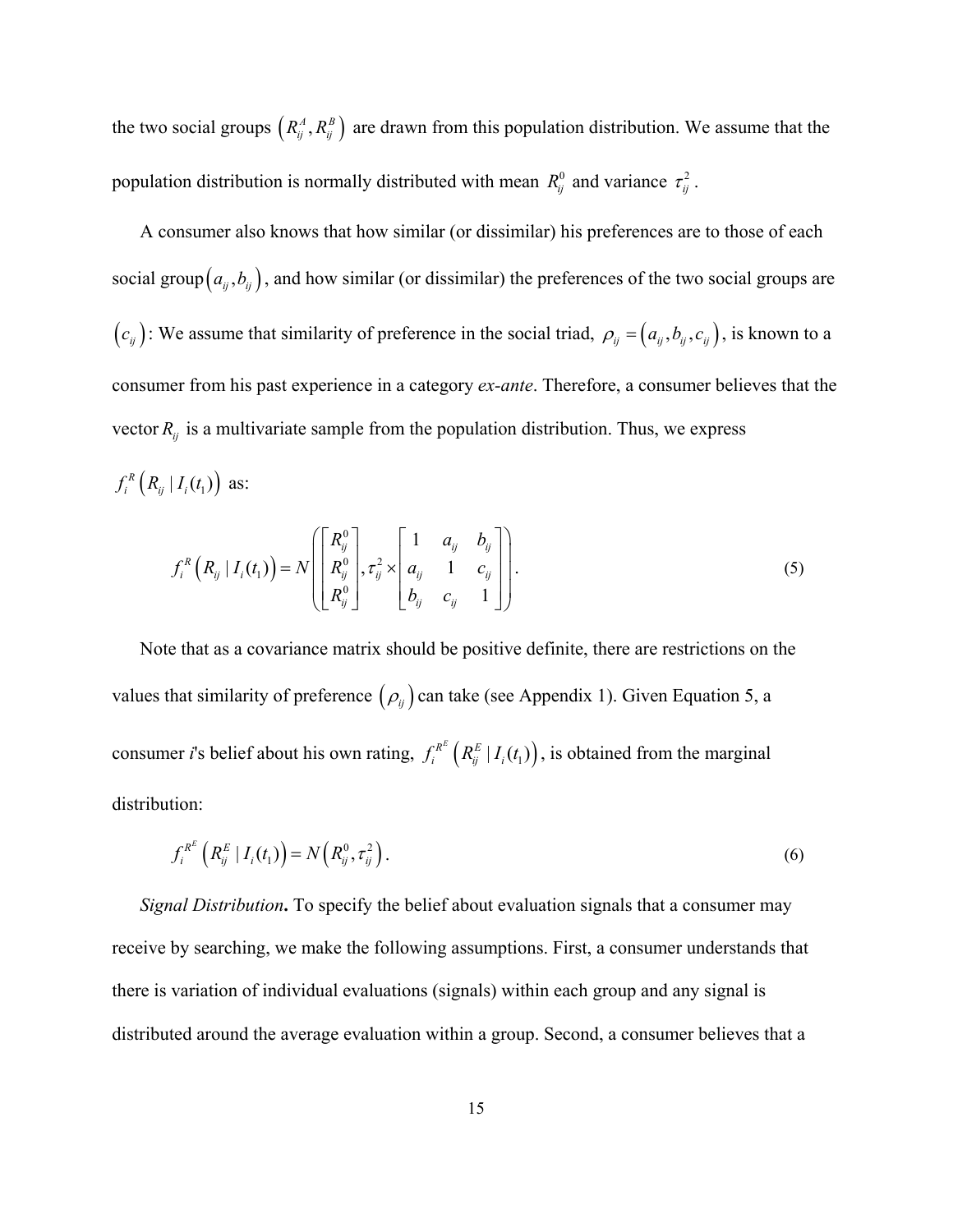signal from each group follows *i.i.d.* normal distribution with an unknown average evaluation within a group ( $R_{ij}^A(I_i(t_1))$  or  $R_{ij}^B(I_i(t_1))$ ) and standard deviation ( $\sigma_{ij}^A$  or  $\sigma_{ij}^B$ ).

Given these assumptions, the belief about sample average of  $n_{ij} = (n_{ij}^A, n_{ij}^B)$  signals,  $f_i^{\bar{s}}(\bar{s}_{ij} | I_i(t_1), n_{ij})$ , can be expressed as:

$$
f_i^{\overline{s}}\left(\overline{s}_{ij} | I_i(t_1), n_{ij}\right) = N \left[ \begin{bmatrix} R_{ij}^0 \\ R_{ij}^0 \end{bmatrix} \begin{bmatrix} \tau_{ij}^2 + \left(\sigma_{ij}^A\right)^2 / n_{ij}^A & c_{ij} \tau_{ij}^2 \\ c_{ij} \tau_{ij}^2 & \tau_{ij}^2 + \left(\sigma_{ij}^B\right)^2 / n_{ij}^B \end{bmatrix} \right],
$$
(7)

where the expression is obtained by combining the uncertainty about the average among collected signals from each group and the uncertainty about average evaluation in each group. We assume that each social group consists of sufficiently large number of people and a consumer can collect any number of signals.

*Utility Error***.** The utility error is stochastic from consumers' perspective in the search stage. A consumer believes that utility error is normally distributed with mean 0 and unit variance, i.e.,  $f_i^{\varepsilon}(\varepsilon_{ij} | I_i(t_1)) = N(0,1)$ . Next, we show how a consumer, who is fully aware of the link between the two decisions and the uncertainty about  $I_i(t_2)$ , will optimally conduct the search decision.

 **4.2.3 Optimal level of Search.** The search for product evaluations from others is useful as it helps consumers to make a more informed purchase decision. For consumer *i*, let  $k_{ij}^A$  and  $k_{ij}^B$ denote the search cost for obtaining an evaluation from the social groups A and B, respectively. Such cost could be due to the hassle of collecting information or cost of processing information. The cost can differ by group, and the consumer knows this cost.

Given the information set of consumer *i* at  $t_1$ ,  $I_i(t_1)$ , the utility from search  $U_{ii}^S(.)$  for a specific amount of search  $n_{ij}$  is as follows.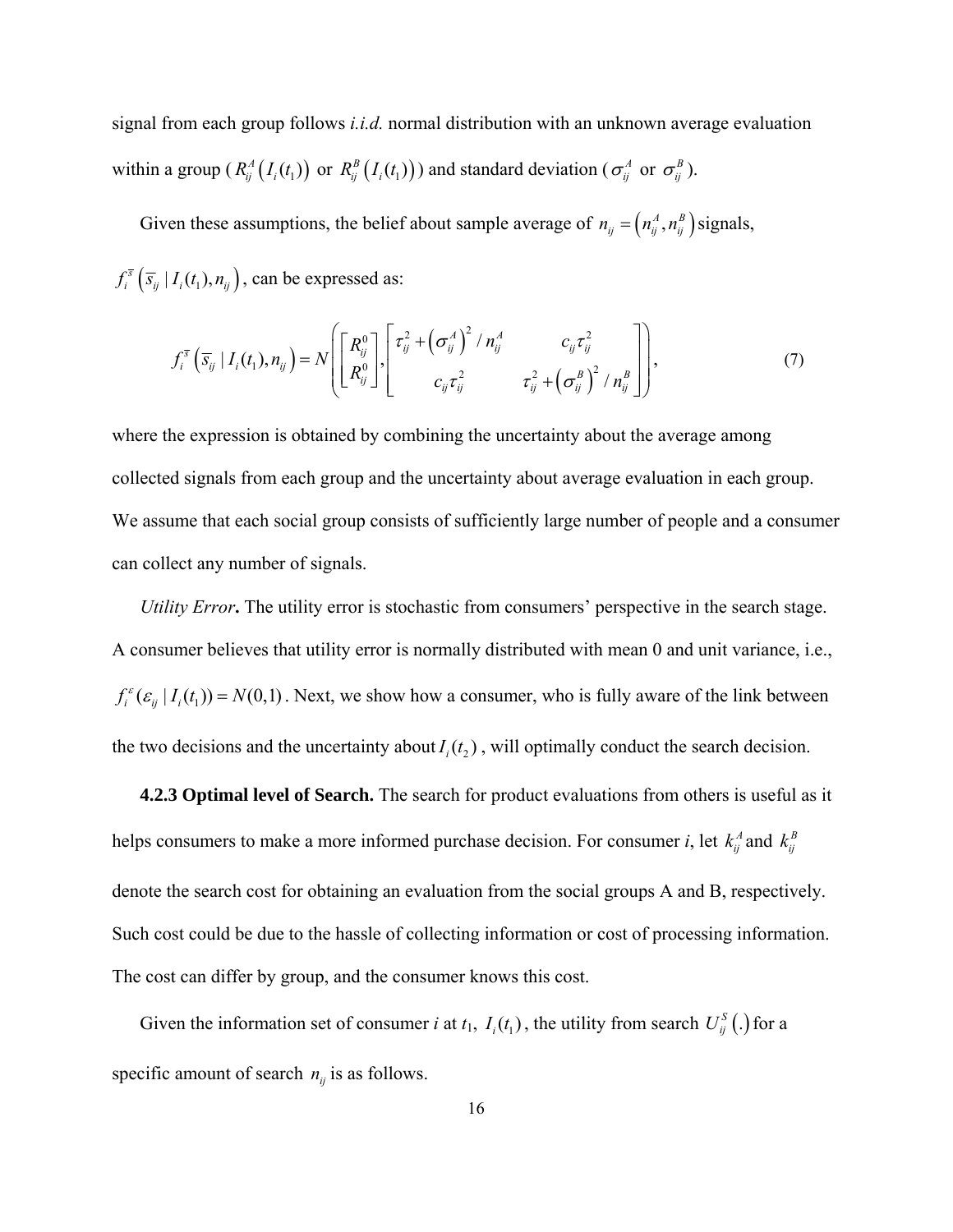$$
U_{ij}^{S}\left(I_{i}(t_{1}), n_{ij}\right) = \begin{cases} U_{ij}\left(I_{i}(t_{2})\,|\,I_{i}(t_{1}), n_{ij}\right) - k_{ij}^{A}n_{ij}^{A} - k_{ij}^{B}n_{ij}^{B} + \xi_{n_{ij}}, & \text{when product } j \text{ is purchased,} \\ -k_{ij}^{A}n_{ij}^{A} - k_{ij}^{B}n_{ij}^{B} + \xi_{n_{ij}}, & \text{when product } j \text{ is not purchased.} \end{cases} \tag{8}
$$

Here the term  $\xi_{n_i}$  is known to the consumer. The term can be interpreted as a fixed cost of gathering  $n_{ij}$  evaluations (De los Santos, Hortaçsu and Wildenbeest 2013). We use the term  $U_{ij} (I_i(t_2) | I_i(t_1), n_{ij})$  to denote explicitly that the consumer *i*'s utility is based on how his information set at  $t_2$  will change due to his information at  $t_1$  and the amount of search he decides to engage in.

It is worthwhile to discuss the term  $U_{ij} (I_i(t_1), I_i(t_1), n_{ij})$  in more detail. It contains two key components that are uncertain to consumers at time  $t_1$ . First, the utility error is stochastic, and consumer believes that it follows  $f_i^{\epsilon}(\epsilon_{ij} | I_i(t_1))$ , as shown in Section 4.2.2. Second, the consumer is yet to observe any product evaluations, and his uncertain belief follows  $f_i^{\bar{s}}(\bar{s}_{ij} | I_i(t_1), n_{ij})$ , as also shown in Section 4.2.2. The latter is important as it indicates that a consumer does not know what beliefs he will hold about his own product evaluation,  $f_i^{R^E}(R_j^E | I(t_2))$ , at the time of purchase. Thus, a consumer *i*'s expected utility from search for product *j*'s evaluations is:

$$
E\bigg[U_{ij}^{S}\big(I_i(t_1), n_{ij}\big)\bigg] = E_{I_i(t_2)|I_i(t_1)}\bigg[E_{R_{ij}^{E}(I(t_2))}\bigg[U_{ij}\big(I_i(t_2)|I_i(t_1), n_{ij}\big)\bigg]\bigg] - k_{ij}^{A}n_{ij}^{A} - k_{ij}^{B}n_{ij}^{B} + \xi_{n_{ij}}. (9)
$$

 The above equation implies that expected search utility for a consumer equals the expected purchase utility (with respect to uncertain belief about own evaluation after search) after integrating over all possible  $I(t_1)$  he may have given  $I(t_1)$ . Given Equations 3 and 4, we can rewrite Equation 9 as: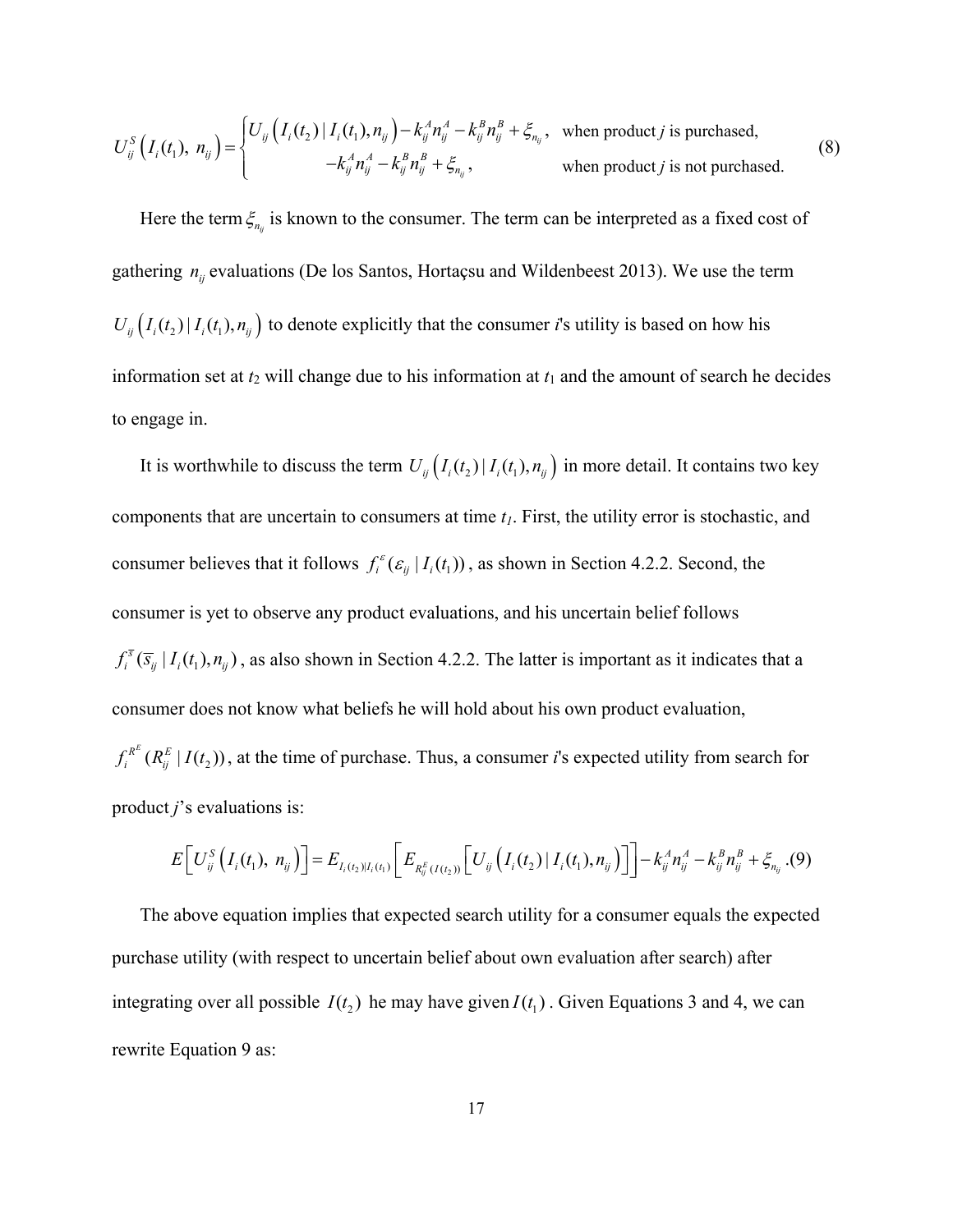$$
E\bigg[U_{ij}^{S}\big(I_i(t_1),\,n_{ij}\big)\bigg] = E_{I_i(t_2)|I_i(t_1)}\bigg[1_{I_i(t_2)} \times \big(u_{ij}\big(I_i(t_2)\big) + \varepsilon_{ij}\big(I(t_2)\big)\big)\bigg] - k_{ij}^A n_{ij}^A - k_{ij}^B n_{ij}^B + \xi_{n_{ij}}\,,\,(10)
$$

where  $1_{I_i(t_1)}$  denotes an indicator which is 1 if a consumer *i* purchases a product *j*, and 0 otherwise. A purchase decision is made based on Equation 3, so it is a function of  $u_{ij}(I_i(t_2))$  and  $\varepsilon_{ii} (I(t_2))$ .

The expectation operator  $E_{I_i(t_1)[t_i]}$  *i*], can be decomposed into the expectation over signals that a consumer may receive,  $E_{\bar{s}_{ij}(I_i(t_2)|I_i(t_1))}[\cdot]$ , and the expectation over the utility errors,

 $E_{\varepsilon_{ij}(I_i(t_2)|I_i(t_1))}[\cdot]$ . Equation 10 can be rewritten by using the properties of conditional expectation and normality of utility error as:

$$
E\left[U_{ij}^{S}\left(I_{i}(t_{1}), n_{ij}\right)\right] = E_{\bar{s}_{ij}(I_{i}(t_{2})|I_{i}(t_{1}))}\left[E_{\varepsilon_{ij}(I_{i}(t_{2})|I_{i}(t_{1}))}\left[1_{I_{i}(t_{2})}\times\left(u_{ij}\left(I_{i}(t_{2})\right)+\varepsilon_{ij}\left(I(t_{2})\right)\right)\right]\right]
$$
(11)  
\n
$$
-k_{ij}^{A}n_{ij}^{A} - k_{ij}^{B}n_{ij}^{B} + \xi_{n_{ij}},
$$
  
\n
$$
= E_{\bar{s}_{ij}(I_{i}(t_{2})|I_{i}(t_{1}))}\left[\Pr\left[u_{ij}\left(I_{i}(t_{2})\right)+\varepsilon_{ij}\left(I(t_{1})\right)>0\right]\right]
$$
  
\n
$$
\times E\left[u_{ij}\left(I_{i}(t_{2})\right)+\varepsilon_{ij}\left(I(t_{1})\right)|u_{ij}\left(I_{i}(t_{2})\right)+\varepsilon_{ij}\left(I(t_{1})\right)>0\right]\right]-k_{ij}^{A}n_{ij}^{A}-k_{ij}^{B}n_{ij}^{B}+\xi_{n_{ij}},
$$
  
\n
$$
= E_{\bar{s}_{ij}(I_{i}(t_{2})|I_{i}(t_{1}))}\left[\Phi\left[u_{ij}\left(I_{i}(t_{2})\right)\right]u_{ij}\left(I_{i}(t_{2})\right)+\phi\left[u_{ij}\left(I_{i}(t_{2})\right)\right]\right]-k_{ij}^{A}n_{ij}^{A}-k_{ij}^{B}n_{ij}^{B}+\xi_{n_{ij}},
$$
  
\n
$$
\text{Informational Benéfit from Search}
$$
  
\n
$$
= v^{b}\left(n_{ij}\left|I_{i}\left(t_{1}\right)\right)-v^{c}\left(n_{ij}\right)+\xi_{n_{ij}},
$$

where  $v^b(n_{ij} | I_i(t_1))$  denotes the expected informational benefit from search, and  $v^c(n_{ij})$ denotes the cost of search.

 We assume that the consumer evaluates the expected utility associated with each level of search. He then chooses the level  $(n_{ij}^*)$  that maximizes the expected utility from search. Thus,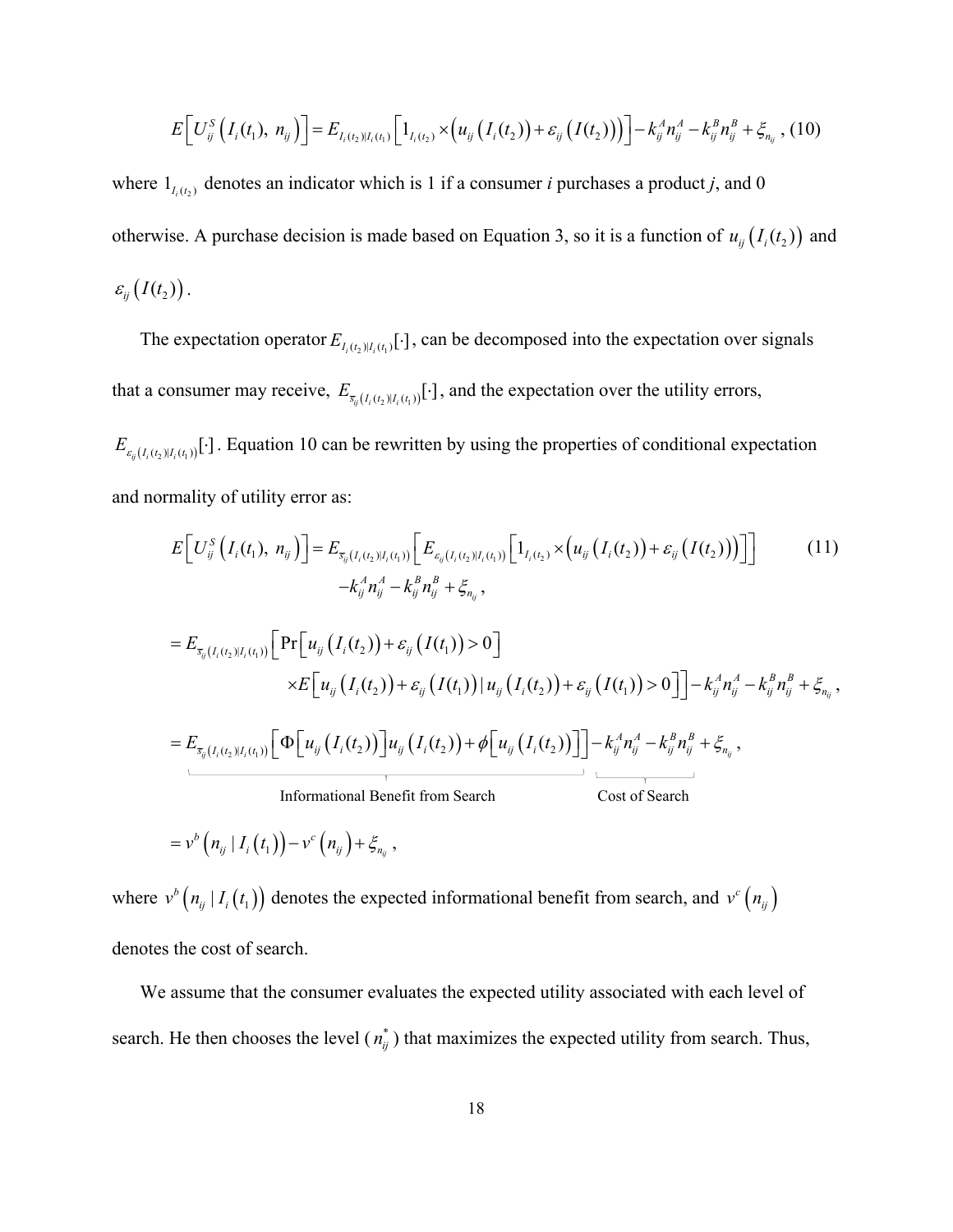$$
n_{ij}^* = \arg \max_{n_{ij}} E\bigg[U_{ij}^S\big(I_i(t_1),\ n_{ij}\big)\bigg].\tag{12}
$$

#### **4.3. Learning Process.**

After collecting signals from each group, consumers update their belief about not only their own product evaluation  $(R_{ij}^E)$  but also the average evaluations in the two social groups  $(R_{ij}^A, R_{ij}^B)$ . We assume that consumers update their beliefs about all evaluations according to Bayes rule. Given the prior and the signal distribution specified in Section 4.2.2, the learning process follows multivariate Bayesian learning. As a result, we obtain the posterior belief about all three evaluations,  $f_i^R(R_{ij} | I_i(t_2))$ , which follows a multivariate normal distribution. Thus, we can obtain a consumer's posterior beliefs about their own product evaluation,  $f_i^{R^E} (R^E_{ij} | I_i(t_2))$ , as a marginal distribution of  $f_i^R (R_{ij} | I_i(t_2))$ :

$$
f_i^{R^E}\left(R_{ij}^E|I_i(t_2)\right) = N\left(PM_{ij}\left(n_{ij},\overline{s}_{ij}\right), PV_{ij}\left(n_{ij}\right)\right),\tag{13}
$$

where  $PM_{ij}\left(n_{ij}, \overline{s}_{ij}\right) = \omega_{ij}^0 R_{ij}^0 + \omega_{ij}^A \overline{s}_{ij}^A + \omega_{ij}^B \overline{s}_{ij}^B$ ,

$$
\sigma_{ij}^{A} = \frac{\tau_{ij}^{2}n_{ij}^{A}\left(a_{ij}\left(\left(\sigma_{ij}^{B}\right)^{2} + \tau_{ij}^{2}n_{ij}^{B}\right) - b_{ij}c_{ij}\tau_{ij}^{2}n_{ij}^{B}\right)}{\left(\left(\sigma_{ij}^{A}\right)^{2} + \tau_{ij}^{2}n_{ij}^{A}\right)\left(\left(\sigma_{ij}^{B}\right)^{2} + \tau_{ij}^{2}n_{ij}^{B}\right) - c_{ij}^{2}\tau_{ij}^{4}n_{ij}^{A}n_{ij}^{B}},
$$
\n
$$
\sigma_{ij}^{B} = \frac{\tau_{ij}^{2}n_{ij}^{B}\left(b_{ij}\left(\left(\sigma_{ij}^{A}\right)^{2} + \tau_{ij}^{2}n_{ij}^{A}\right) - a_{ij}c_{ij}\tau_{ij}^{2}n_{ij}^{A}\right)}{\left(\left(\sigma_{ij}^{A}\right)^{2} + \tau_{ij}^{2}n_{ij}^{A}\right)\left(\left(\sigma_{ij}^{B}\right)^{2} + \tau_{ij}^{2}n_{ij}^{B}\right) - c_{ij}^{2}\tau_{ij}^{4}n_{ij}^{A}n_{ij}^{B}},
$$
\n
$$
\omega_{ij}^{0} = 1 - \omega_{ij}^{A} - \omega_{ij}^{B},
$$
\nand  $PV_{ij}\left(n_{ij}\right) = \tau_{ij}^{2} \times \frac{\left(\tau_{ij}^{2}n_{ij}^{A}\left(1 - \sigma_{ij}^{2}\right) + \left(\sigma_{ij}^{A}\right)^{2}\right)\left(\tau_{ij}^{2}n_{ij}^{B}\left(1 - b_{ij}^{2}\right) + \left(\sigma_{ij}^{B}\right)^{2}\right) - \tau_{ij}^{4}n_{ij}^{A}n_{ij}^{B}\left(a_{ij}b_{ij} - c_{ij}\right)^{2}}{\left(\left(\sigma_{ij}^{A}\right)^{2} + \tau_{ij}^{2}n_{ij}^{A}\right)\left(\left(\sigma_{ij}^{B}\right)^{2} + \tau_{ij}^{2}n_{ij}^{B}\right) - c_{ij}^{2}\tau_{ij}^{4}n_{ij}^{A}n_{ij}^{B}}.$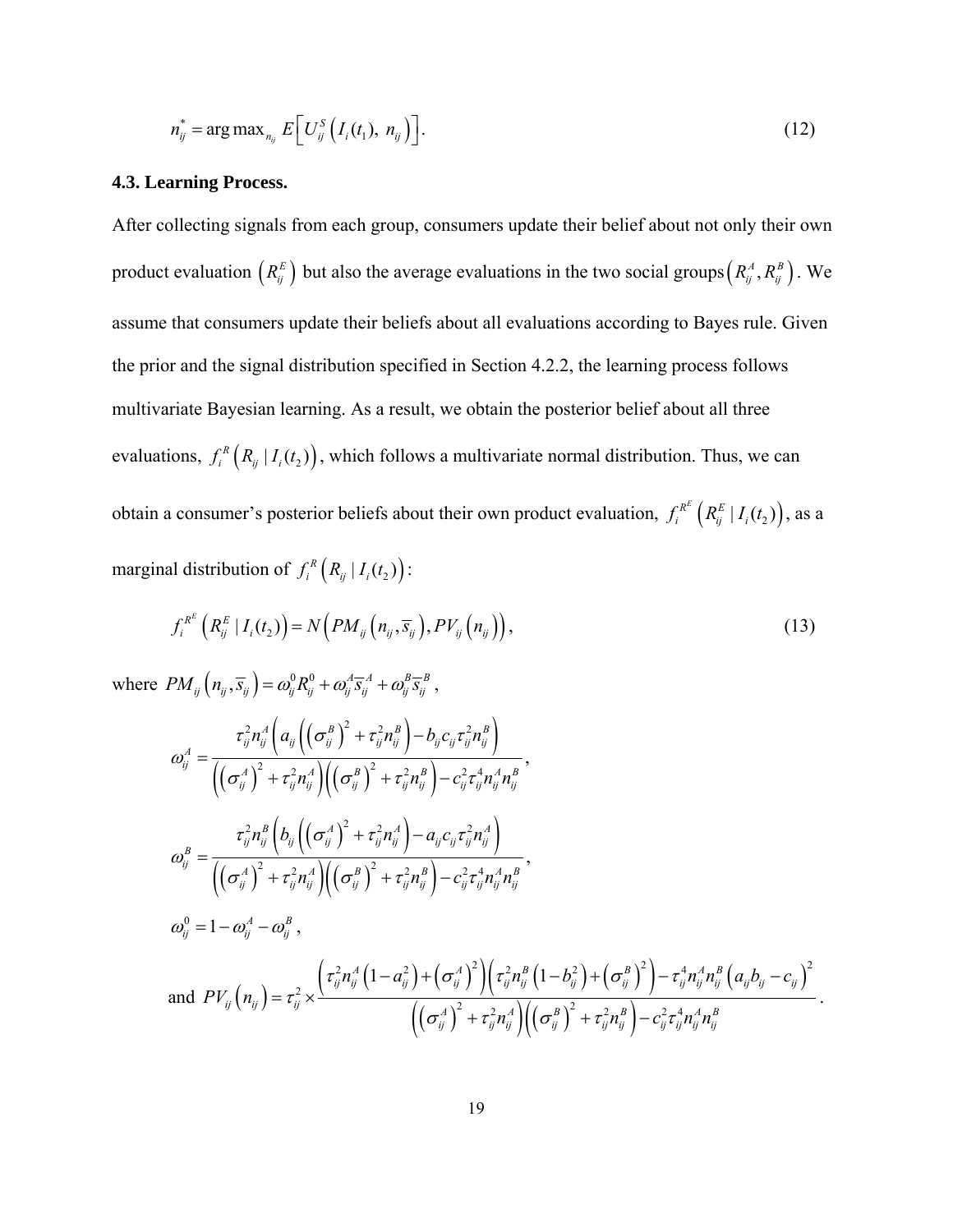Note that the Bayesian learning process is common to both SMBL and EMBL. The difference between the two models is whether update is based on objective attributes of the decision context (SMBL) or subjective attributes (EMBL). We discuss the difference in Section 5.2.

#### **4.4. Purchase Decision – Stage 2**

In the purchase stage, a consumer determines whether or not to purchase the product. Given the normality of consumer's beliefs about their own evaluation at the time of purchase, the expected utility from purchasing product *j* is:

$$
E_{R_{ij}^{E}(I(t_2))}\left[U_{ij}\left(I_i(t_2)\right)\right] = \alpha_{ij} - \exp\left(-\beta_i PM_{ij}\left(n_{ij}, \overline{s}_{ij}\right) + \frac{\beta_i^2}{2}PV\left(n_{ij}\right)\right) + \varepsilon_{ij}\left(I(t_2)\right),\tag{14}
$$
\n
$$
= u_{ij}\left(I_i(t_2)\right) + \varepsilon_{ij}\left(I_i(t_2)\right)
$$

 Note that the utility error is known to a consumer when a purchase decision is made. A consumer purchases the product when its expected utility is higher than not purchasing it.

# **5. Empirical Application**

We test our proposed model using data from an incentive compatible stated choice experiment where we control for potential confounds discussed in Section 1 (e.g., endogenous group formation). The task involves search and purchase decisions within the music category for individual songs. The participants in the study were undergraduate students at a large northeastern university. The music category was chosen for several reasons. This is an experiential product category that most consumers are familiar with. Consumers are also familiar with accessing aggregate evaluations for songs (e.g., iTunes ratings for songs).

# **5.1. Experimental Design**

Our experiment had two phases: Phase 1 (calibration task) and Phase 2 (incentive compatible choice task). Each phase is described below.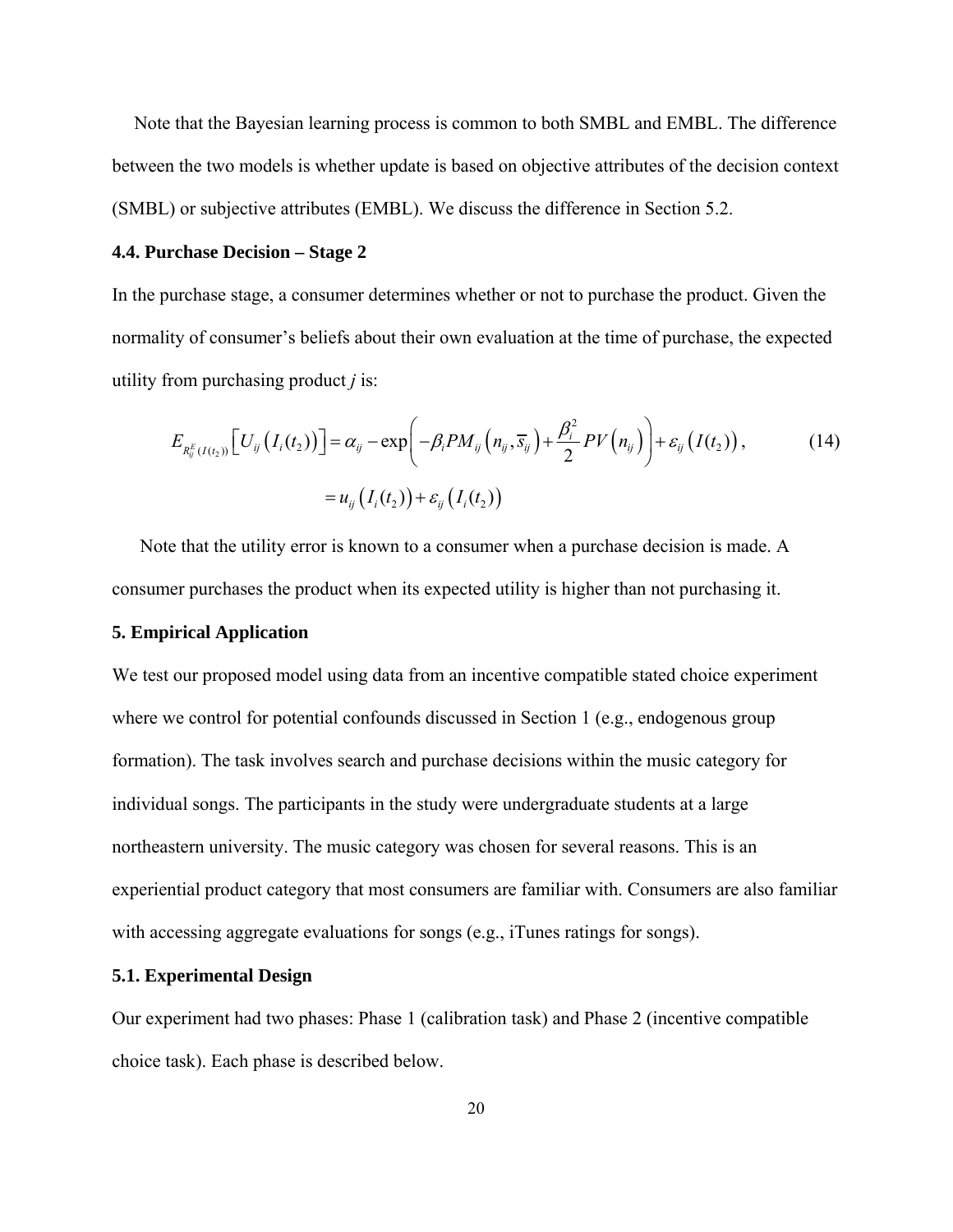In Phase 1, participants listened to 10 songs of different genres and rated each song on a 0-10 scale. We generated two different lists of 10 songs, and each participant was randomly assigned to one of the two lists. All songs had similar average evaluation on iTunes and the order was randomized across participants. Participants were told to rate each song carefully as their ratings would be used in matching them with other participants and that such matching would be useful in the second phase of the experiment.

 In Phase 2, respondents made purchase decisions for several unidentified songs (no artist or genre was specified) without listening to the songs.<sup>3</sup> All songs were worth \$1.25 on iTunes. A purchase decision for participants meant deciding between receiving the unidentified song or \$1 cash (this cash was in addition to participation fee). Participants' decisions were incentive aligned as they were told that one song out of all unidentified songs would be randomly picked, and they would be compensated with either the actual song (if they had chosen to purchase the song) or \$1 additional cash.

 Each song was described by the following six attributes. Participants were provided with a summary of aggregate evaluations; (1) the average of the song's rating  $(R_i^{0M})$  from iTunes on a 0-10 scale and (2) the standard deviation  $(\tau_j^M)$  which captures the population heterogeneity in product evaluations. The average of aggregate evaluations had three levels: low (0.5-3.0), medium (3.0-7.0) and high (7.0-9.5). Note that while each level had a range, a respondent saw a randomly chosen value in the range corresponding to a level. For instance, if the average of aggregate evaluations is low in a particular profile, then we assign the respondent to a value that is randomly chosen in the range (0-3). Likewise, the standard deviation of aggregate evaluations

<sup>&</sup>lt;sup>3</sup> We did not identify the songs to isolate the impact of aggregate evaluations and preference similarity on consumer search decisions. Future research can look at how product attributes (e.g., artists, song genre) may influence search.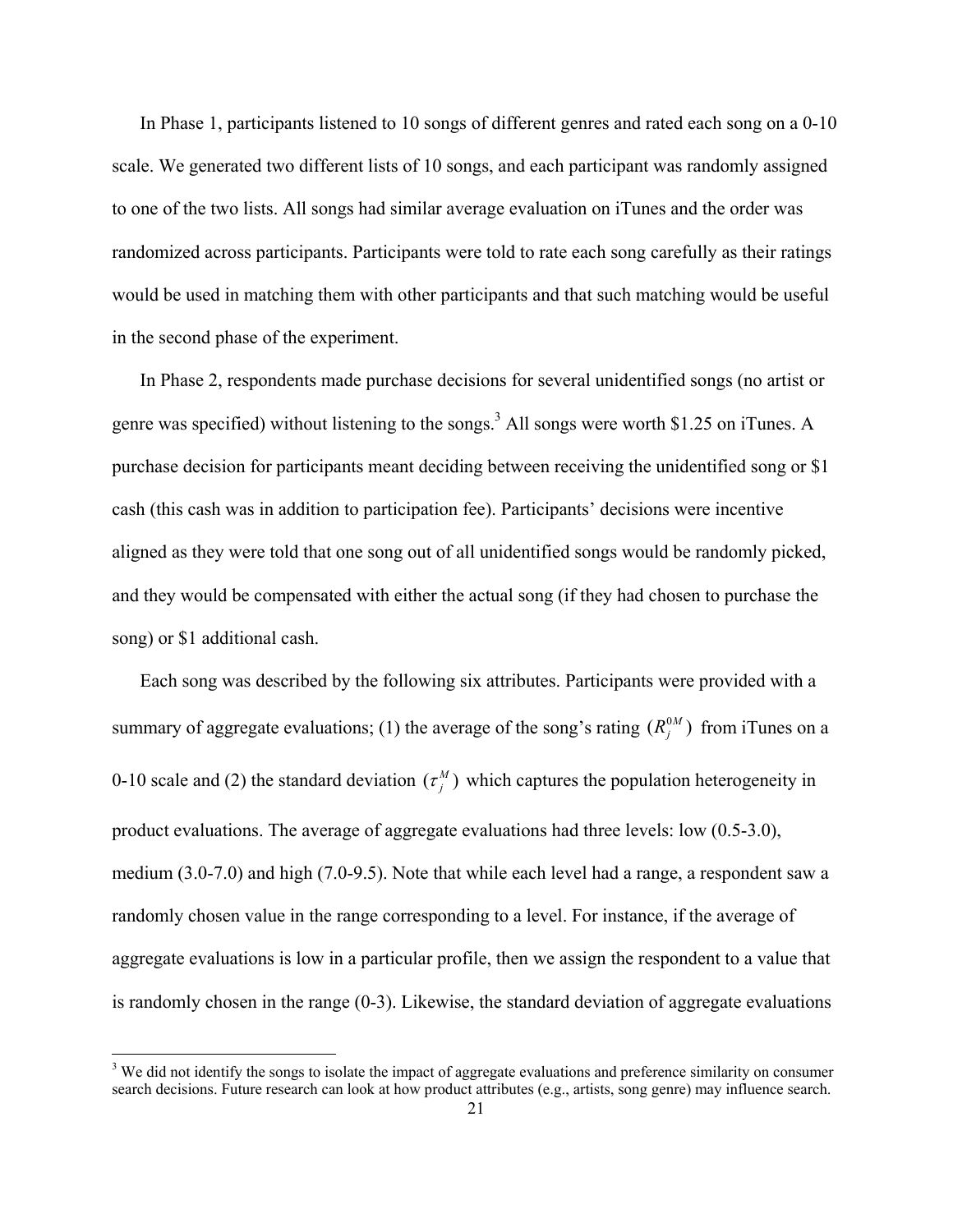had three levels (0.5-1.5, 1.5-3.5, 3.5-4.5), and the respondent saw an actual value randomly chosen within a range corresponding to a given level.

 Participants also had access to social information. Respondents were told that previous participants (classified into two social groups of Undergraduates and MBAs) had listened to the same ten songs as they did in Phase 1 and also all unidentified songs that they would be making purchase decisions for. Respondents were provided with (3) similarity in preference between the participant and undergraduates  $(a_j^M)$ , (4) between the participant and MBAs  $(b_j^M)$ , and (5) between undergraduates and MBAs  $(c_j^M)$ , and they were told that these measures had been computed based on their evaluations of the ten songs in Phase 1. We manipulated all three measures for each song. The absolute similarity in preference (i.e., relevance) between the participant and Undergraduates as well as the participant and MBAs had three levels each (0.1- 0.3, 0.3-0.7, 0.7- 0.9). The respondent saw a similarity measure for each source which had an absolute value randomly chosen within a range corresponding to a given level, and a sign randomly chosen to be positive or negative (representing similar or dissimilar preference). The similarity in preference between MBAs and Undergraduates (c) was randomly chosen within a range where the covariance of triadic similarity satisfies regularity conditions (Appendix 1).

Finally, (6) standard deviation of evaluations within the two social groups ( $\sigma_j^M$ ) captures within-group heterogeneity in evaluations. This was set to be equal between the two groups, and fixed to be one-half of the standard deviation of the aggregate evaluations. We did so primarily to reduce the complexity of the problem for respondents.<sup>4</sup> We generated two orthogonal designs

<sup>&</sup>lt;sup>4</sup> In a pilot study with a convenience sample of 10 students, we found that it was difficult for them to understand all the information in a profile where we had different standard deviations for each of the two social groups. As our primary goal is to understand how homophily and balance impact consumers' search and purchase behavior, we believe that the lack of orthogonal manipulation of the within-group heterogeneity should have little impact.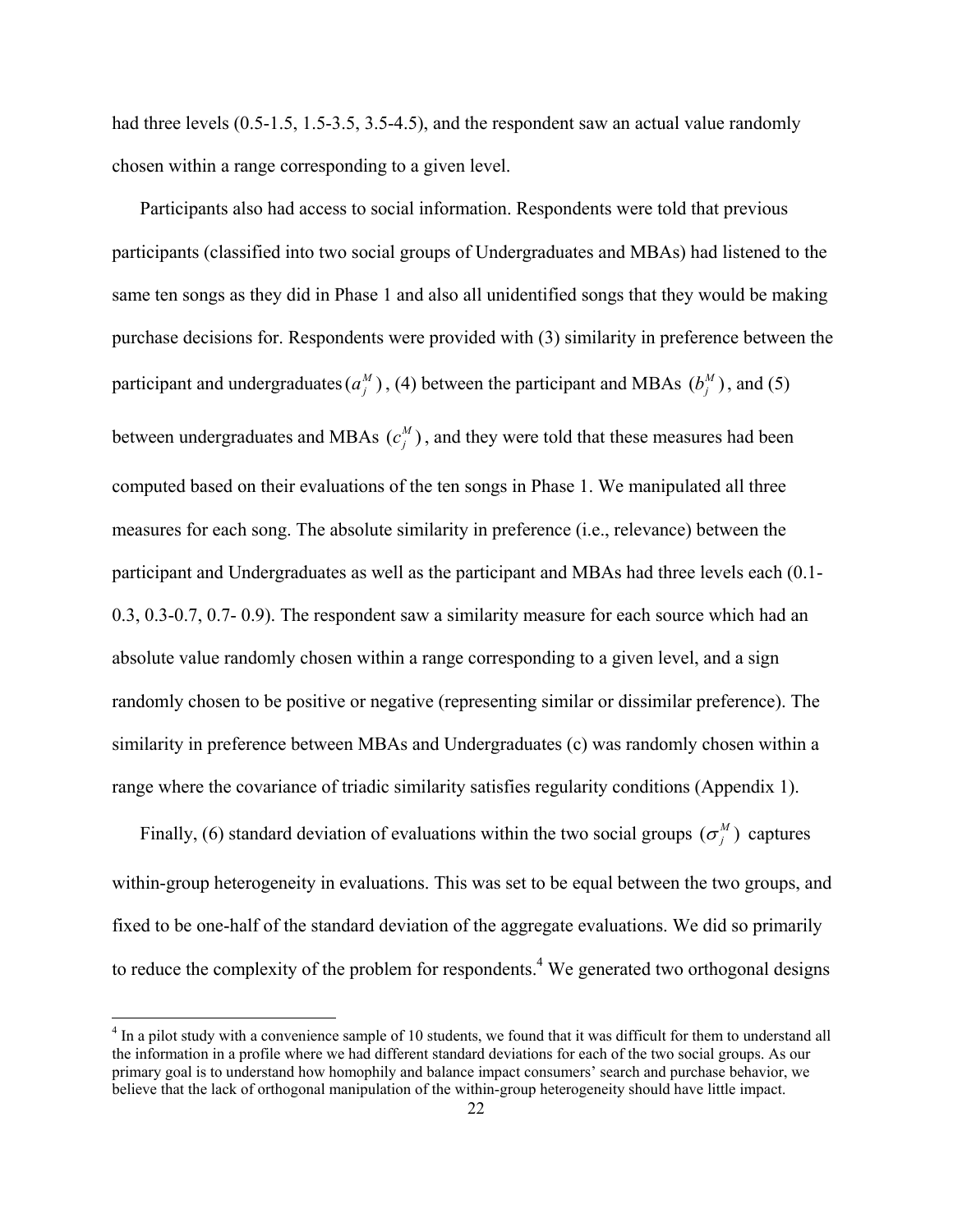of 18 profiles (unidentified songs) from a full factorial design using Proc Optex in SAS. Each participant in the study was assigned to one of the two designs.

 Respondents made two decisions for each unidentified song. Based on the aggregate evaluations of the song and preference similarity measures, they decided how many individual ratings to acquire from each social group (search decision). To prevent them from acquiring an arbitrary large number of evaluations, we imposed a cost of search: they had to wait for half a second to retrieve each individual evaluation. Figure 3a shows an example of the search decision interface. After respondents made their search decision (and waited for the designated time), they were provided with the average rating of randomly sampled individuals from each social group with the sample size based on the search decision. Finally, respondents made their purchase decision. Figure 3b shows an example of the purchase decision interface.

We collected 3,492 (=194 subjects  $\times$  18 profiles) pairs of search (how many evaluations to acquire) and purchase decisions (whether or not to purchase a song). Table 1 provides the summary statistics of search and purchase decisions. The average total search amount is around 10 evaluations per song and there appears to be no systematic difference in the search amount across the two groups (as expected since we manipulated the relevance of the two groups across profiles). In 25% of observations, respondents chose to purchase a song.

|                                                                                 | Mean | <b>SD</b> | $2.5\%$ | 25% | 50% | 75% | 97.5% |
|---------------------------------------------------------------------------------|------|-----------|---------|-----|-----|-----|-------|
| Search from Undergrads                                                          | 5.2  | 13 1      |         |     |     |     |       |
| Search from MBAs                                                                | 5.1  | 11 8      |         |     |     |     |       |
| <b>Total Amount of Search</b>                                                   | 10.3 | 24.3      |         |     |     | ТU  |       |
| <b>Purchase Decision</b><br>$(0 \text{ is no purchase}; 1 \text{ is purchase})$ | 0.25 | 0.43      |         |     |     |     |       |

Table 1. Summary Statistics of Search and Purchase Decision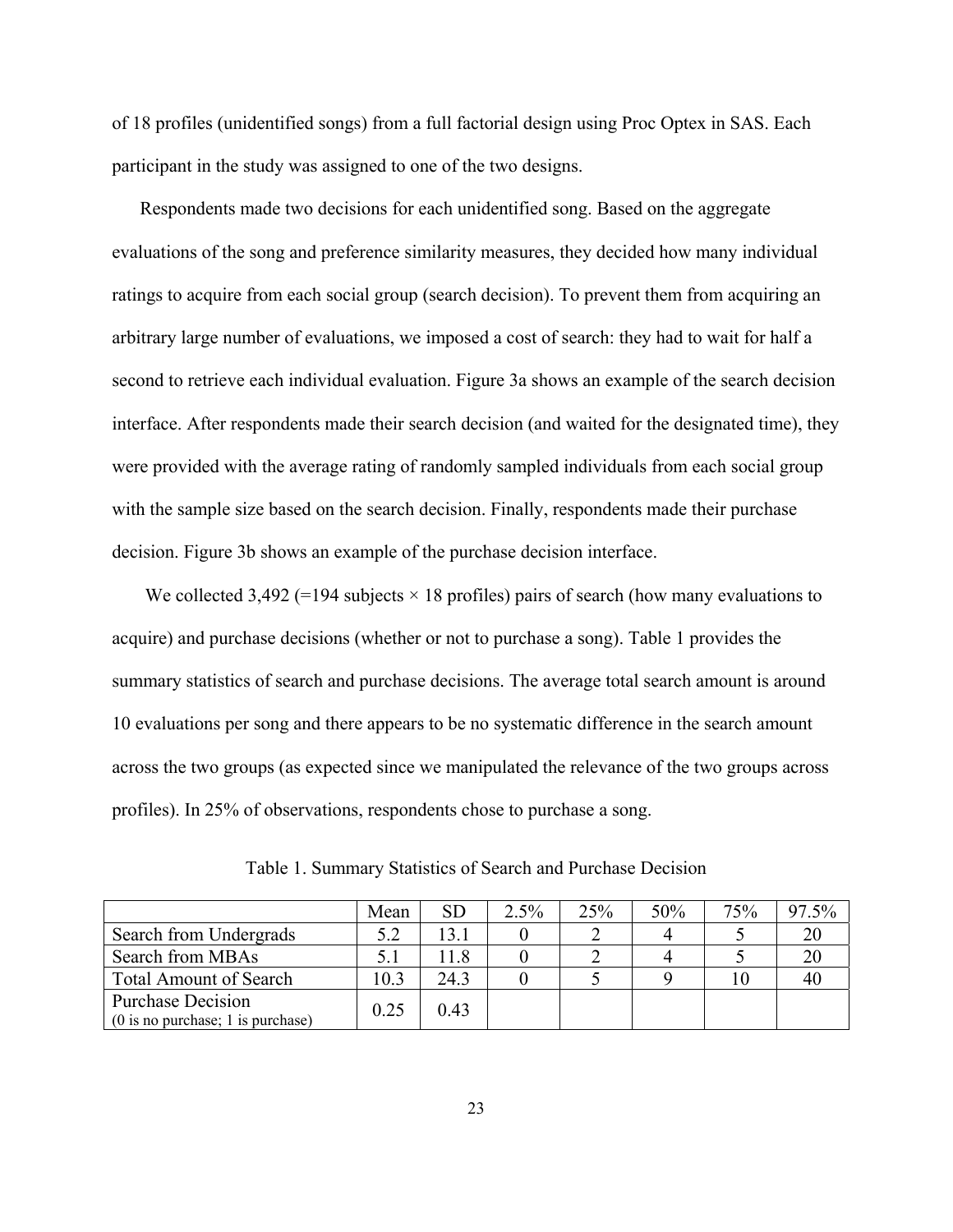# Figure 3. Screenshot of Survey Interface

(a) Search decision interface



#### (b) Purchase decision interface

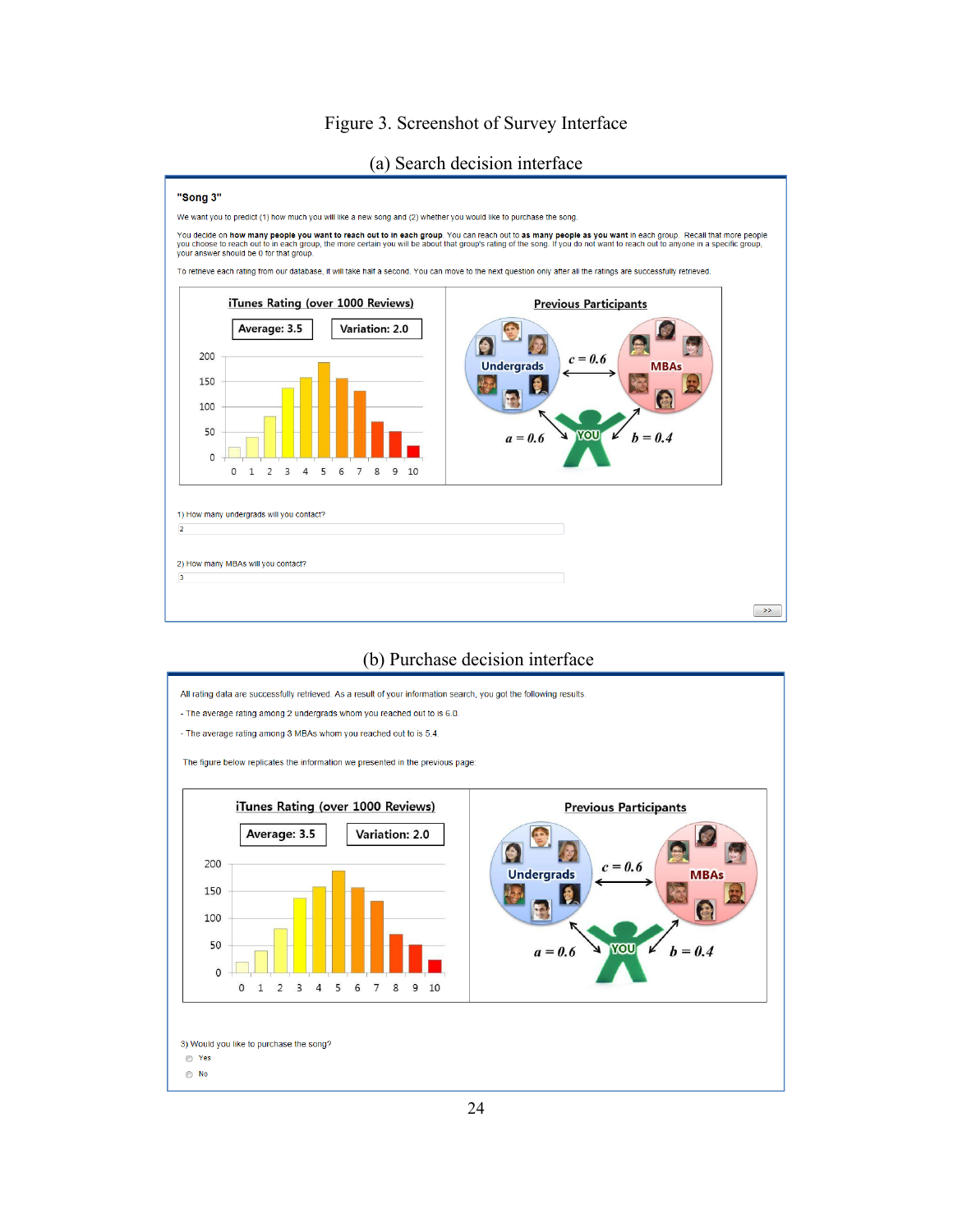# **5.2. Empirical Model Specification**

We use the experimental data to estimate the model proposed in Section 4. As a baseline model, we fit an SMBL model where people update their belief about own product evaluation according to Bayes rule applied to the *objective* (manipulated) values of all six attributes ( $R_j^0$ ,  $\tau_j^M$ ,  $a_j^M$ ,  $b_j^M$ ,  $c_j^M$ , and  $\sigma_j^M$ ). The SMBL model has two key limitations. First, the informational benefit from positively and negatively relevant sources is forced to be identical (See Appendix 2). Thus, positive feedback from similar others and negative feedback from dissimilar others are equivalent. Second, the informational benefit is always greater under imbalance than balance. Moreover, greater (smaller) redundancy leads to greater informational benefit under imbalance (balance) (See Appendix 2). The intuition behind the latter properties is as follows. Suppose there are two random variables,  $Z_l$  and  $Z_2$ . The variance of  $Z_l+Z_2$  will be smaller when the two random variables have a negative rather than a positive correlation. Analogously, the greater absolute value of positive (negative) correlation will increase (decrease) the variance of  $Z_1+Z_2$ . This simple intuition applies to SMBL - redundancy cancels the noise of signals under imbalanced condition but amplifies it under a balanced condition, so informational benefit is always greater under imbalance.<sup>5</sup> Obviously, these are restrictive properties, so we cannot either incorporate or test the impact of key features of interpersonal relationships from this model.

 The second model we propose and estimate is an extended multivariate Bayesian learning (EMBL) model that incorporates features of social relationships among information recipients and sources. We assume that consumers update their belief about their own evaluation still according to Bayes rule but rely on *subjective* values of attributes. The additional step of

 $<sup>5</sup>$  The intuition also applies to the modern portfolio theory (Markowitz 1952). For a given level of return, the overall</sup> risk (variance) of a portfolio can be reduced by investing in assets with negative correlation because the poor performance of one asset can be offset with the good performance of another.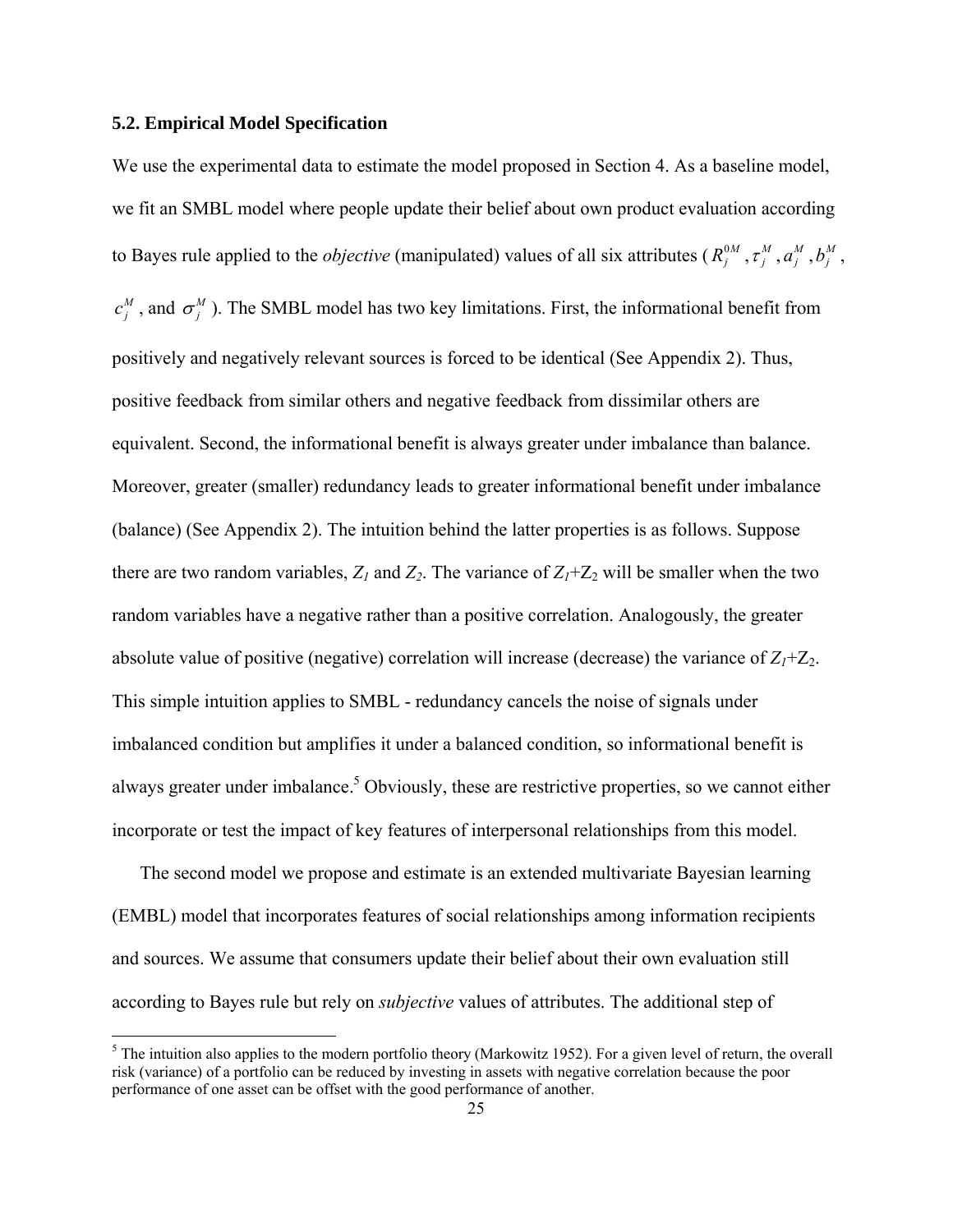allowing for subjective interpretation from consumers provides substantial model flexibility. In particular, the subjective values of attributes depend on the type of relationship that recipients have with their sources - the sign of relevance of each group ( $neg_j^A$  and  $neg_j^B$ , which is 1 when a respondent has negative relevance with Group A or Group B, respectively, and is 0 otherwise) to assess the impact of homophily and the balance status in the triad  $(imb<sub>i</sub>$ , which is 1 if the relationship is imbalanced and is 0 for balance) to accommodate consumers' attitude towards balance. Table 2 summarizes the most flexible specification of EMBL model.<sup>6</sup>

Table 2. Specification of Subjective Attributes

| Subjective Attributes                                                                                              | Specification                                                                                                                |
|--------------------------------------------------------------------------------------------------------------------|------------------------------------------------------------------------------------------------------------------------------|
| Aggregate Mean $(R_{ii}^0)$                                                                                        | $R_{ii}^0 = R_{i}^{0M}$                                                                                                      |
| Aggregate Standard Deviation $(\tau_{ii})$                                                                         | $\tau_{ii} = \tau_{i}^{M} \times \exp\left(\theta_{i0}^{pri}\right)$                                                         |
| Within Group Standard Deviation                                                                                    | $\sigma_{ii}^A = \sigma_i^M \times \exp\left(\theta_{i0}^{sig} + \theta_{i1}^{sig} neg_i^A + \theta_{i2}^{sig}imb_i\right),$ |
| $(\sigma^{\scriptscriptstyle A}_{\scriptscriptstyle i i}, \sigma^{\scriptscriptstyle B}_{\scriptscriptstyle i i})$ | $\sigma_{ij}^B = \sigma_j^M \times \exp\left(\theta_{i0}^{sig} + \theta_{i1}^{sig} neg_j^B + \theta_{i2}^{sig}imb_j\right)$  |
| Similarity with Groups $(a_{ii}, b_{ii})$                                                                          | $a_{ii} = a_i^M \times \exp\left(\theta_{i0}^{rel} + \theta_{i1}^{rel} neg_i^A\right),$                                      |
|                                                                                                                    | $b_{ii} = b_i^M \times \exp\left(\theta_{i0}^{rel} + \theta_{i1}^{rel} neg_i^B\right)$                                       |
| Similarity between Groups $(c_{ii})$                                                                               | $c_{ii} = c_i^M \times \exp\left(\theta_{i0}^{red} + \theta_{i1}^{red} \,imb_i\right)$                                       |

(a) Related to Informational Benefit  $(\Theta_i)$ 

|  |  |  | (b) Related to Cost of Search $(\Delta_i)$ |  |
|--|--|--|--------------------------------------------|--|
|--|--|--|--------------------------------------------|--|

| Subjective Attributes                 | Specification                                                                                                                                                                                          |  |  |  |  |
|---------------------------------------|--------------------------------------------------------------------------------------------------------------------------------------------------------------------------------------------------------|--|--|--|--|
| Cost of Search $(k_{ij}^A, k_{ij}^B)$ | $k_{ij}^A = \exp\left(\delta_{i0} + \delta_{i1}neg_i^A + \delta_{i2}imb_j\right) \times 10^{-3}$ ,<br>$k_{ij}^B = \exp\left(\delta_{i0} + \delta_{i1}neg_i^B + \delta_{i2}imb_i\right) \times 10^{-3}$ |  |  |  |  |

We begin with a description of subjective attributes related to informational benefit from

others' evaluations (Table 2a). For consumer *i*, let  $\Theta_i$  denote the vector of all related individual-

level parameters. Subjective relevance  $(a_{ij}, b_{ij})$  is specified as a function of the sign of relevance.

<sup>&</sup>lt;sup>6</sup> In our specification, subjective attribute values are proportional to objective attribute values, and we estimate the proportions. Subjective similarity measures are imposed to have the same sign as objective similarity. We also fit a model where we did not impose such a restriction. All substantive results remained unchanged.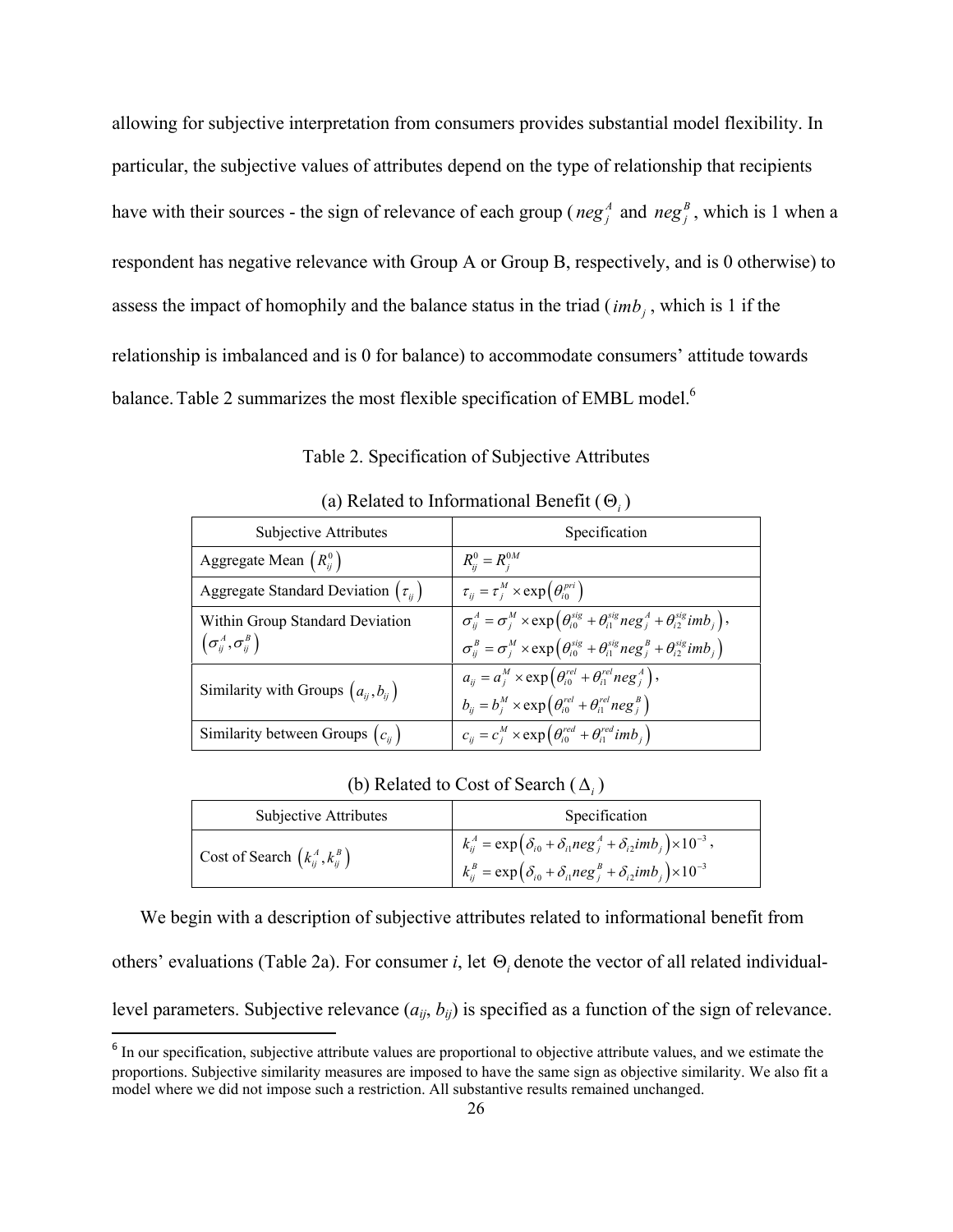If consumer *i* perceives the information from dissimilar others to be *less* relevant than similar others (e.g., Suls et al. 2000), then  $\theta_{i}^{rel}$  will be significantly negative. Subjective redundancy ( $c_{ij}$ ) is specified as a function of balance status. The term captures consumer *i*'s belief's about the impact of redundancy and balance on the informational benefit. If consumers ignore the interdependency between the two groups (e.g., Hedesstrom et al. 2006), then parameter  $\theta_{i0}^{red}$  will take a large negative value (i.e., subjective interdependency will be close to 0). Also, if consumers discount the informational benefit under imbalance by internally reducing the inconsistency in a social system (e.g., Neuberg and Newsom 1993), parameter  $\theta_i^{red}$  will be significantly negative.

Subjective signal variance  $(\sigma_{ij}^A, \sigma_{ij}^B)$  is specified as a function of both sign of relevance and balance status. For instance, if people believe that the information from dissimilar others is less diagnostic (i.e., has higher variance), the parameter  $\theta_{i}^{sig}$  will be significantly positive. If people subjectively perceive inconsistent information as less diagnostic (e.g., Tversky and Kahneman 1974), then the parameter  $\theta_{i2}^{sig}$  will be significantly positive.

 Unlike the attributes related to evaluations from social sources, the subjective aggregate distribution of evaluations about a specific song ( $R_{ij}^0$  and  $\tau_{ij}$ ) is unlikely to be more or less dispersed depending on their similarity of preference with either social group. Therefore, we do not specify the subjective aggregate distribution as functions of relevance or balance status. Additionally, we cannot identify both subjective mean and subjective variance of aggregate distribution jointly (See Appendix 4), so we assume the subjective average is the same as the manipulated average while the subjective standard deviation is proportional to the manipulated standard deviation. We empirically validate this specification in Appendix 3.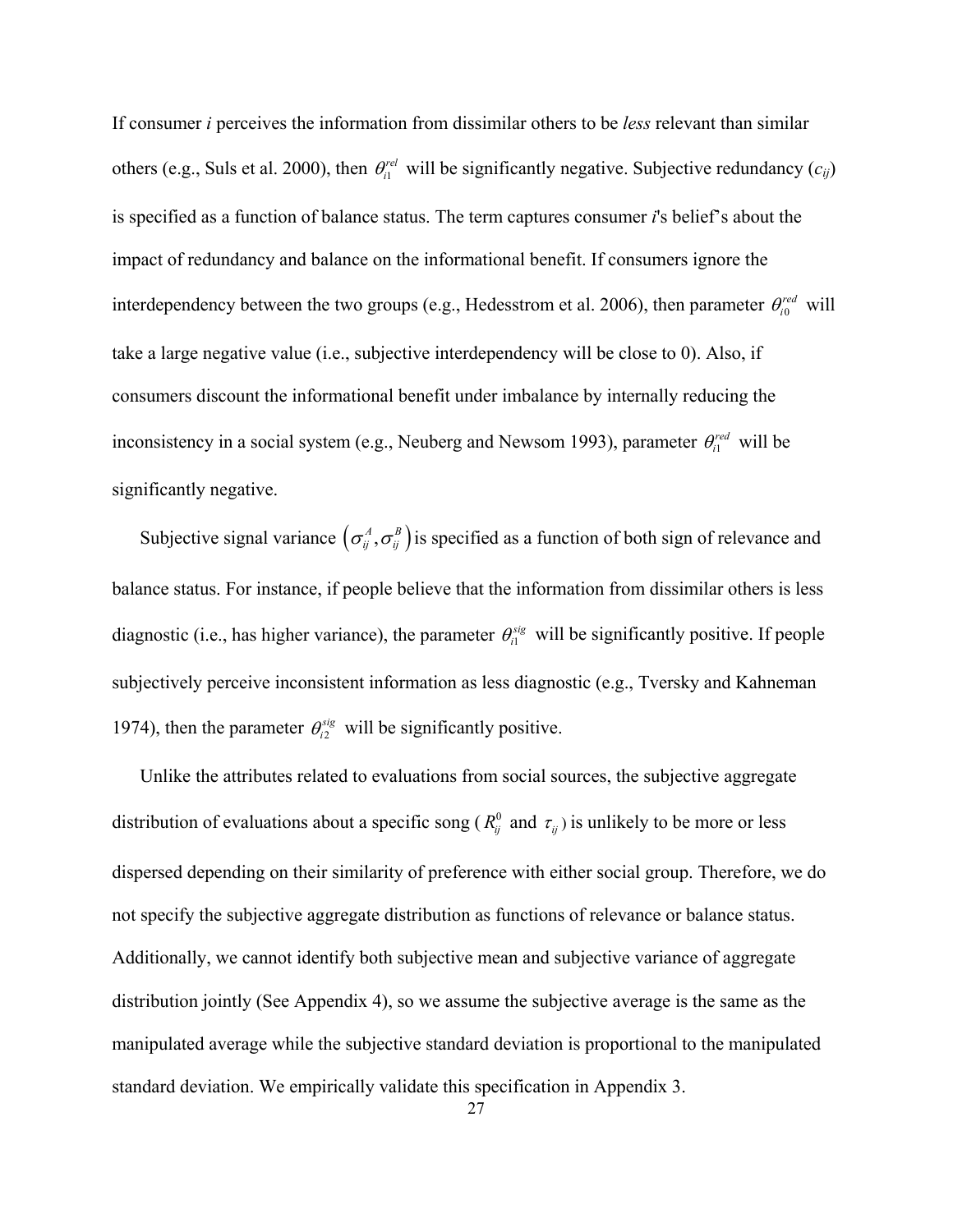In Table 2b, we summarize the specification of subjective attributes related to the cost of search. For consumer *i*, let  $\Delta_i$  denote a vector of all related individual-level parameters. We manipulated the cost of search as the time that respondents have to wait to acquire a single evaluation. Therefore, the parameter  $\delta_{i0}$  captures consumer *i*'s (baseline) unit cost of search (wait time) on the utility scale. If the consumer has greater cost of search from dissimilar others (Carley 1991), the parameter  $\delta_{i1}$  will be significantly positive. If a consumer has either greater discomfort (Heider 1946) or greater cost for information processing (Meyers-Levy and Tybout 1989) under an imbalanced social system, the parameter  $\delta_{i2}$  will be significantly positive.

 Finally, as other product related attributes were not included and the price of song was held fixed, the parameter  $\alpha_{ij}$  in Equation 1 is the parameter  $\gamma_{i0}$  in our empirical model. Let  $\Gamma_i$  denote the vector of utility parameters  $(\gamma_{i0}, \ln(\beta_i))$ .

#### **5.3. Estimation**

We have 194 respondents  $(i=1...N)$ , and each made search and purchase decisions for 18 songs  $(j = 1...J)$ . For respondent *i* and song *j*, let  $n_{ij}^*$  denote the actual search decision and let  $y_{ij}$  be an indicator variable that takes a value of 1 if he decides to purchase the song and is 0 otherwise.

 We make the following distributional assumptions on the two errors in our model. First, the search utility error ( $\zeta_{n_{ij}}$ ) follows IID Type I Extreme value distribution with a scale parameter  $\lambda_i$ . Second, purchase utility error follows a standard Normal distribution. Then, the conditional likelihood that a consumer *i* makes a search decision of  $n_{ij}^*$  and purchase decision of  $y_{ij}$  for a song *j* can be expressed as:

$$
\Pr\left(n_{ij}^*, y_{ij} \mid \Gamma_i, \Delta_i, \Theta_i, \lambda_i\right) = \Pr\left(n_{ij}^* \mid \Gamma_i, \Delta_i, \Theta_i, \lambda_i\right) \times \Pr\left(y_{ij} \mid n_{ij}^*, \Gamma_i, \Theta_i\right),\tag{15}
$$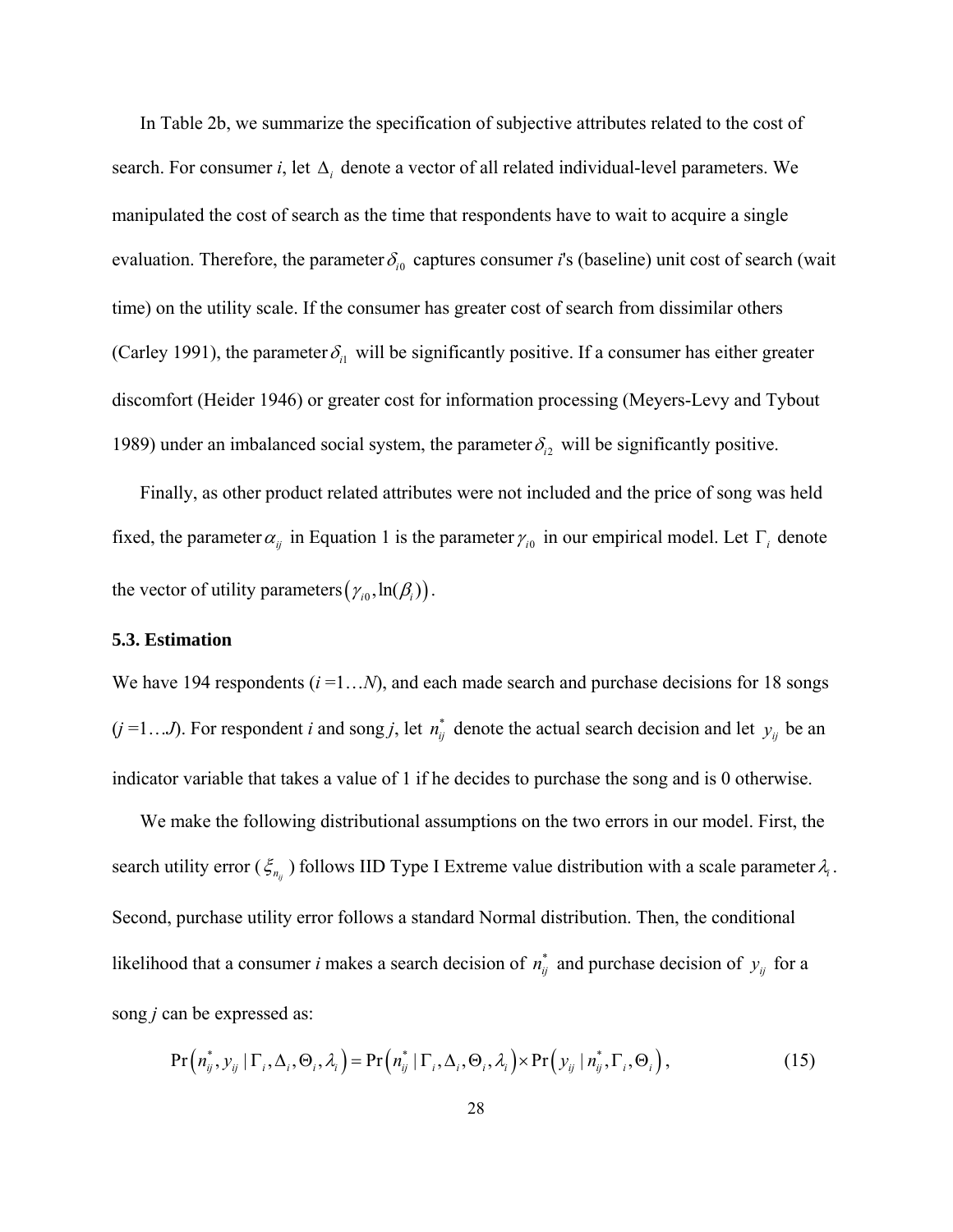where the first term on the right-hand side is the search likelihood which follows multinomial logit and the second term is the purchase likelihood which follows binary Probit.

 In the experiment, we did not constrain the search amount and any combination of two nonnegative integers is a possible option. Clearly, it is not feasible to estimate the model as is. We use a subset of options to estimate the model by the positive conditioning property (McFadden 1978; Train et al. 1987). For consumer *i* and song *j*, let  $W_{ii}$  denote a consideration set that includes the actual search option ( $n_{ij}^*$ ) and 5 other possible options of  $n_{ij}$ , which are randomly selected from the empirical distribution of search decisions in our dataset.<sup>7</sup> Then, we can write the search likelihood as:

$$
Pr\left(n_{ij}^{*} | \Gamma_{i}, \Delta_{i}, \Theta_{i}, \lambda_{i}\right) = \frac{\exp\left(\nu_{ij}^{b}\left(n_{ij}^{*} | I_{i}(t_{1}), \Gamma_{i}, \Theta_{i}\right) \middle/ \lambda_{i} - \nu_{ij}^{c}\left(n_{ij}^{*} | \Delta_{i}\right) \middle/ \lambda_{i}\right) \times h\left(W_{ij} | n_{ij}^{*}\right)}{\sum_{n_{ij} \in W_{ij}} \exp\left(\nu_{ij}^{b}\left(n_{ij} | I_{i}(t_{1}), \Gamma_{i}, \Theta_{i}\right) \middle/ \lambda_{i} - \nu_{ij}^{c}\left(n_{ij} | \Delta_{i}\right) \middle/ \lambda_{i}\right) \times h\left(W_{ij} | n_{ij}\right)},
$$
\n(16)

where  $h(W_{ij} | n_{ij})$  denotes a bias adjustment factor to account for using a subset of options. Specifically,  $h(W_{ij} | n_{ij})$  is the probability that consumer *i* formed a consideration set of  $W_{ij}$  given that he made a search decision of  $n_{ij}$ . We used importance sampling and computed the bias adjustment factors from the empirical distribution of search decisions. Lastly, note that  $v_{ij}^b(\cdot)$ does not have a closed form expression (see Section 4.2.3) and is computed using a Monte-Carlo simulation.

The conditional purchase likelihood is a binary Probit likelihood specified as:

$$
\Pr\left(y_{ij} \mid n_{ij}^*, \Gamma_i, \Theta_i\right) = \Phi\left(u_{ij}\left(I_i(t_2) \mid \Gamma_i, \Theta_i\right)\right)^{y_{ij}}\left(1 - \Phi\left(u_{ij}\left(I_i(t_2) \mid \Gamma_i, \Theta_i\right)\right)\right)^{1 - y_{ij}},\tag{17}
$$

<sup>&</sup>lt;sup>7</sup> We also estimated a model where  $W_{ij}$  consists of 10 alternatives including the observed search decision. All substantive findings remained unchanged.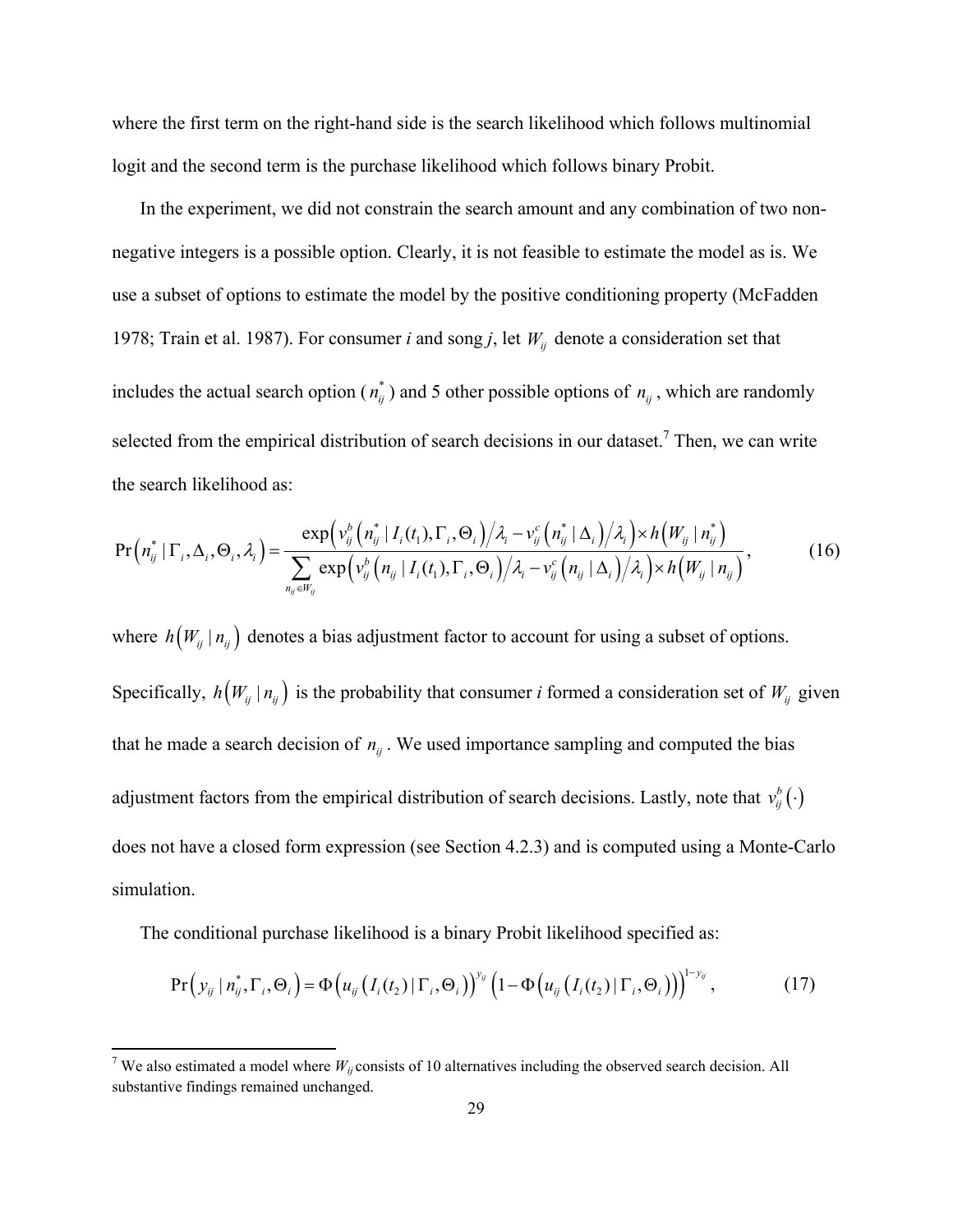where the information set in the second stage  $(I_i(t_2))$  includes the search decision made in the first stage  $\left(n_{ij}^*\right)$ .

Given that there are common parameters  $(\Gamma_i, \Theta_i)$  in both stages, the two decisions are estimated jointly. Therefore, the conditional likelihood of observing the decisions for consumer *i* for all *J* songs is:

$$
L_{i} | (\Gamma_{i}, \Delta_{i}, \Theta_{i}, \lambda_{i}) = \prod_{j=1...J} \Phi\big(u_{ij} \big(I_{i}(t_{2}) | \Gamma_{i}, \Theta_{i}\big)\big)^{y_{ij}} \big(1 - \Phi\big(u_{ij} \big(I_{i}(t_{2}) | \Gamma_{i}, \Theta_{i}\big)\big)\big)^{1-y_{ij}} \qquad (18)
$$

$$
\times \frac{\exp\big(v_{ij}^{b} \big(n_{ij}^{*} | I_{i}(t_{1}), \Gamma_{i}, \Theta_{i}\big) \big/\lambda_{i} - v_{ij}^{c} \big(n_{ij}^{*} | \Delta_{i}\big)/\lambda_{i}\big) \times h\big(W_{ij} | n_{ij}^{*}\big)}{\sum_{n_{ij} \in W_{ij}} \exp\big(v_{ij}^{b} \big(n_{ij} | I_{i}(t_{1}), \Gamma_{i}, \Theta_{i}\big)/\lambda_{i} - v_{ij}^{c} \big(n_{ij} | \Delta_{i}\big)/\lambda_{i}\big) \times h\big(W_{ij} | n_{ij}\big)}.
$$

To capture consumer heterogeneity, individual-level parameters  $(\Gamma_i, \Delta_i, \Theta_i, \ln(\lambda_i))$  are assumed to be distributed multivariate normal with mean vector  $(\Gamma, \Delta, \Theta, \ln(\lambda))$  and covariance matrix  $\Sigma$ . The unconditional likelihood  $L$  for a sample of  $N$  customers is:

$$
L = \prod_{i=1...N} \int L_i \left( \left( \Gamma_i, \Delta_i, \Theta_i, \lambda_i \right) dF \left( \Gamma_i, \Delta_i, \Theta_i, \lambda_i \left| \Gamma, \Delta, \Theta, \lambda, \Sigma \right. \right) \right).
$$
 (19)

where  $F(\Gamma_i, \Delta_i, \Theta_i, \lambda_i | \Gamma, \Delta, \Theta, \lambda, \Sigma)$  denotes the multivariate normal density function.

 The model parameters are estimated using standard hierarchical Bayesian Markov chain Monte Carlo (MCMC) methods. We use the following set of priors for all population level parameters. Let  $(\Gamma, \Delta, \Theta, \ln(\lambda))$  be a  $p \times 1$  vector and that  $\Sigma^{-1}$  is a  $p \times p$  matrix. Then, the prior for  $(\Gamma, \Delta, \Theta, \ln(\lambda))$  is a multivariate normal with mean of 0 and covariance of  $p \times p$  identity matrix. The prior for  $\Sigma$  is a Wishart distribution where the scale matrix is  $p \times p$  identity matrix, and  $p+1$ degrees of freedom. The details of the full conditional distributions are available from the authors upon request. Appendix 4 outlines the identification of parameters.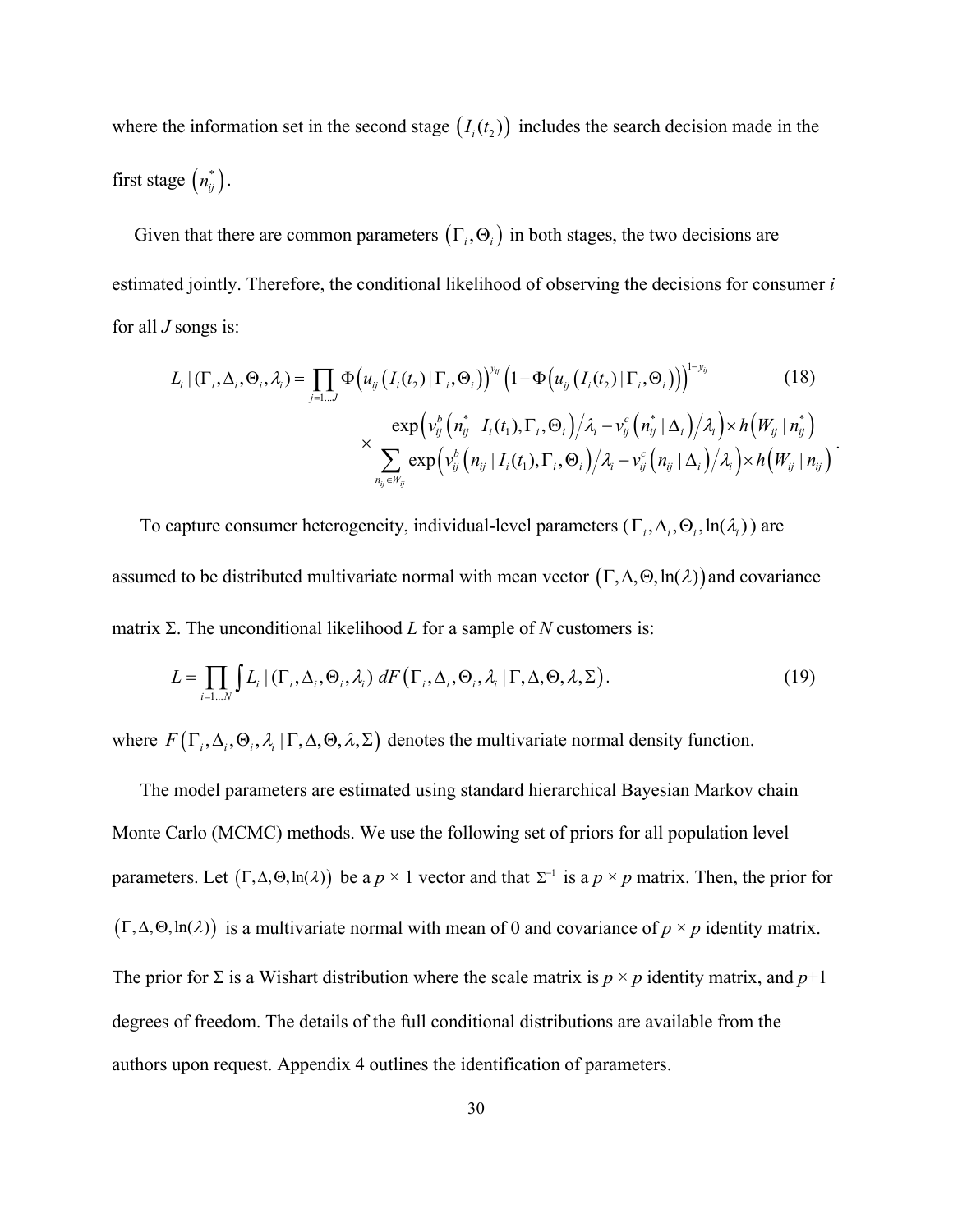# **6. Results**

#### **6.1. Model Performance Results**

In Section 5.2, we outlined a model specification of a flexible EMBL model where multiple features of interpersonal relationships were incorporated. For instance, homophily could affect search and purchase decisions by changing the credibility of signals, relevance of signals, or cost of search. A flexible model may, however, suffer from over-specification.

 To determine the final model specification, we fit 9 model variants, which differed on how interpersonal aspects are incorporated in the model. Table 3 summarizes the specifications of all models. In Table 3, "M" denotes that the update is based on the objective row attribute as we "manipulated", "S" denotes that the update is based on the "subjective" row attribute which is not associated with either the sign of relevance or balance status, and "F" denotes that the update is based on subjective row attribute which is a "function" of the sign of relevance and balance.

 The most restrictive model was Model 1 where consumer learning was based on objective attributes as we manipulated (SMBL). This was the baseline model. The most general model (Model 9) followed the specification we outlined in Section 5.2. Other models (Models 2-8) differed on how interpersonal aspects are incorporated in various components.

 In Model 2, the update was based on four subjective attributes (i.e., subjective prior variance, subjective signal variance, subjective similarity structure, and subjective cost of search), but none of them was a function of either the sign of relevance  $\left( neg_j^A, neg_j^B \right)$  or the balance status (*imb<sub>i</sub>*). In Models 3-5, all four attributes (prior variance, signal variance, similarity structure, and cost of search) are subjective, and in each model, we made one of the attributes a function of the sign of relevance and balance status. To be specific, we allowed signal variance (Model 3),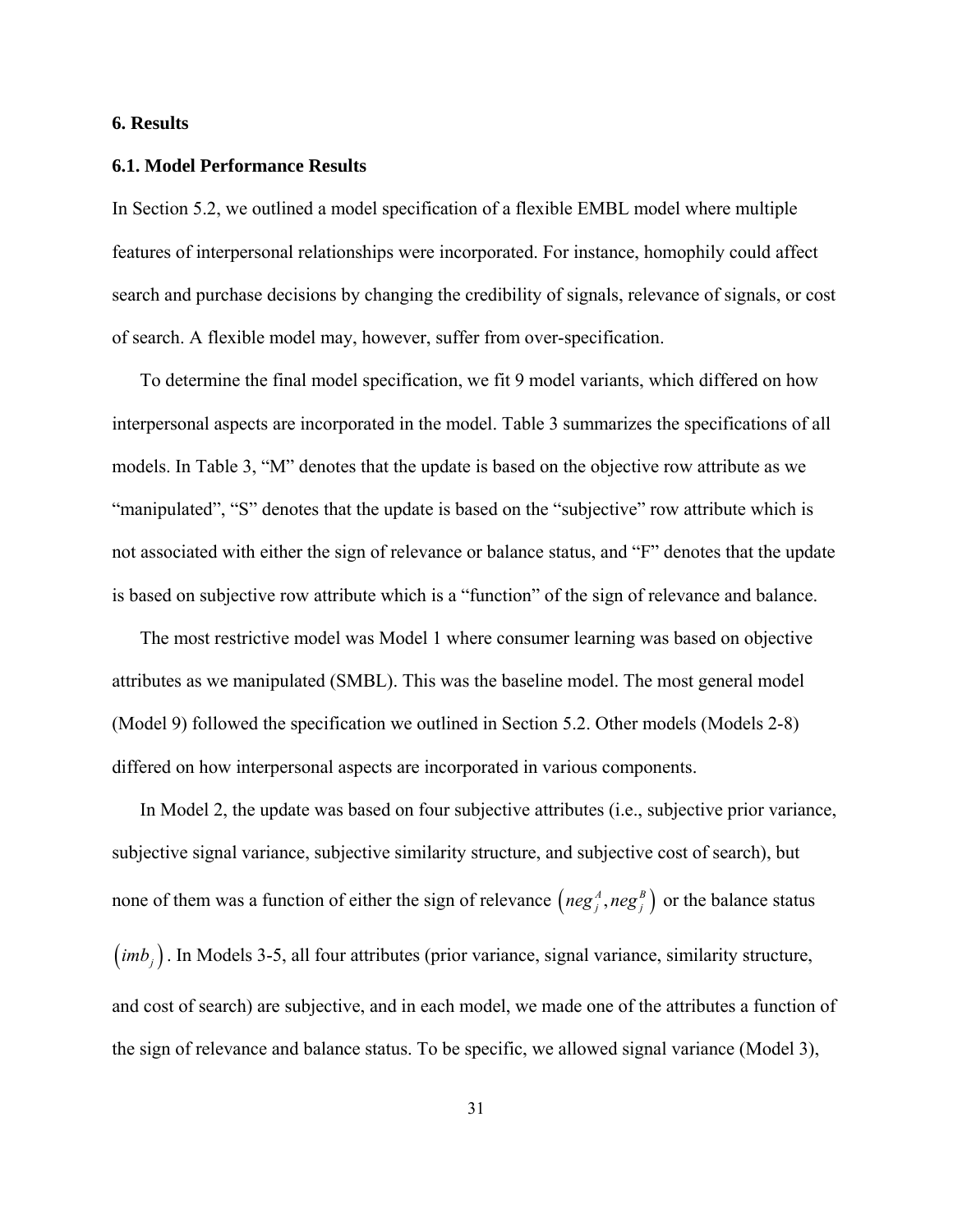similarity structure (Model 4) and cost of search (Model 5) to depend on the sign of relevance and balance status. In Models 6-8, all four attributes remained subjective, and we made two of four subjective attributes a function of the sign of relevance and balance status. Specifically, we allowed signal variance and similarity structure (Model 6), signal variance and cost of search (Model 7) and similarity structure and cost of search (Model 8) as functions of relevance and balance status.

|                             | Model    | Model    | Model    | Model    | Model    | Model     | Model     | Model     | Model     |
|-----------------------------|----------|----------|----------|----------|----------|-----------|-----------|-----------|-----------|
|                             | 1        | 2        | 3        | 4        | 5        | 6         |           | 8         | 9         |
| (a) Specification           |          |          |          |          |          |           |           |           |           |
| Prior Mean                  | M        | M        | M        | М        | М        | M         | M         | M         | M         |
| Prior Variance              | М        | S        | S        | S        | S        | S         | ${\bf S}$ | ${\bf S}$ | ${\bf S}$ |
| Signal Variance             | M        | S        | F        | S        | S        | F         | F         | S         | F         |
| <b>Similarity Structure</b> | M        | S        | S        | F        | S        | F         | S         | F         | F         |
| Cost of Search              | S        | S        | S        | S        | F        | ${\bf S}$ | F         | F         | F         |
| (b) Within-Sample Fit       |          |          |          |          |          |           |           |           |           |
| DIC                         | 14,600   | 13,738   | 13,446   | 13,640   | 12,949   | 13,257    | 12,912    | 12,857    | 12,855    |
| <b>BPIC</b>                 | 14,997   | 14,236   | 13,983   | 14,114   | 13,563   | 13,874    | 13,539    | 13,487    | 13,503    |
| <b>WAIC</b>                 | 14,688   | 13,988   | 13,898   | 13,984   | 13,327   | 13,579    | 13,460    | 13,269    | 13,369    |
| Purchase Hit Rate           | 0.83     | 0.84     | 0.84     | 0.84     | 0.82     | 0.81      | 0.82      | 0.81      | 0.80      |
| Search Hit Rate (9 groups)  | 0.37     | 0.40     | 0.41     | 0.40     | 0.43     | 0.43      | 0.43      | 0.44      | 0.45      |
| Search Hit Rate (25 groups) | 0.26     | 0.28     | 0.29     | 0.28     | 0.30     | 0.31      | 0.30      | 0.32      | 0.32      |
| Search MED                  | 4.39     | 3.98     | 3.73     | 3.99     | 3.10     | 3.30      | 3.12      | 2.95      | 3.01      |
| (c) Holdout-Sample Fit      |          |          |          |          |          |           |           |           |           |
| Validation LL               | $-1,521$ | $-1,552$ | $-1,529$ | $-1,576$ | $-1,465$ | $-1,462$  | $-1,465$  | $-1,447$  | $-1,446$  |
| Purchase Hit Rate           | 0.79     | 0.80     | 0.81     | 0.81     | 0.76     | 0.76      | 0.76      | 0.76      | 0.76      |
| Search Hit Rate (9 groups)  | 0.37     | 0.37     | 0.39     | 0.38     | 0.41     | 0.42      | 0.41      | 0.42      | 0.41      |
| Search Hit Rate (25 groups) | 0.25     | 0.24     | 0.26     | 0.26     | 0.26     | 0.27      | 0.28      | 0.28      | 0.27      |
| Search MED                  | 4.38     | 4.07     | 3.78     | 4.06     | 3.22     | 3.49      | 3.29      | 2.98      | 3.18      |

Table 3. Model Comparisons

\*Note: In Table 3, "M" denotes that the update is based on the objective row attribute as we "manipulated", "S" denotes that the update is based on the "subjective" row attribute which is not associated with either the sign of relevance or balance status, and "F" denotes that the update is based on subjective row attribute which is a "function" of the sign of relevance and balance status.

 We used MCMC methods for estimating all 9 model variants. For each model, we ran sampling chains for 200,000 iterations. In each case, convergence was assessed by monitoring the time series of the draws. We report the results based on 100,000 draws retained after discarding the initial 100,000 draws as burn-in iterations. For each participant, we randomly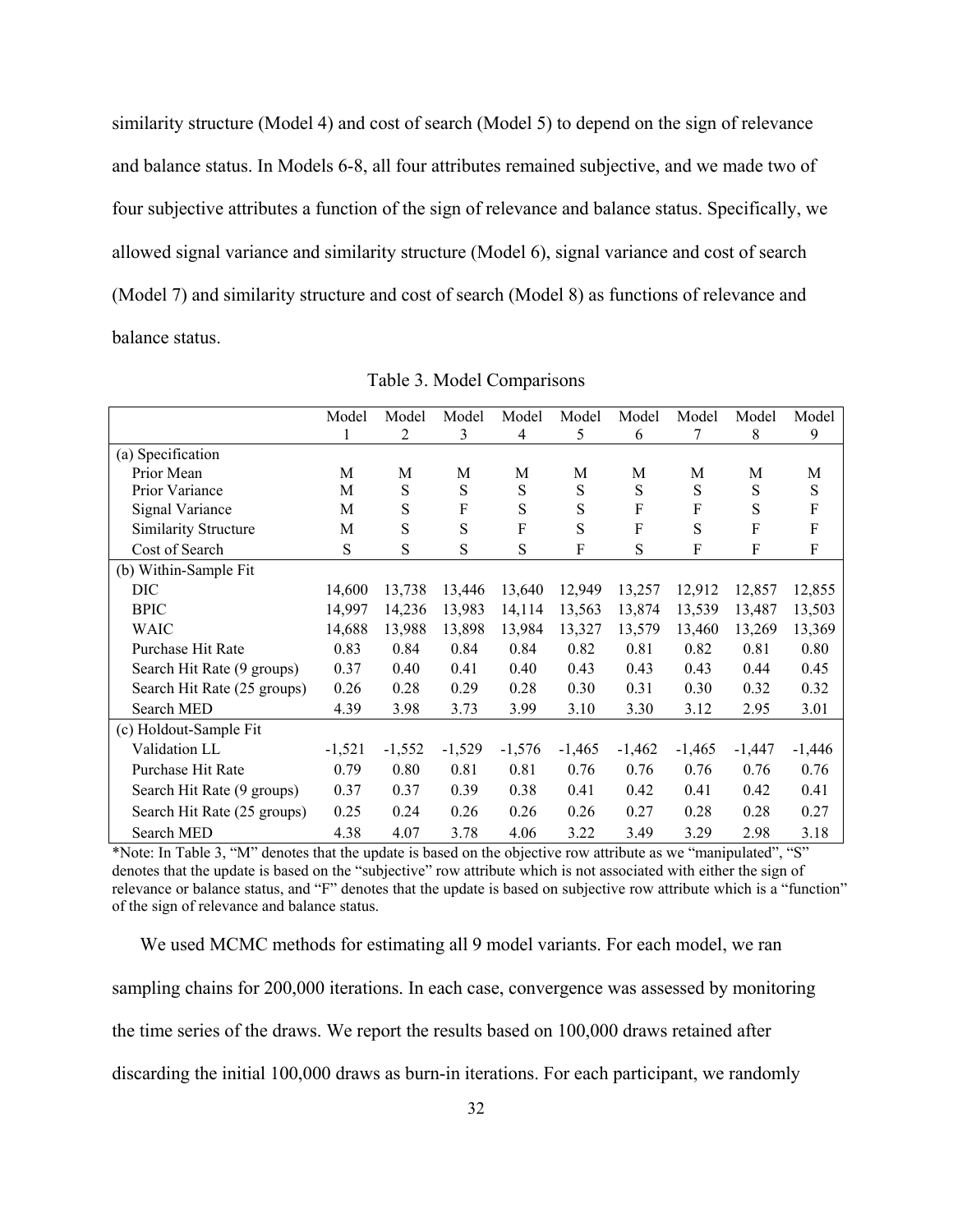select 15 of the 18 song profiles for model estimation and use the remaining 3 for out-of-sample prediction.

 We compared the models on multiple measures of model fit. First, we report Bayesian model selection criteria such as DIC (Spiegelhalter et al. 2002), BPIC (Ando 2007), and WAIC (Watanabe 2010). These measures are used to evaluate within-sample fit and complexity of each model. Smaller numbers denote a better model. Second, we computed multiple measures of within-sample model prediction. To assess the prediction for purchase decision, we used purchase hit-rate where cut-off was fixed at 0.5. To evaluate the model prediction for search decision, we used hit rate and median Euclidean distance (MED).<sup>8</sup> Finally, we computed validation log-likelihood (VLL) in the holdout sample to assess predictive validity (Montoya, Netzer, and Jedidi 2010; Iyengar and Jedidi 2012).

 A comparison of models on the various criteria shows that Model 8 generally outperforms the baseline model (SMBL) as well as other EMBL model variants. Specifically, in comparison to the most flexible model (Model 9), Model 8 is superior on nine out of twelve criteria. On the remaining three criteria, the differences between the two models are small. Thus, on the basis of parsimony, we use Model 8 as our main model for the rest of our discussion.

#### **6.2. Parameter Estimates**

As is common in Bayesian analysis, we summarize the posterior distribution of the parameters by reporting their posterior means and 95% posterior confidence intervals. Table 4 contains the

<sup>&</sup>lt;sup>8</sup> For computing the search hit rate, we *discretized* the observed  $n_{ij}^{A^*}$  and  $n_{ij}^{B^*}$  into 3 levels (5 levels) each based on their quartiles and thus the overall search decision, which is a combination of  $n_{ij}^{A^*}$  and  $n_{ij}^{B^*}$ , is classified into 9 options (25 options). The search hit rate is the proportion of observations where the observed search option matches the option with the highest search utility based on our model estimates. The MED measure compares the model prediction for the search decision with the actual search decision on a *continuous* scale. We computed the Euclidean distance between actual and predicted search decision for each observation, and report the median among all the observations.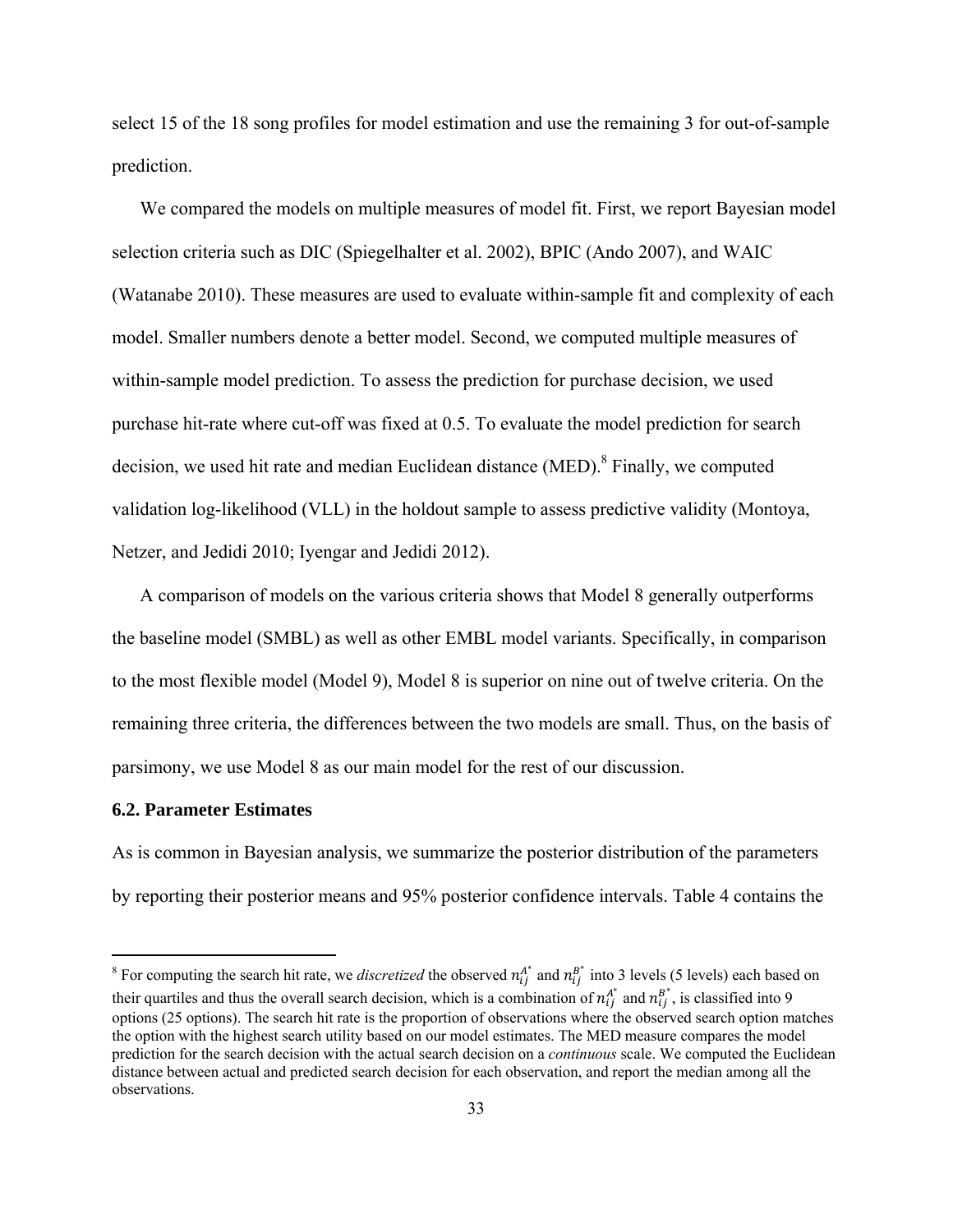model estimates from the proposed model (Model 8) and from the baseline model (Model 1). All other model estimates are available from the authors upon request.

| <b>Population Parameter Estimates</b>              | Baseline Model<br>(SMBL) | Proposed Model<br>(EMBL) |  |
|----------------------------------------------------|--------------------------|--------------------------|--|
|                                                    | $-0.06$                  | $1.37*$                  |  |
| Utility Parameters: Intercept $(\gamma_0)$         | $(-0.26, 0.16)$          | (1.15, 1.63)             |  |
|                                                    | $1.01*$                  | $0.69*$                  |  |
| Utility Parameters: Rating $(Ln(\beta))$           | (0.82, 1.22)             | (0.31, 1.09)             |  |
|                                                    |                          | $-0.27*$                 |  |
| Relevance: Base $(\theta_0^{rel})$                 |                          | $(-0.40, -0.17)$         |  |
|                                                    |                          | $-0.19*$                 |  |
| Relevance: Negative $(\theta_0^{rel})$             |                          | $(-0.35, -0.03)$         |  |
|                                                    |                          | $-0.90*$                 |  |
| Redundancy: Base $(\theta_0^{red})$                |                          | $(-1.32, -0.39)$         |  |
|                                                    |                          | 0.08                     |  |
| Redundancy: Imbalance $(\theta_1^{red})$           |                          | $(-0.62, 0.53)$          |  |
|                                                    |                          | 0.33                     |  |
| Prior Standard Deviation: Base $(\theta_0^{pri})$  |                          | $(-0.06, 0.70)$          |  |
| Signal Standard Deviation: Base $(\theta_0^{sig})$ |                          | $0.92*$                  |  |
|                                                    |                          | (0.49, 1.36)             |  |
| Cost: Base $(\delta_{\theta})$                     | $1.01*$                  | $0.72*$                  |  |
|                                                    | (0.53, 1.49)             | (0.19, 1.21)             |  |
|                                                    |                          | 0.24                     |  |
| Cost: Negative $(\delta_l)$                        |                          | $(-0.09, 0.54)$          |  |
|                                                    |                          | $0.68*$                  |  |
| Cost: Imbalance $(\delta_2)$                       |                          | (0.40, 0.95)             |  |
|                                                    | $-3.38*$                 | $-3.40*$                 |  |
| Scale Parameter $(Ln(\lambda))$                    | $(-3.89, -2.87)$         | $(-3.89, -2.87)$         |  |

Table 4. Model Estimates for Baseline Model and Proposed Model

Note: \* denotes significance. 95% confidence intervals are errors in parentheses.

 Our main model provides interesting insights. First, people perceive signals from negatively relevant source (i.e., dissimilar others) to be significantly less informative than a positively relevant source: Positive relevance is discounted by 24% (=1-exp(-0.27)) and negative relevance is discounted by 37% (=1-exp(-0.27-0.19)). In contrast, the sign of relevance does not have a significant effect on perceived cost (mental cost) of information seeking. The finding is consistent with the past studies on homophily, and further pinpoints the driver behind the observed phenomenon; homophily in social learning is driven by informational benefit (Suls et al. 2000) rather than cost of information seeking.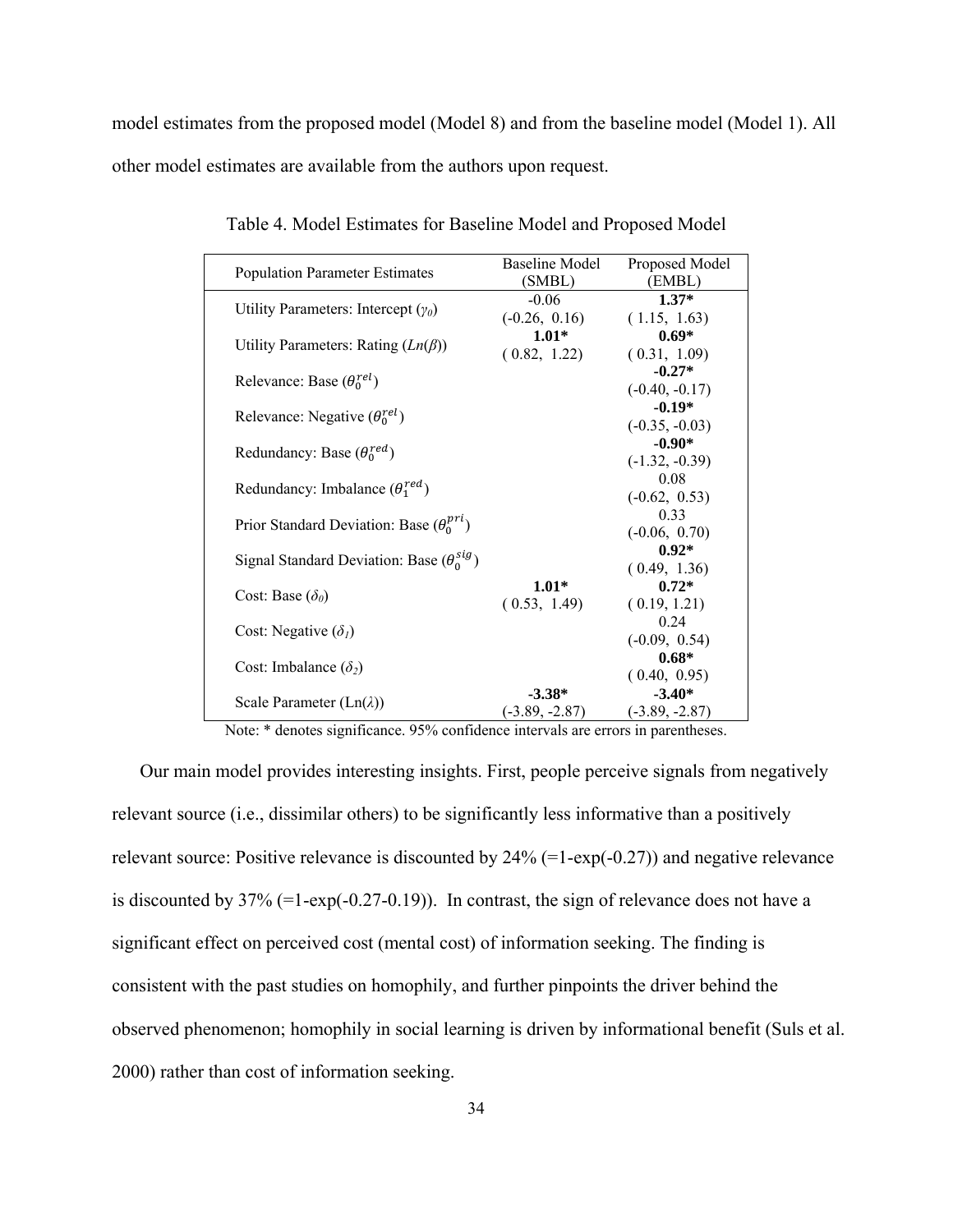

Figure 4. Simulated Purchase and Search Decisions: Positive and Negative Relevance

Note: For generating the figures, we only varied the relevance of one source  $(a_j^M)$  and fixed all other attributes  $(R_j^{0M} = 5, \tau_j^M = 5, \sigma_j^M = 2.5, b_j^M = 0.2$ , and  $c_j^M = 0.0$ ). The figures show the search amount and purchase likelihood averaged across all respondents.

 In Figure 4, we illustrate how the sign of relevance (with all other attributes fixed) impacts consumers' search and purchase decisions. For these figures, given the attribute values and the estimates of individual parameters, we simulated the purchase likelihood and total search amount for each respondent under both SMBL and EMBL models. The plots show the averages across all respondents. In the SMBL specification, where the informational benefit from similar and dissimilar others is forced to be identical, the sign of relevance does not have an impact on either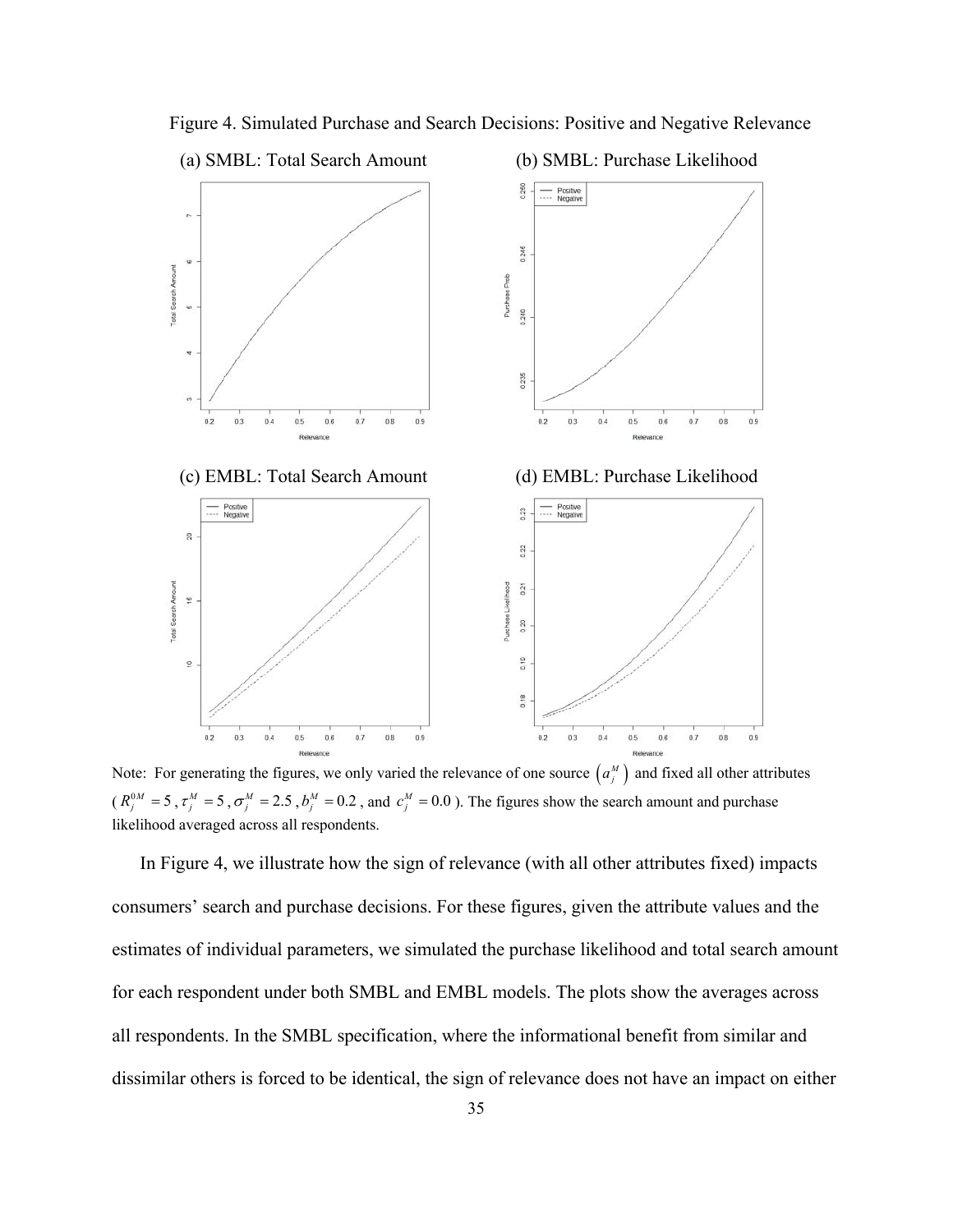search or purchase decision (Figure 4a and 4b). In the proposed EMBL specification, where the informational benefit is greater from similar others than dissimilar others, simulation results show that people tend to search more from similar others than dissimilar others (Figure 4c), and purchase more when the information is collected from similar others than dissimilar others (Figure 4d).

 Second, imbalance has a nuanced effect on social learning. On the one hand, the status of balance does not have a significant effect on perceived redundancy. The finding implies that people do not discount the informational benefit under imbalanced system. That is, consumers find greater informational benefit under imbalance than balance (Goethals and Nelson 1973; Levine, Resnick, and Higgins 1993). On the other hand, people have significantly greater subjective cost of gathering information under imbalance than balance – the subjective cost of search is almost double  $(= \exp(0.68+0.72)/\exp(0.72))$  under imbalance as compared to balance. The finding may be driven by either discomfort with an imbalanced relationship (Heider 1946) or greater cost of information processing (Meyers-Levy and Tybout 1989).

 In Figure 5, we show how triadic balance (given all the other attributes fixed) impacts search and purchase decisions. As before, given the attribute values and the estimates of individual parameters, we simulate the purchase likelihood and total search amount for each respondent under both model specifications. The plots show the averages across all respondents. In the SMBL specification, where the informational benefit is forced to be greater under imbalance, the search amount and the purchase likelihood is always greater under imbalance (Figure 5a and 5b). In the proposed EMBL model, however, people search less under imbalance because of greater subjective cost of search (Figure 5c). Interestingly, the lower amount of search under imbalance still leads to greater purchase likelihood (Figure 5d) as compared to the balanced condition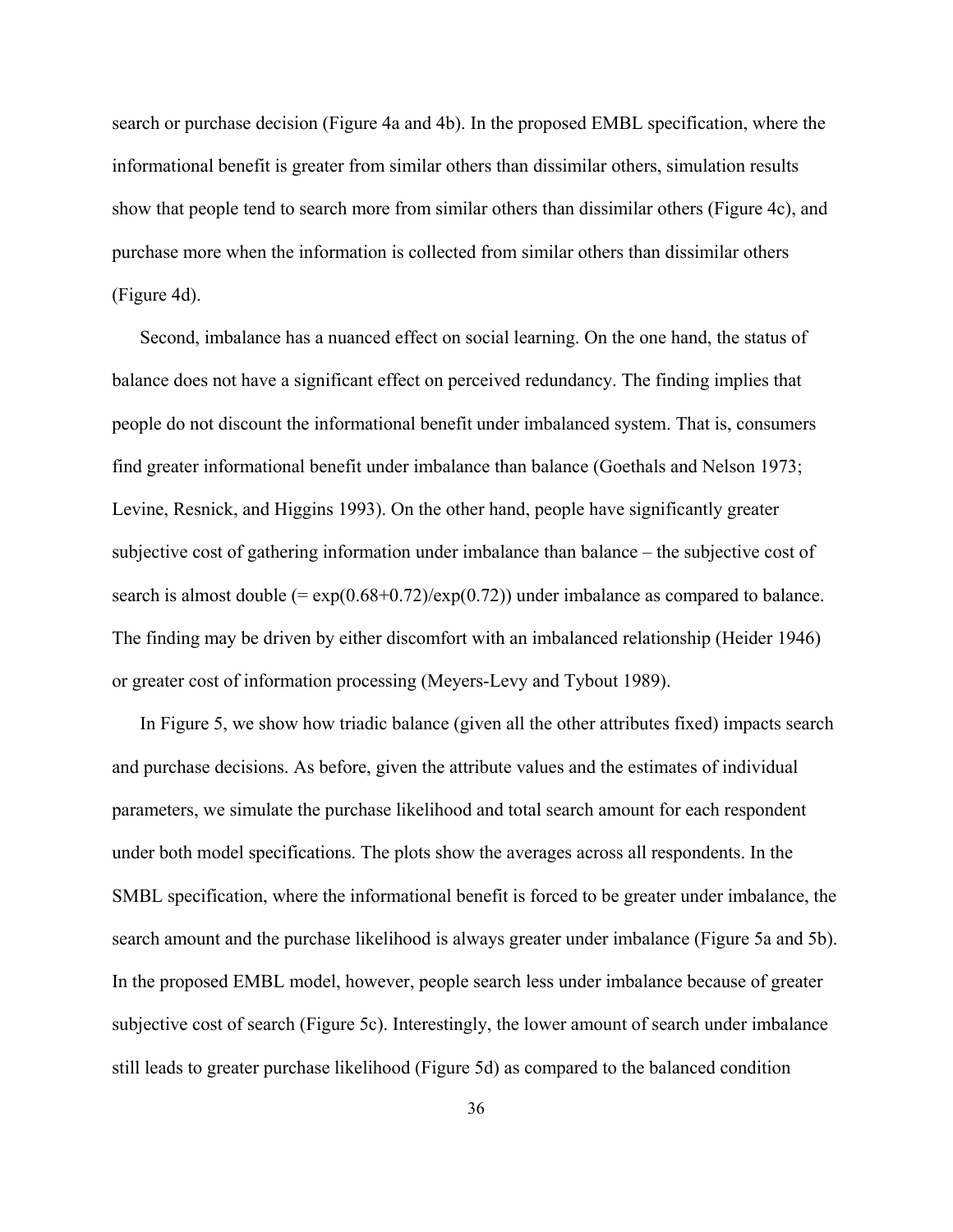because people can reduce their uncertainty to a greater extent under the former. In sum, the impact of imbalance on the search decision is dominated by cost effect, but the impact on the purchase decision is dominated by informational benefit.

Figure 5. Simulated Purchase and Search Decisions: Balanced and Imbalanced Relationships





(c) Main(EMBL): Total Search Amount (d) Main(EMBL): Purchase Likelihood



Note: For generating the figure, we only varied the relevance of one source  $(c_j^M)$  and fixed all other attributes  $(R_j^{0M} = 5, \tau_j^M = 5, \sigma_j^M = 2.5, a_j^M = 0.6$ , and  $b_j^M = 0.3$ ). The figures show the search amount and purchase likelihood averaged across all respondents.

# **7. Managerial Implications**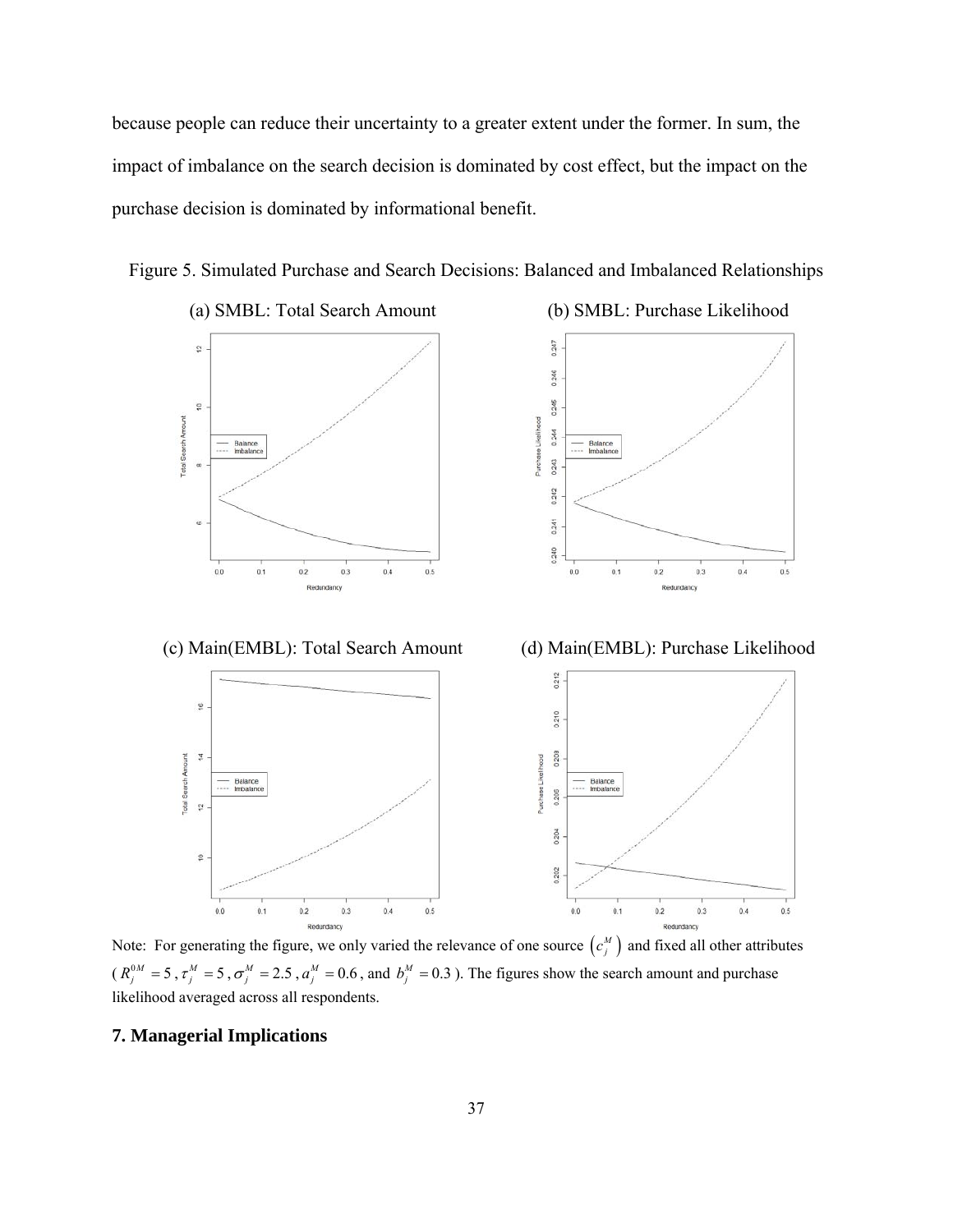Many Internet retailers such as goodreads.com or Netflix provide a fixed number of friends' reviews to help consumers reduce their uncertainty about a product or service. For instance, Netflix provides nine friends' reviews as default. Similarly, Foursquare collects a commission from restaurants when consumers, after reading their friends' reviews, reserve via their portal. The hope is that any reduction in uncertainty will translate to an increase in sales. In this section, we show how firms should provide social reviews to achieve their goal.

 We make several assumptions. First, both the firm and consumers know that there are two groups of friends (Group A and B) and which friend is in what group. Moreover, both know the similarity structure in a social system – a firm knows the similarity of preference from past data of product evaluations, and a consumer knows it from past experience. Second, a consumer may or may not read all the reviews on the screen: if the number of reviews exceeds his need given the cost of search, he will not read all reviews. Third, for a product *j*, there is a marginal cost (*costj*) to the firm for providing each additional review. The cost captures the fact that an inclusion of too many reviews may harm the look of a website, or reduce the space for other needs.

 Given that the firm provides social information to increase expected profit from a product *j*, the firm's objective function can be written as:

$$
\left( total_j^*, share_j^{A*} \right) = \arg \max_{\left( total_j, share_j^{A} \right)} E\left[\sum_{i=1}^N price_j \times y_{ij} \left( total_j, share_j^{A} \right) \right] - cost_j \times total_j, \quad (20)
$$
\n
$$
= \arg \max_{\left( total_j, share_j^{A} \right)} \sum_{i=1}^N price_j \times \Pr\left(y_{ij} = 1 | total_j, share_j^{A} \right) - cost_j \times total_j,
$$

where *i* denotes a consumer  $(i=1...N)$ , *price<sub>j</sub>* denotes the price of the product *j*, *total* denotes the total number of reviews to put on the screen  $(total_j = n_j^A + n_j^B)$ , share<sub>j</sub> denotes the share of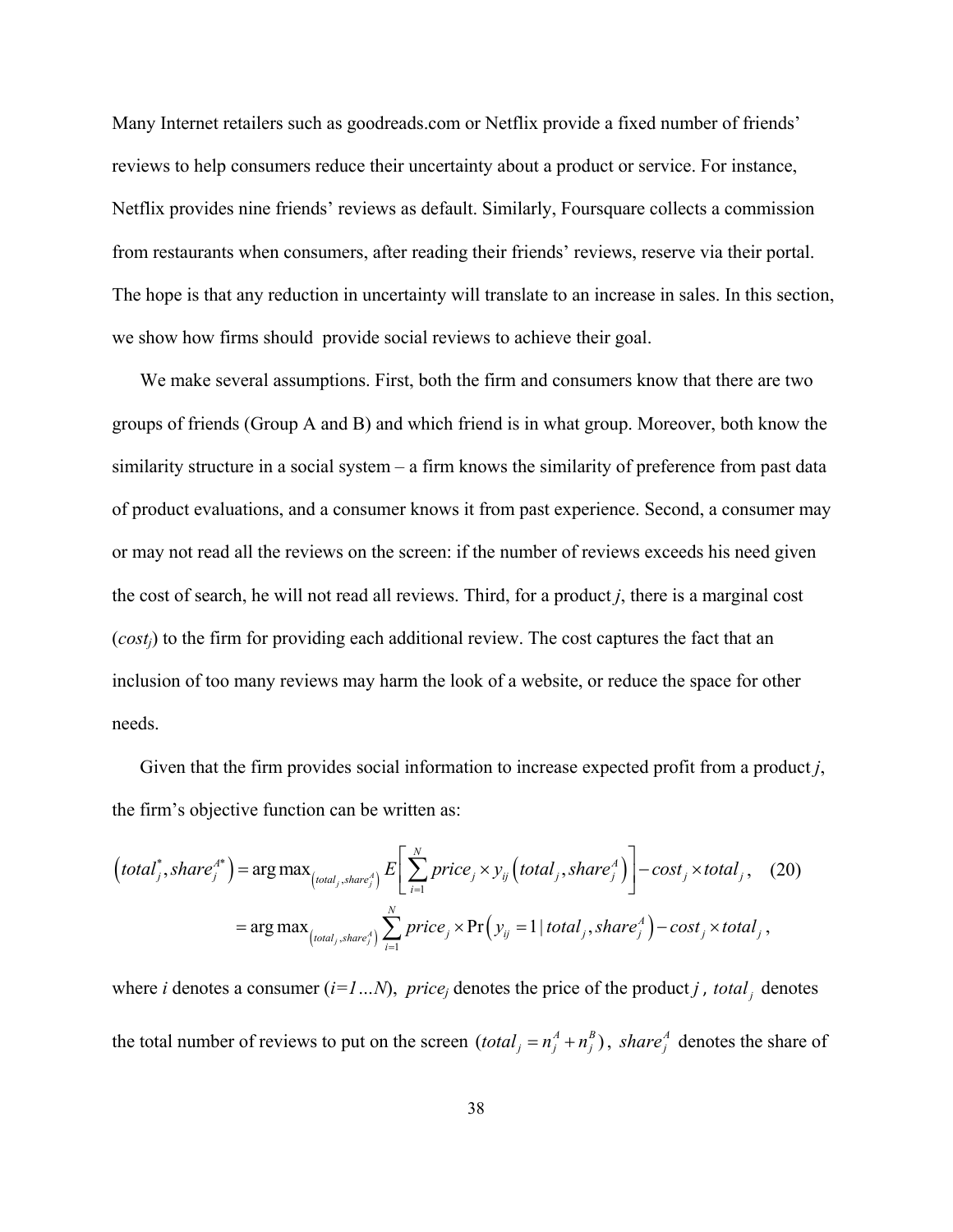reviews from Group A (*share*<sup> $A$ </sup> =  $n_j^A$  / *total*<sub>*j*</sub>), and  $y_{ij}$  is an indicator of purchase that takes a value of 1 when a consumer *i* purchases a product *j* and is 0 otherwise. Additionally, the marginal cost for the product is assumed to be zero.





Note: Figure 6a and 6c show the relationship between the total number of reviews and the expected profit when a firm provides the optimal share of reviews given the total number of reviews. Figure 6b and 6d show the relationship between the share of reviews and the expected profit when a firm provides the optimal number of reviews. Every attribute related to consumer learning is fixed to be the same between Figure 6a, 6b and 6c, 6d  $(R_j^{0M} = 5, \tau_j^M = 5, \sigma_j^M = 2.5, b_j^M = 0.3$ , and  $c_j^M = 0.0$ ), but for the sign of relevance with group A. ( $a_j^M = 0.7$  in Figure 6a, 6b and  $a_j^M = -0.7$  in Figure 6c, 6d).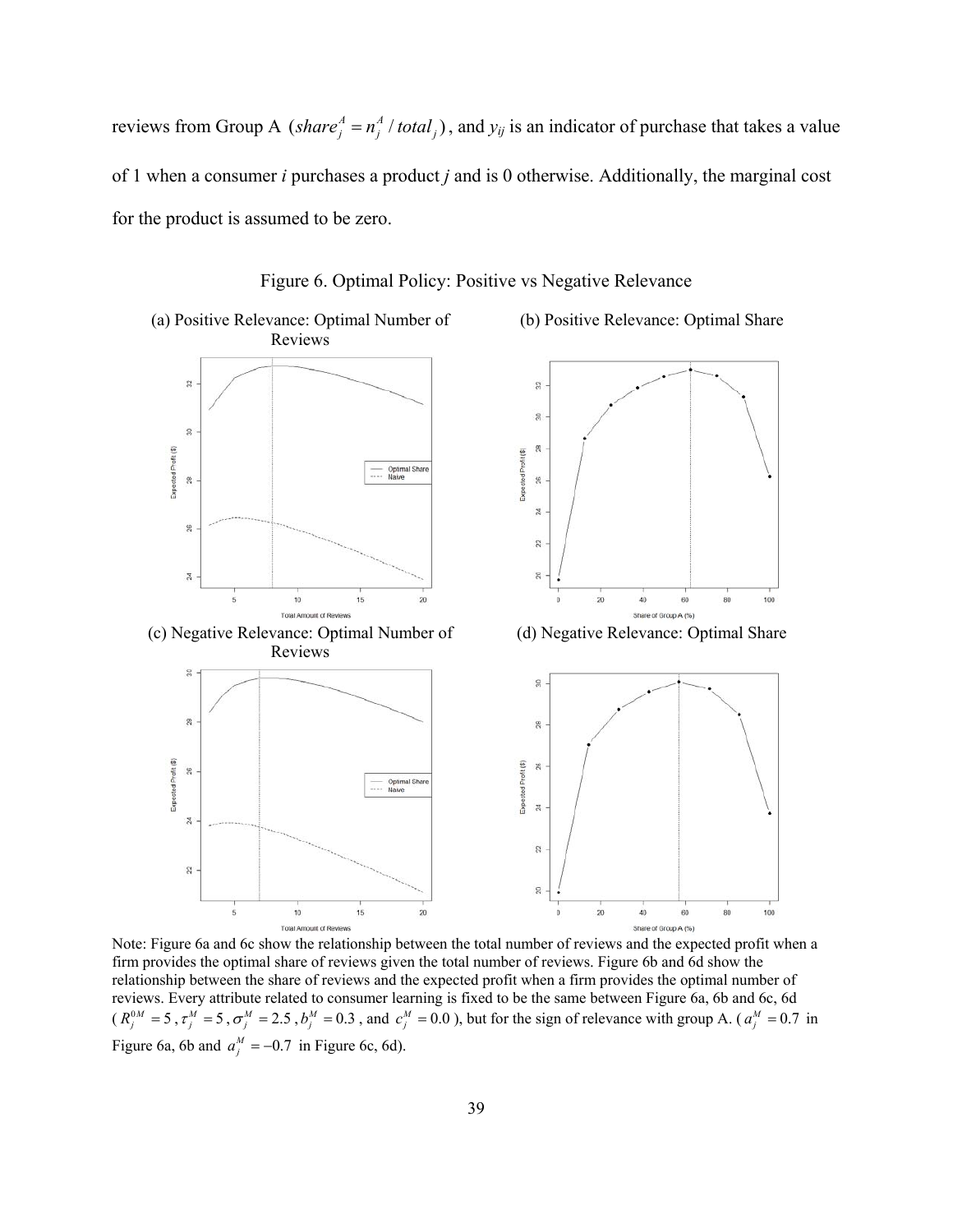Using policy experiments, we discuss how firms should provide social information  $(total<sub>j</sub><sup>*</sup>, share<sub>j</sub><sup>A*</sup>)$  to maximize expected profit. Throughout these exercises, we assume that there are 194 heterogeneous consumers in the market (*N*=194), and their individual parameters are represented by our individual model estimates. The price of the product is fixed at \$1.25 (*price*<sub>i</sub>= \$1.25), and the marginal cost of providing a friend's review is assumed to be 20% of the price  $(cost_i = $0.25)^9$ 

 In Figure 6, we show how the sign of relevance affects the optimal number of reviews  $(total_j^*)$  and the optimal share  $(share_j^{A*})$ , and the subsequent expected profits based on our model estimates. To do so, we consider two variants of the social triad where every attribute related to consumer learning is fixed to be the same, but for the sign of relevance with group A (without loss of generality group A is assumed to be the more relevant source).

 Figures 6a and 6c suggest that the firm should provide more reviews when group A has positive relevance (8 reviews) than negative relevance (7 reviews), and the subsequent expected profit is around 10% (=\$33/30) greater. This result is directly related to our finding of homophily being driven by informational benefit: information from similar others lead to less consumer uncertainty, and to higher expected profit. For the same reason, the optimal share for group A is greater when the relevance is positive (63% in Figure 6b) than negative (57% in Figure 6d). Note that results also indicate that there is a substantial increase in expected profit of around 25% (=\$30/24 or \$33/26) when the firm provides the optimal share of reviews instead of taking a naïve strategy of providing all 10 reviews from the more relevant group (See Figure 6a and 6c). The result reflects that the informational benefit from each group exhibits diminishing marginal returns.

<sup>&</sup>lt;sup>9</sup> We also performed policy experiments with other costs and all substantive results remained unchanged.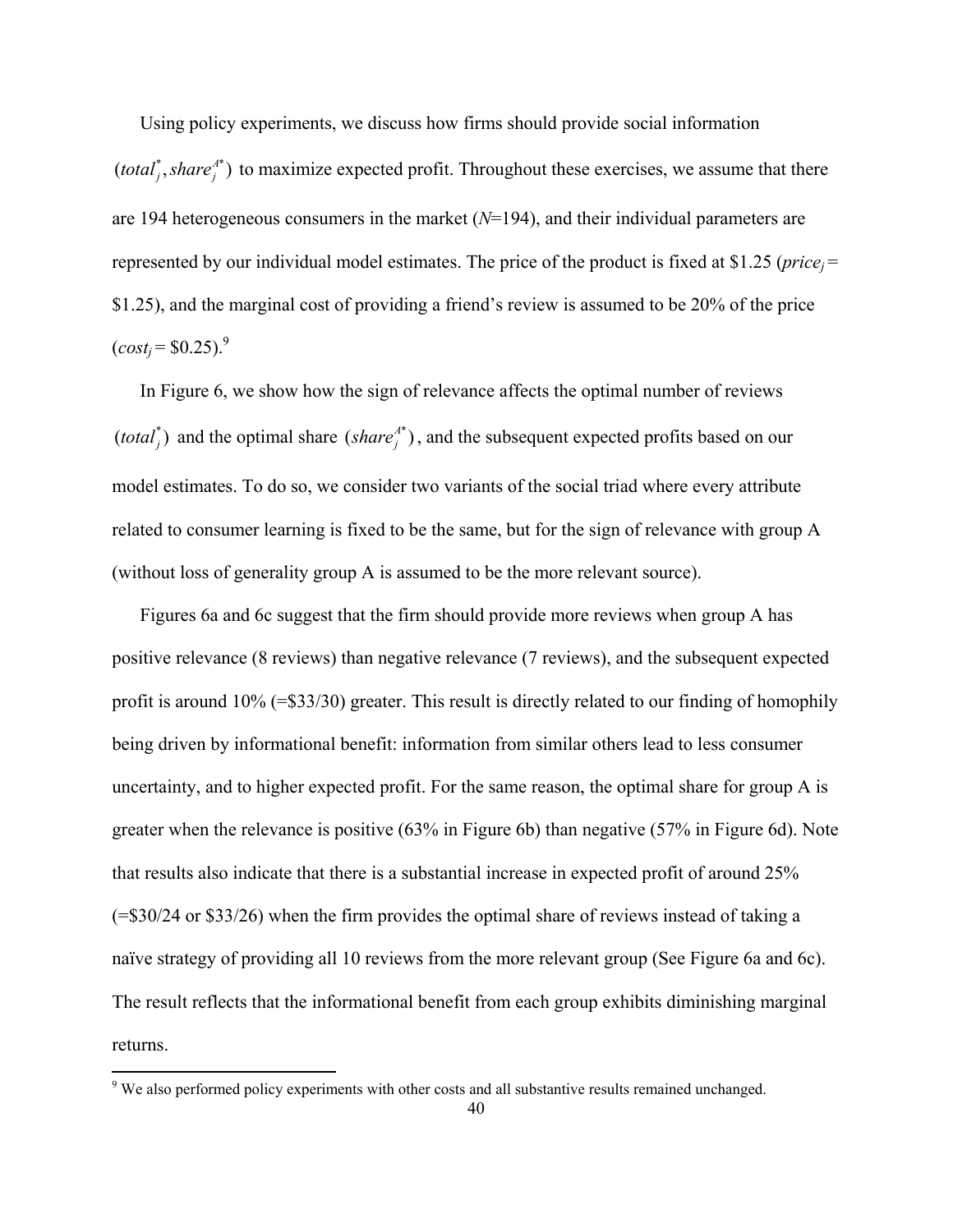In Figure 7, we determine the impact of balance status on the optimal share and the expected profit. Again, we consider two variants of the social triad where, every attribute is fixed to be the same, but for the sign of redundancy among the two sources. Thus, the status of balance in the social triad differs between the two scenarios.



Figure 7. Optimal Policy: Balance vs Imbalance

Note: Note: Figure 7a and 7c show the relationship between the total number of reviews and the expected profit when a firm provides the optimal share of reviews given the total number of reviews. Figure 7b and 7d show the relationship between the share of reviews and the expected profit when a firm provides the optimal number of reviews. Every attribute related to consumer learning is fixed to be the same between Figure 7a and 7b ( $R_i^{0M} = 5$ ,  $\tau_j^M = 5$ ,  $\sigma_j^M = 2.5$ ,  $a_j^M = 0.7$ , and  $b_j^M = 0.3$ ), but for the sign of redundancy. ( $c_j^M = 0.3$  in Figure 7a and  $c_j^M = -0.3$  in Figure 7b). Thus, the status of balance in the social triad differs between the two scenarios.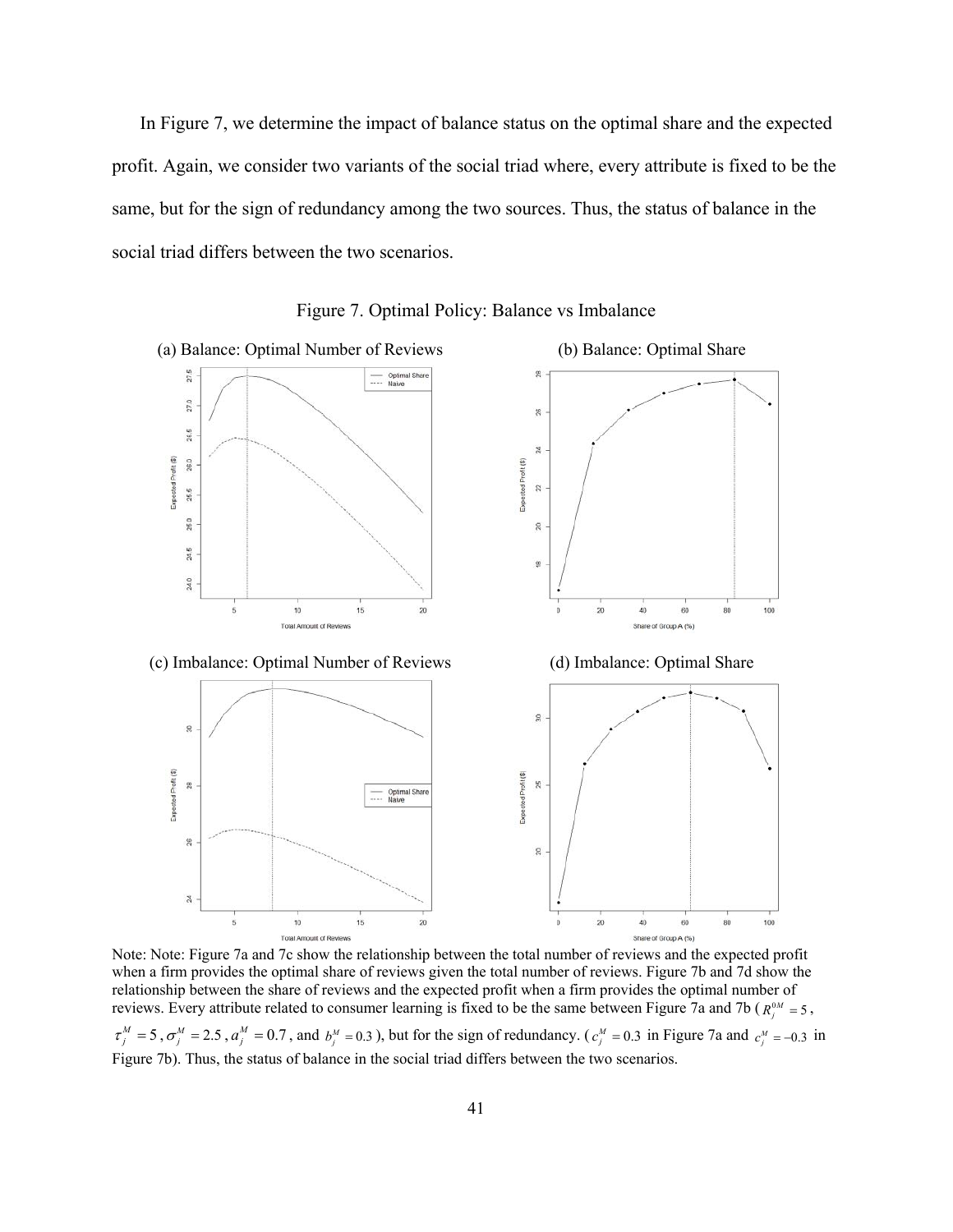From Figures 7a and 7c, we see that the firm should provide more reviews under imbalance (8 reviews) than balance (6 reviews), and the subsequent expected profit is around 15% (=\$32/28) higher. This finding is related to greater informational benefit under imbalance. It is notable that while consumers would like to search more under balance (see Section 6), the firms should still provide fewer reviews. This is because while an additional review under a balanced system may be easier for consumers to read, it does not sufficiently increase the likelihood of purchase. Note that we assume that the firm has the same cost of providing an additional review regardless of balance.

 As shown in Figure 7b and 7d, the optimal share under balance is 83% whereas that under imbalance is 63%. Why do we see this difference? Intuitively, suppose that there are two groups of people who have preferences that are similar to a focal consumer. If preferences of the two groups are similar (a balanced relationship), consumers will expect to receive redundant information from both groups which will add little informational benefit: Providing more reviews from more relevant source can lead to less consumer uncertainty, and therefore to higher expected product profit. In this case, naïve strategy may be a reasonable approximation for optimal strategy: firms can increase the expected profit no more than 4% (=\$27/26) by taking optimal strategy (Figure 7a). If preferences of the two groups are dissimilar (an imbalanced relationship), consumers will expect to receive conflicting views from each group. In this case, consumers can compare different viewpoints by reading product reviews from both groups and better determine how much they will like the product. Therefore, diversifying the number of reviews can lead to less uncertainty, and higher expected profit: Firms can increase the expected profit by 20% (=\$31/26) by taking optimal strategy as opposed to naïve strategy (Figure 7c).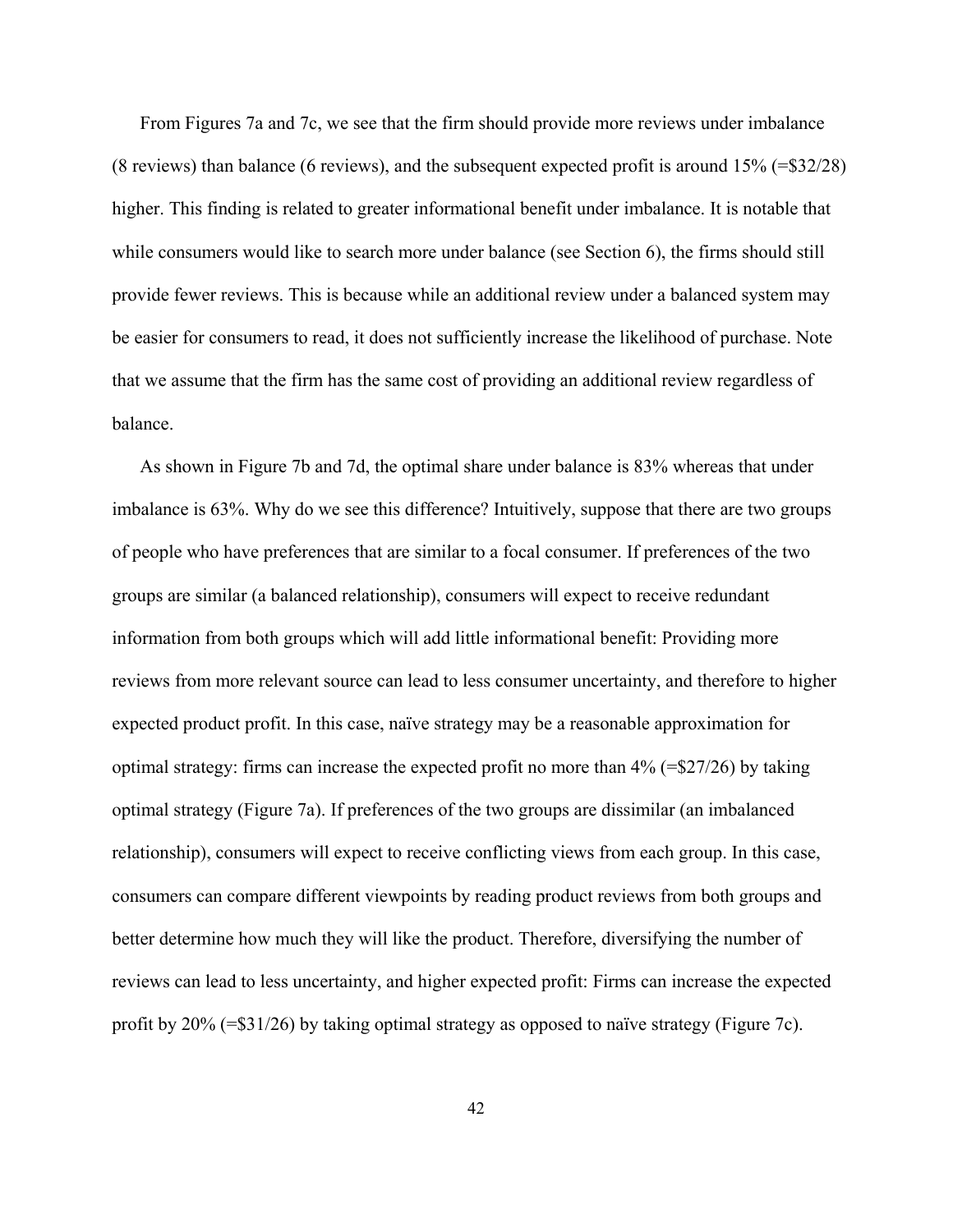#### **8. Conclusions**

Consumers often turn to friends or other social contacts before making product purchases. In this paper, we investigate consumer search and learning from social contacts for the purchase of experiential products. There are two important aspects of our study. First, the learning model is purposive and accommodates information search from consumers for a planned product purchase. Consumers may gather information from their social contacts, who may have product preferences that are systematically different from their own. While the model is grounded in widely-accepted Bayesian learning mechanism, it flexibly accommodates features of interpersonal relationships (e.g., homophily) that impact social learning. Second, search and purchase decisions are modeled as inter-related, but temporally separated, decisions thus allowing us to assess the impact of social relationships on each decision. The model is estimated using incentive compatible stated choice experiments where consumers purchase decisions for individual music tracks while having access to others' evaluations.

 Our results provide insights into how consumers learn from others. First, there is clear evidence of homophily in social learning as consumers prefer to gather information from similar others. Our modeling framework allows us to disentangle whether the impact of homophily is due to either the informational benefit of gathering evaluations from similar others or a reduction in the cost of seeking such information. The results suggest that the main driver is the former consumers find the informational benefit by gathering the reviews from similar others to be greater than those from dissimilar others (Suls et al. 2000). This finding is in contrast to the assumption in standard Bayesian learning models where the informational benefit from similar and dissimilar others are forced to be identical.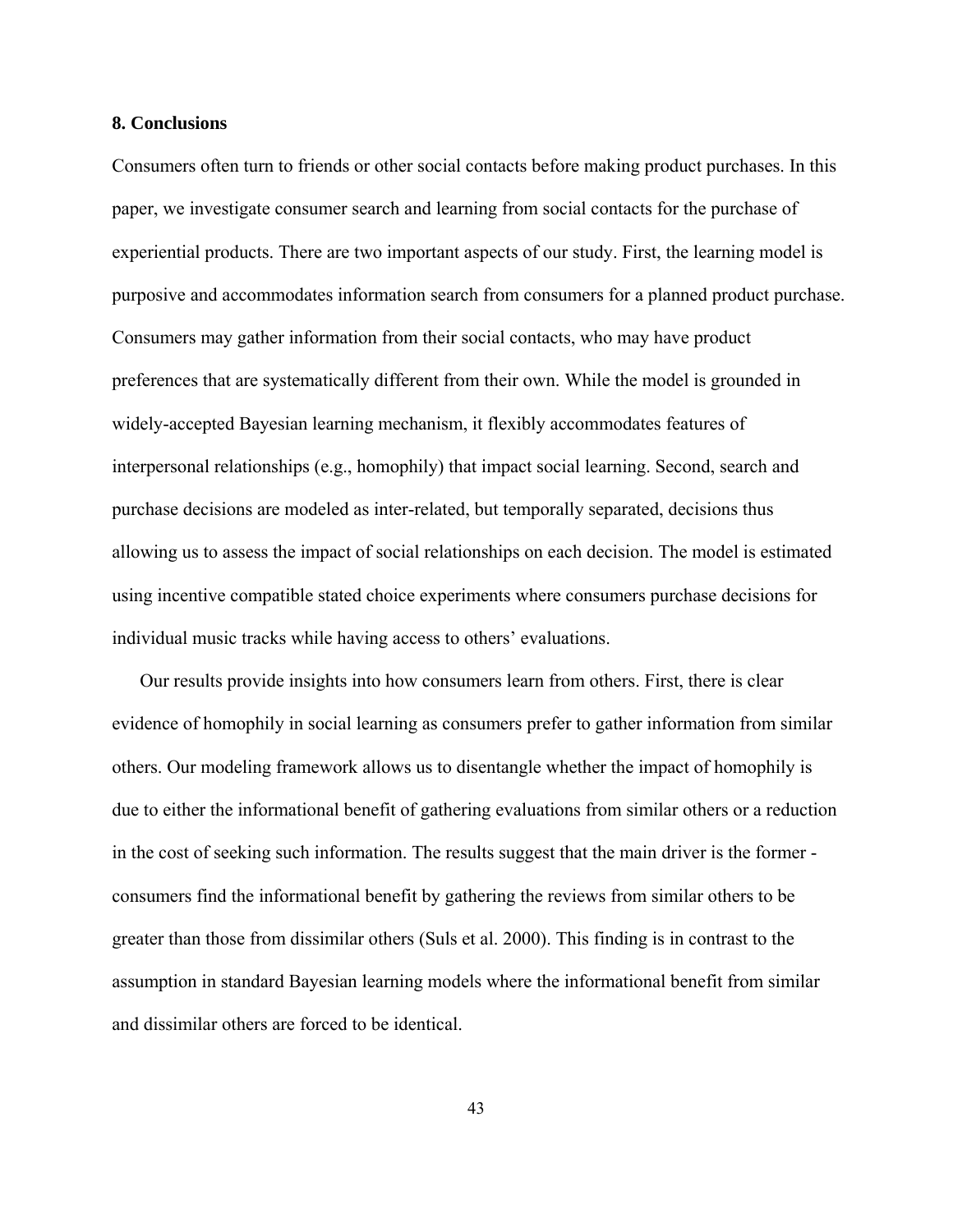Second, the impact of balance status on social learning is more nuanced; people prefer imbalance from a perspective of informational benefit, but balance from a perspective of cost. To be more specific, people understand that informational benefit is greater under an imbalanced social system (Goethels and Nelson 1973; Levine et al. 1993). At the same time, the cost of information-seeking is higher under an imbalanced relationship; it may reflect discomfort under imbalance (Heider 1946) or additional burden for processing incongruent information (Meyers-Levy and Tybout 1989). Our results indicate that both effects are present. People tend to search less under an imbalanced system as compared to a balanced system due to search costs. However, the lower amount of search under imbalance still leads to greater informational benefit as compared to the balanced condition. Note that as the similarity of preference among consumers was manipulated, our evidence of the impact of homophily and balance on social learning does not suffer from confounds such as interpersonal affect or frequency of interactions typically present in observational data.

 For marketing practice, our findings yield actionable insights. Recently, several firms (e.g., Opentable) have begun providing social information to help their customers reduce product uncertainty. The top-line message of our study to these firms is that social reviews offered in an imbalanced social system have significant informational benefit. Our policy experiments show that firms can increase their expected profit by providing customers with product reviews from others with whom they have an imbalanced relationship. The benefit of imbalance will be even greater when firms diversify the share of offered reviews from each social group that their customers have. It is also notable that firms should provide fewer reviews in a balanced social system: consumers may want to read more reviews due to lower search cost, but additional reviews (with low informational benefit in a balanced relationship) only marginally increase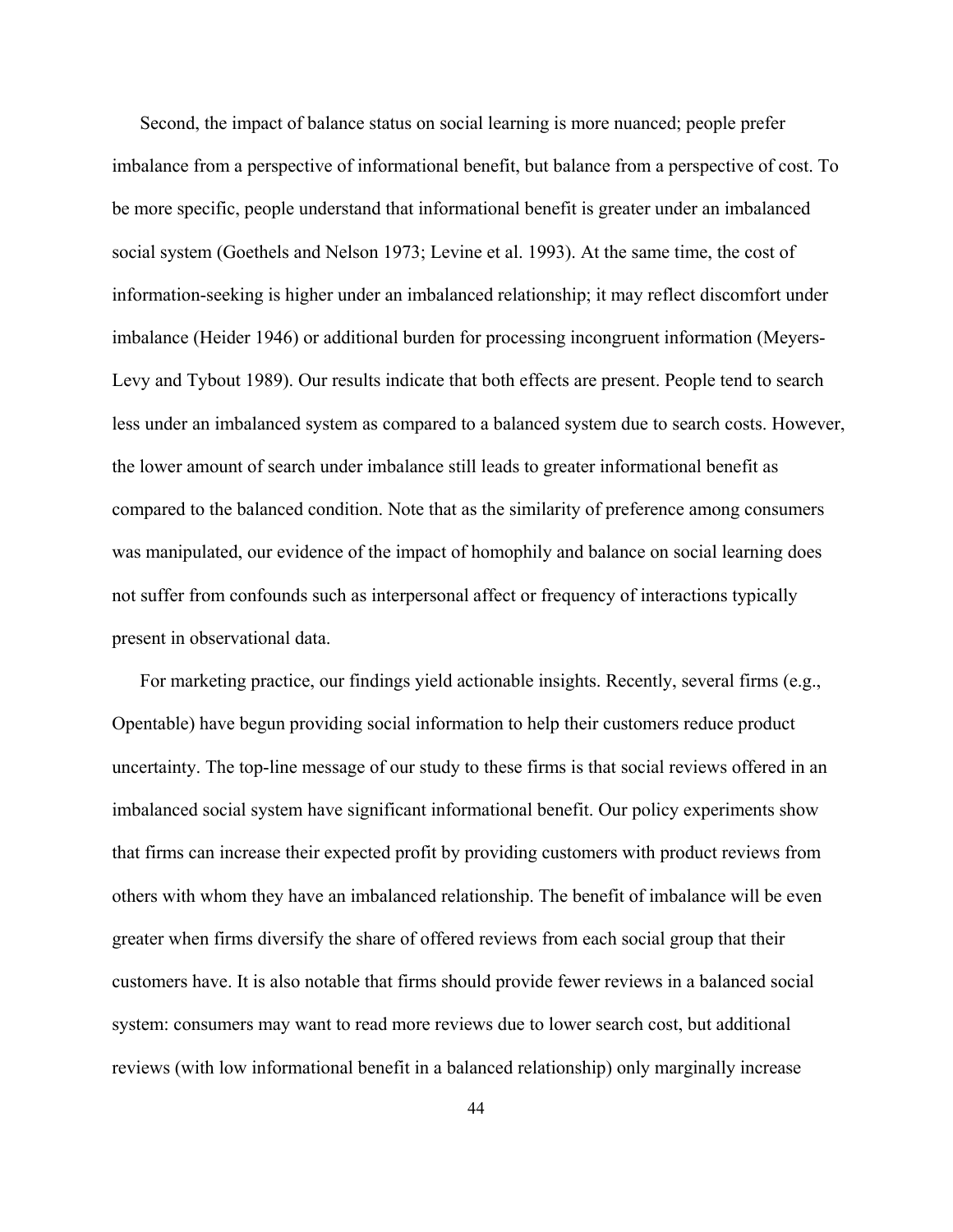product sales. Thus, it is critical for firms to understand the relationship among their customers and their social contacts.

 There are several promising avenues for future research. First, we can consider how different objectives for social information-seeking can change the search behavior. People often turn to others to form a consideration set (e.g., narrow the set of acceptable movies), and it will be interesting to quantify the differential roles of homophily and balance in consideration set formation. Second, consumers perform different types of information search. We considered simultaneous search in this paper. In other scenarios, such as when consumers are faced with numerous product reviews or have little time constraints, they may decide to continue their search based on information they have acquired thus far (sequential search). Third, the assumption that consumers have perfect knowledge about how similar their preferences are to their social contacts can be relaxed. If consumers seek information from nascent relationships about an unfamiliar product category, they will learn about both similarity of preferences and their own product evaluation. Finally, an interesting extension would be to assess how consumers strategically categorize people into two or more groups (e.g., classifying contacts in Google Circles) and its impact on social learning.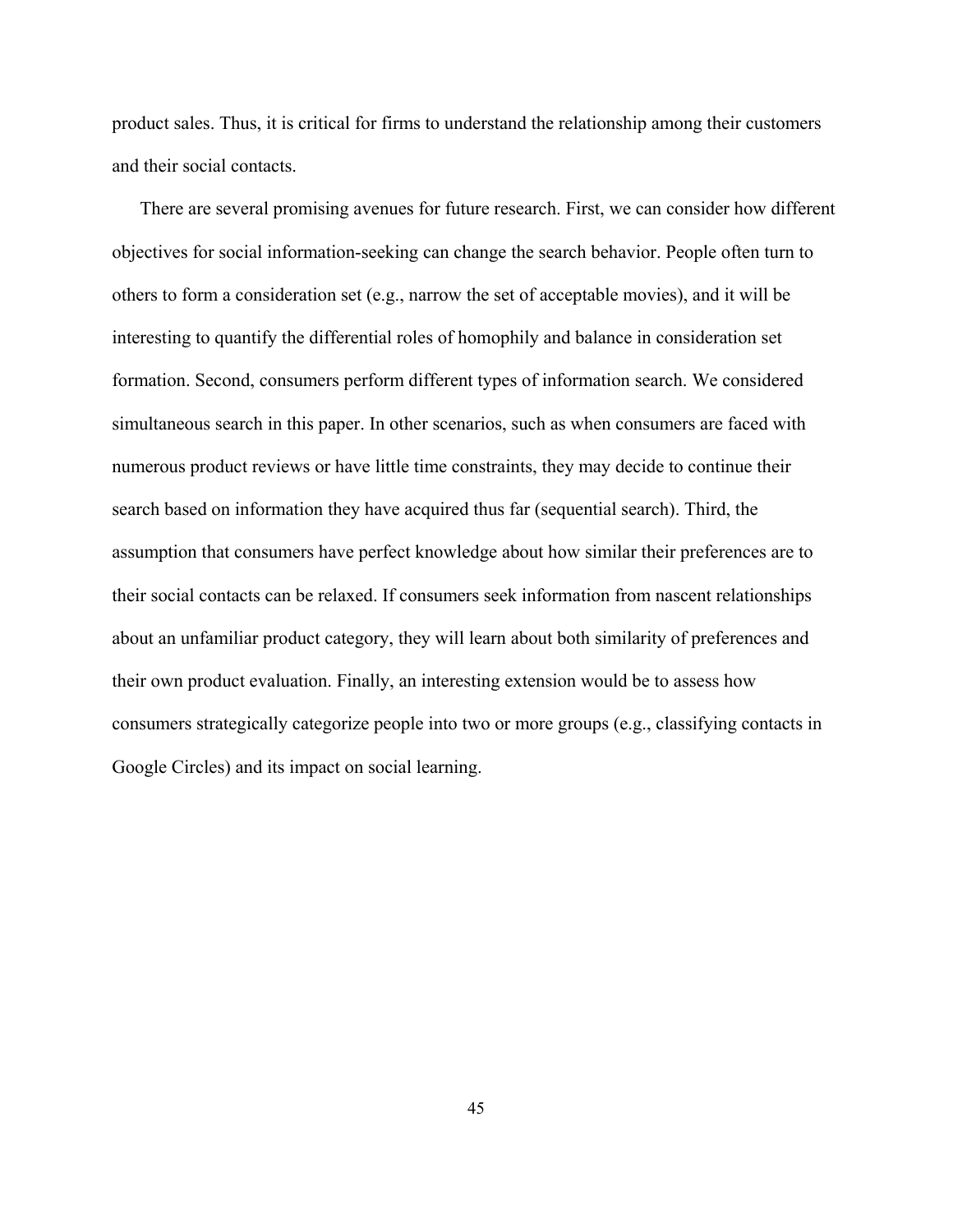#### **References**

- Ando, T. 2007. Bayesian predictive information criterion for the evaluation of hierarchical Bayesian and empirical Bayes models". *Biometrika.* **94**(2) 443-458.
- Camacho, N., B. Donkers, S. Stremersch. 2011. Predictably non-bayesian: quantifying sailence effects in physician learning about drug quality. *Marketing Science*, **30**(2) 305-320.
- Carley, K. 1991. A theory of group stability. *American Sociological Review*. **56** 331-54.
- Cartwright, D., F. Harary. 1956. Structural balance: A generalization of Heider's theory. *Psychological Review*. **63** 277-293.
- Ching, A., T. Erdem, M. Keane. 2012. Learning models: An assessment of progress. Working Paper, University of Toronto.
- De los Santos, B., A. Hortaçsu, M. Wildenbeest. 2012. Testing models of consumer search using data on web browsing and purchasing behavior. *The American Economic Review*. **102**(6) 2955-2980.
- Erdem, T. 1998. An empirical analysis of umbrella branding. Journal of Marketing Research. **35**(3) 339-351.
- Erdem, T., M. Keane. 1996. Decision-making under uncertainty: Capturing dynamic brand choice processes in turbulent consumer goods markets. *Marketing Science*. **15**(1) 1-20.
- Erdem, T. M. Keane, S. Öncü, J. Strebel. 2005. Learning about computers: An analysis of information search and technology choice. *Quantitative Marketing and Economics*. **3**(3) 207-246.
- Godes, D., D. Mayzlin, Y. Chen, S. Das, C. Dellarocas, B. Pfeiffer, B. Libai, S. Sen, M. Shi, P. Verlegh. 2005. The firm's management of social interactions. *Marketing Letters*. Volume **16**(3) 415-428
- Hauser, J., G. Urban, B.Weinberg. 1993. How Consumers allocate their time when searching for information. *Journal of Marketing Research*. **30**(4), 452-466.
- Heider, F. 1946. Attitudes and cognitive organization. *The Journal of Psychology.* **21**(1) 107– 112.
- Hartmann, W., P. Manchanda, H. Nair, M. Bothner, P. Dodds, D. Godes, K. Hosangar, C. Tucker. 2008. Modeling social interactions: Identification, empirical methods and policy implication. *Marketing Letters*. Volume **19**(3) 287-304.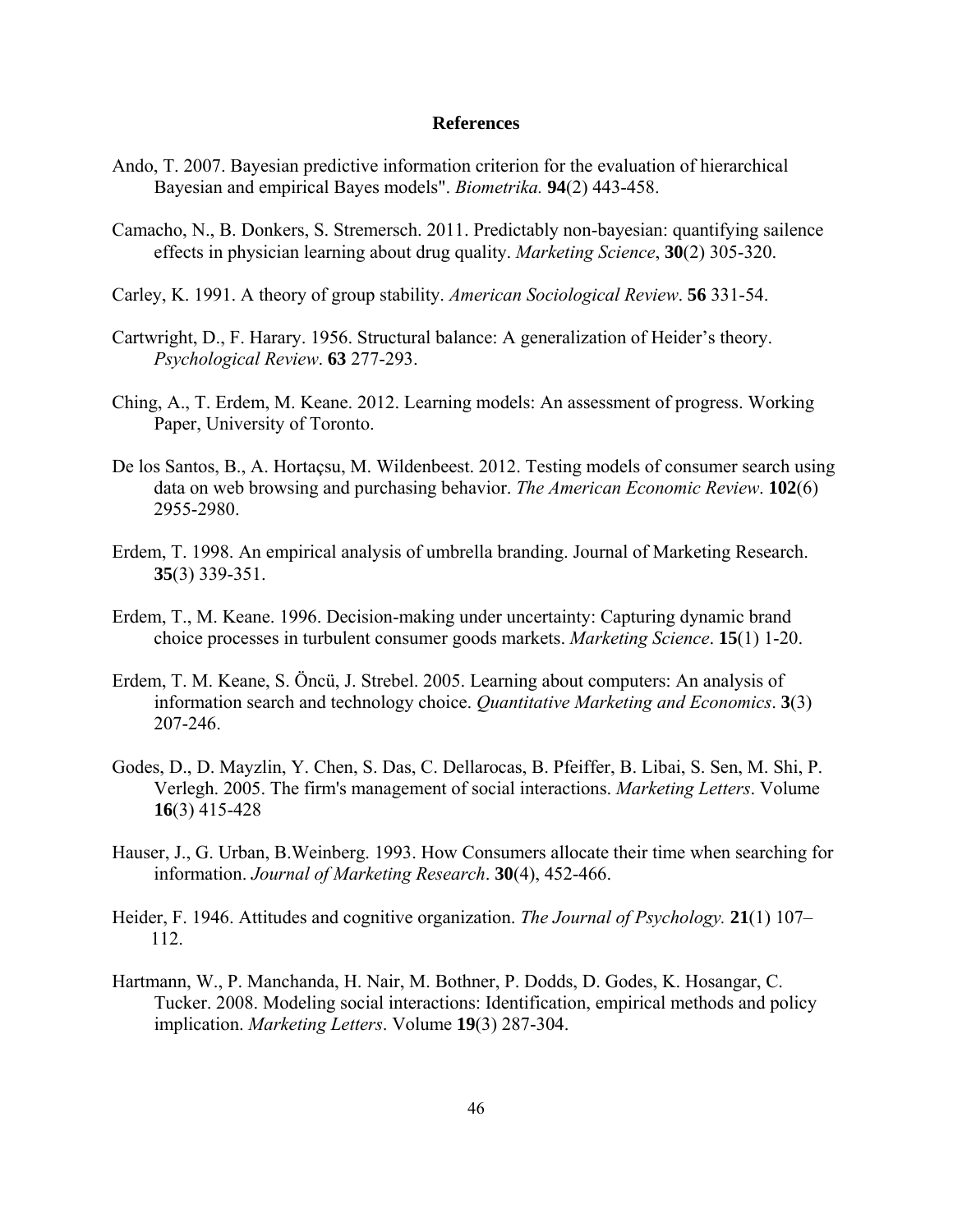- Goethals, G., J. Darley. 1977. Social comparison theory: An attributional approach. *Social comparison processes: Theoretical and empirical perspectives*. Washington, DC: Hemisphere. 259-278.
- Goethals, G., E. Nelson. 1973. Similarity in influence process: The belief-value distinction. *Journal of Personality and Social Psychology*. **25**(1) 117-122.
- Hedesström, T., H. Svedsäter, and T. Gärling. 2006. Covariation neglect among novice investors. *Journal of Experimental Psychology*. **12**(3) 155–165.
- Iyengar, R., K. Jedidi. 2012. A conjoint model for quantity discounts**.** *Marketing Science*. **31**(2) 334-350.
- Levine, J., L. Resnick. 1993. Social foundation of cognition. *Annual Review of Psychology*. **44** 585-612.
- Markowitz, H. Portfolio selection. *The Journal of Finance*. 7(1) 77-91.
- McFadden, D. 1978. Modelling the choice of residential location. *Spatial Interaction Theory and Planning Models*. Amsterdam, North-Holland.
- McPherson, M., L. Smith-Lovin, J. Cook. 2001. Birds of a feather: Homophily in social networks. *Annual Review of Sociology*. **27** 415-444.
- Mehta N., S. Rajiv, K. Srinivasan. 2004. The role of forgetting in memory-based choice decisions. *Quantitative Marketing and Economics*. **2**(2) 107-140.
- Meyers-Levy, J., A. Tybout. 1989. Schema congruity as a basis for product evaluation. *Journal of Consumer Research*. **16**(1) 39-54.
- Montoya, R., O. Netzer, K. Jedidi. 2010. Dynamic allocation of pharmaceutical detailing and sampling for long-term profitability. *Marketing Science*. **29**(5) 909–924.
- Morgan, P., R. Manning. 1985. Optimal Search. *Econometrica*. **53**(4) 923 944.
- Narayan, V., V. Rao, C. Saunders. 2011. How peer influence affects attribute preferences: A Bayesian updating mechanism. *Marketing Science*. **30**(2) 368-384.
- Narayanan, S., P. Manchanda. 2009. Heterogeneous learning and the targeting of marketing communication for new products. *Marketing Science*. **28**(3) 424-441.
- Neuberg, S., J. Newsom. 1993. Personal need for structure: Individual differences in the desire for simple structure. *Journal of Personality and Social Psychology*. **65**(1) 113-131.
- Ratchford, B. 2010. Consumer Search and Pricing. *Handbook of Pricing Research in Marketing*, ed. Vithala R. Rao, 91–107. Northampton, MA: Edward Elgar Publishing.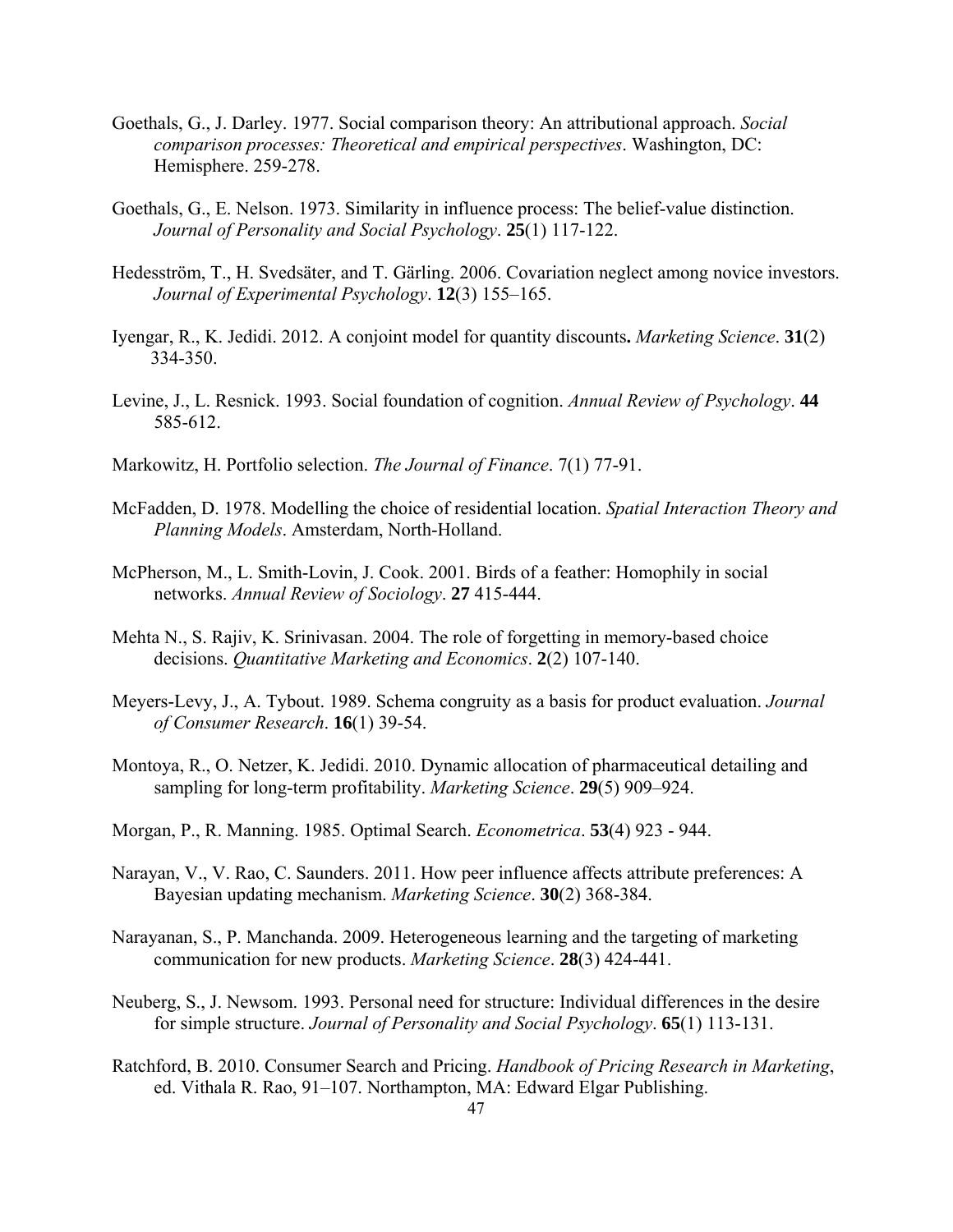- Ratchford, B., M. Lee, D. Talukdar. 2003. The impact of the internet on information search for automobiles. *Journal of Marketing Research*. **40**(2) 193-209.
- Roberts, J., G. Urban.1988. Modeling multiattribute utility, risk, and belief dynamics for new consumer durable brand choice. *Management Science*. **34**(2) 167-185*.*
- Sinan, A., D. Walker. 2012. Identifying Influential and Susceptible Members of Social Networks. *Science.* **337** 337-341.
- Spiegelhalter, D.. N. Best, B. Carlin, A. van der Linde. 2002. Bayesian measures of model complexity and fit (with discussion). *Journal of the Royal Statistical Society, Series B.* **64**(4) 583-639.
- Stigler, G. 1961. The economics of information. *Journal of Political Economy.* **69**(3) 213-225
- Suls, J., R. Martin, L. Wheele. 2000. Three kinds of opinion comparison: The triadic model. *Personality and Social Psychology Review*. **4**(3) 219-237.
- Train, K., D. McFadden, M. Ben-Akiva. 1987. The demand for local telephone service: A fully discrete model of residential calling patterns and service choices. *The RAND Journal of Economics*. **18**(1) 109-123.
- Tversky, A., D. Kahneman. 1974. Judgment under uncertainty: Heuristics and biases. *Science* **185**(4157) 1124–1131.
- Watanabe, S. 2010. Asymptotic equivalence of Bayes cross validation and widely applicable information criterion in singular learning theory. *Journal of Machine Learning Research*. **11** 3571–3594.
- Weitzman, M. 1979. Optimal search for the best alternative. *Econometrica*. **47**(3) 641-654.
- Winkler, R. 1981. Combining probability distributions from dependent information sources. *Management Science*. 27(4) 479-488.
- Yaniv, I., S. Choshen-Hillelb, M. Milyavsky. 2011. Receiving advice on matters of taste: Similarity, majority influence, and taste discrimination. *Organizational Behavior and Human Decision Processes*. **115**(1) 111–120.
- Zhao, Y., S. Yang, V. Narayan , Y. Zhao. 2012. Modeling consumer learning from online product reviews. *Marketing Science*. Forthcoming.
- Zhao, Y., Y. Zhao, K. Helsen. 2011. Consumer learning in a turbulent Market environment: Modeling consumer choice dynamics after a product-harm crisis," *Journal of Marketing Research*. **48**(2) 255-267.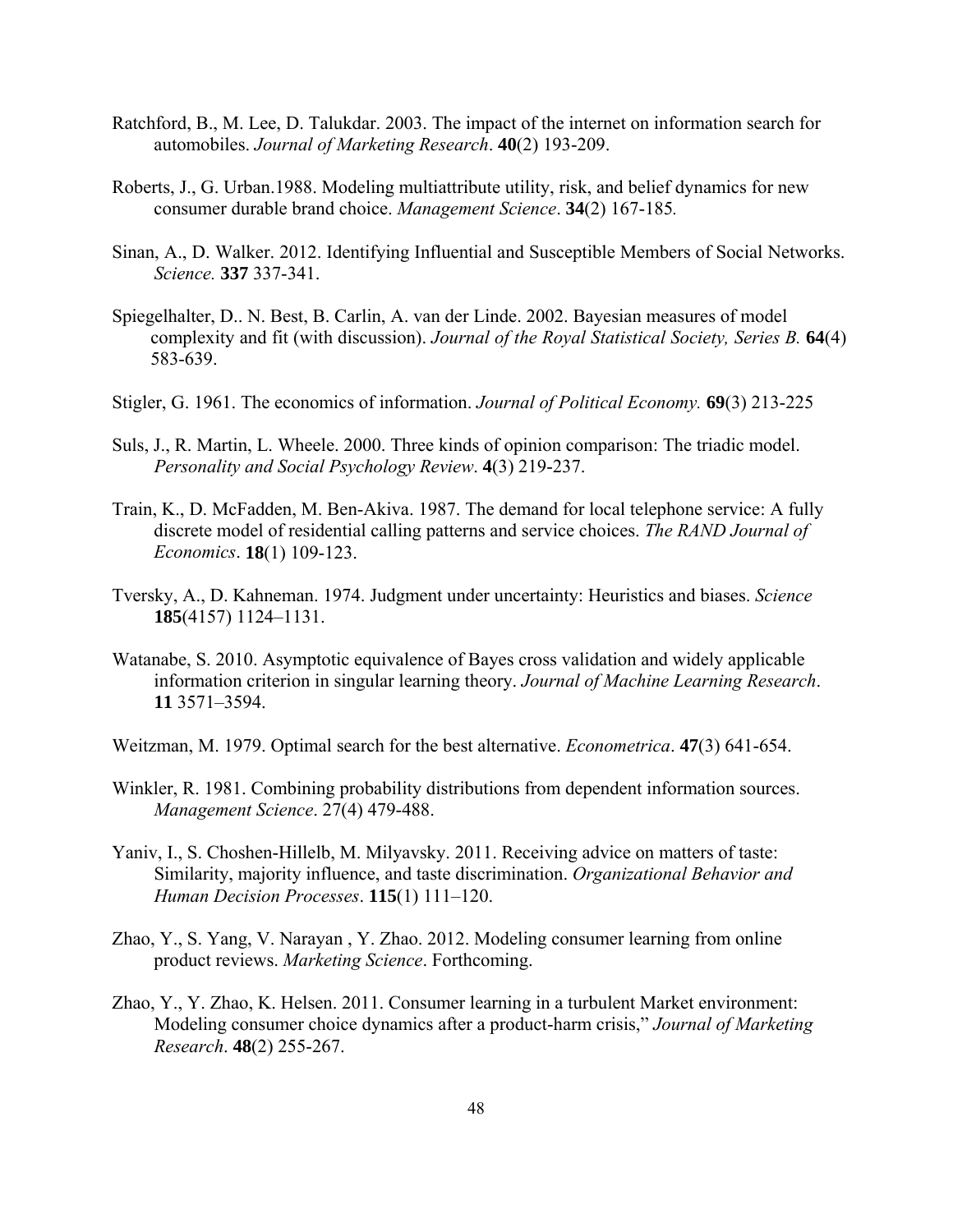# **Appendix 1. Regularity Conditions on Similarity Structure**

We have two regularity conditions on the covariance matrix of triadic similarity – positive definiteness condition and inference condition.

*Positive-Definiteness Condition*. The covariance matrix for the triadic similarity structure should be a proper covariance matrix. Given the expression of similarity in Equation 5, we can write the positive-definiteness condition in the following way. (For notation simplicity, we omit subscripts for respondent and product)

$$
1 - a^2 - b^2 - c^2 + 2abc > 0.
$$
 (A1)

 *Inference Condition.* Intuitively, the information from more relevant sources should reduce the uncertainty more. As an extreme example, the information from those who have exactly same preference will completely resolve any uncertainty. The same is the case for information from those who have exactly the opposite preference. However, some similarity structures violate this intuition of learning process and uncertainty actually increases by acquiring information from more relevant sources. Suppose a similarity structure is represented by Equation 5 in the main text, and the respondent is informed of the values of  $R^A$  and  $R^B$ . Then, the conditional distribution for his own evaluation,  $R^E$ , given  $R^A$  and  $R^B$  is:

$$
f^{R^E} \left( R^E | R^A, R^B \right) = N \left( R^0 + \frac{a - bc}{1 - c^2} \left( R^A - R^0 \right) + \frac{b - ac}{1 - c^2} \left( R^B - R^0 \right), \frac{\tau^2 \left( 1 - a^2 - b^2 - c^2 + 2abc \right)}{1 - c^2} \right).
$$
\n(A2)

 A similarity structure violates our intuition when the conditional variance, which denotes the uncertainty after having complete knowledge of  $R^A$  and  $R^B$ , increases as relevance (|a| or |b|) increases. As a result of comparative statics, we obtain the following condition for the conditional variance to not increase with the relevance of sources: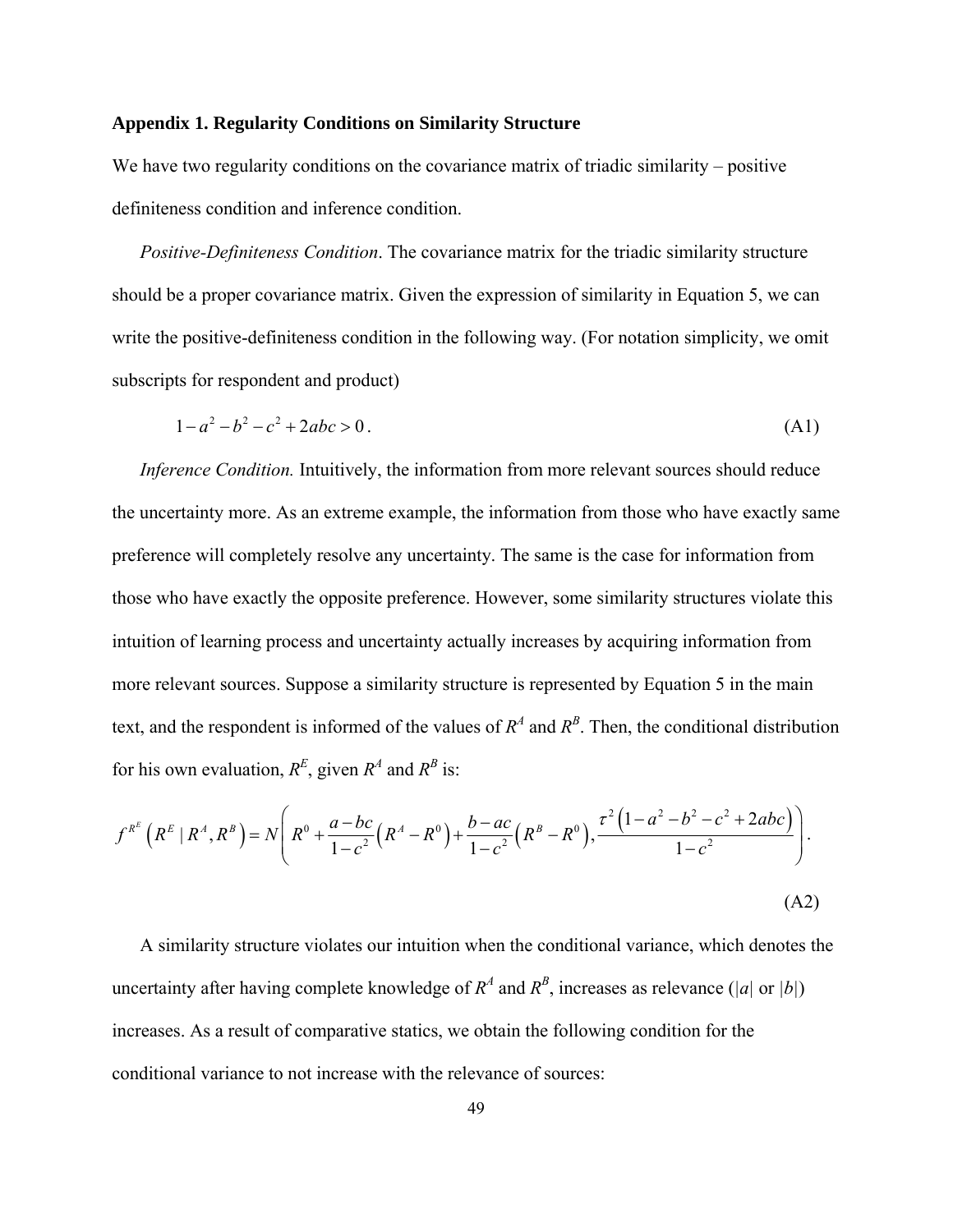$$
|a| > |bc| \text{ and } |b| > |ac|.
$$
 (A3)

We exclude similarity structures where the statistical axiom does not fit our intuition.

#### **Appendix 2. Informational Benefit under SMBL**

Posterior variance (*PV*) denotes the uncertainty that a consumer has about a product after search. (For notation simplicity, we omit the subscripts for respondent and product). That is, the posterior variance is closely associated with informational benefit of signals - the smaller is the posterior, the higher is the informational benefit. We can understand how the informational benefit from a signal is influenced by similarity structure under SMBL by examining the posterior variance. For ease of exposition, we can rewrite *PV* as a function of relevance (*|a|* and *|b|*) and redundancy (*|c|*) in the following way.

$$
PV = \frac{\tau^{2} \left(\tau^{2} n^{4} \left(1-|a|^{2}\right)+\sigma^{A^{2}}\right) \left(\tau^{2} n^{B} \left(1-|b|^{2}\right)+\sigma^{B^{2}}\right)+\tau^{6} n^{4} n^{B} \left(2D|abc|-|ab|^{2}-|c|^{2}\right)}{\left(\sigma^{A^{2}}+\tau^{2} n^{4}\right) \left(\sigma^{B^{2}}+\tau^{2} n^{B}\right)-|c|^{2} \tau^{4} n^{4} n^{B}}, \qquad (A4)
$$

where *D* denotes an indicator of balance status which takes a value of 1 when  $abc$  > 0 (balance), -1 when *abc*<0 (imbalance), and is 0 when *abc=0*.

*Sign of Relevance*. When the balance status (*D*) is held fixed, the sign of relevance per se does not affect the informational benefit. Suppose the relevance of a source (*a*) switches the sign, but balance status remains unchanged. We can think about a scenario where either *D*=0, or one of other similarity measures (*b* or *c*) also switches the sign when  $D \neq 0$ . Given that *a* enters Equation A4 only in absolute value, the sign of relevance per se will not affect informational benefit. The sign of relevance will change the informational benefit (*PV*) only through a change in the balance status of the system.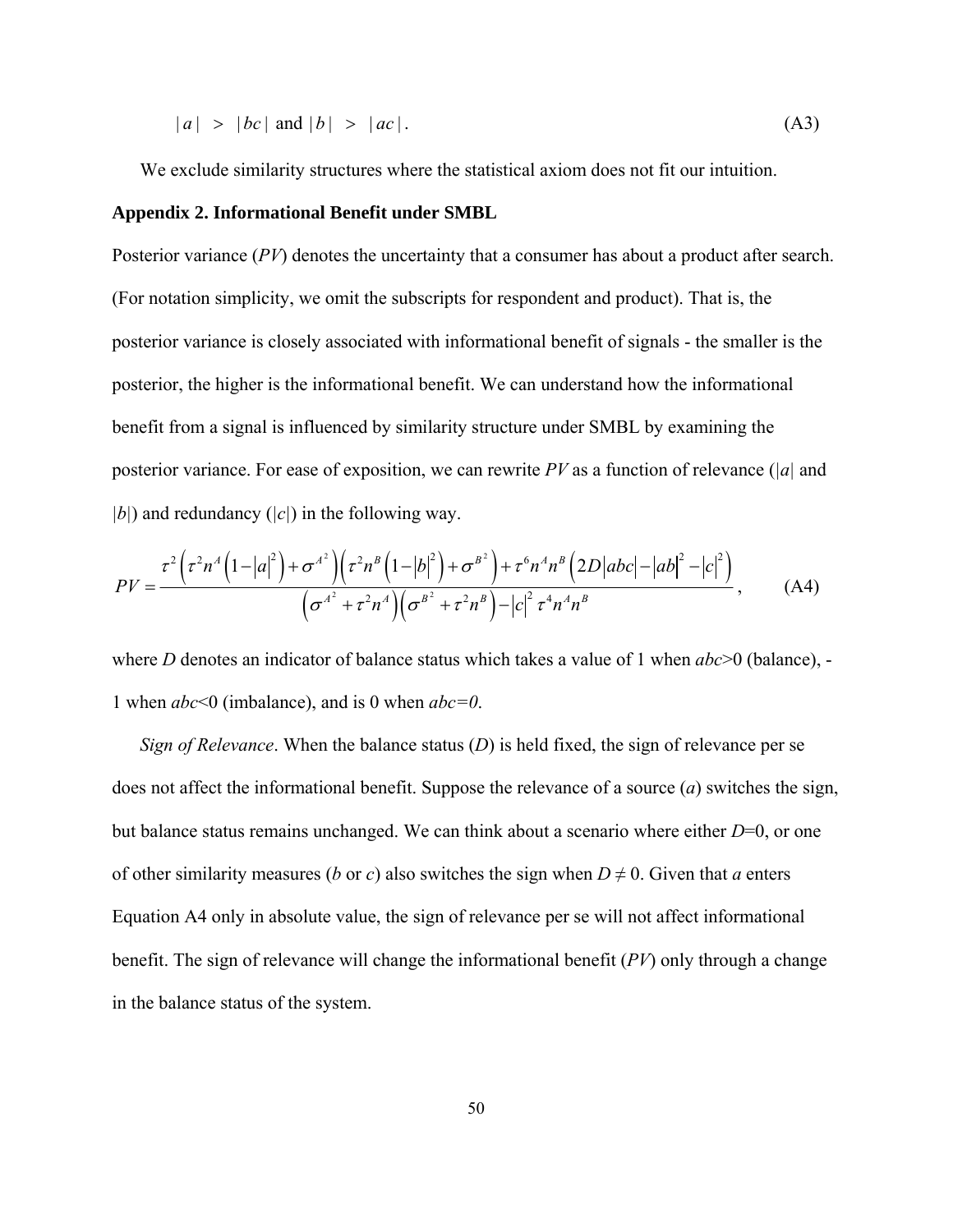*Balance Status and Redundancy*. Given all the other values fixed, we can immediately see that PV is always greater when  $D=1$  (balance) than when  $D=-1$  (imbalance). That is, the informational benefit is always greater under imbalance than balance.

 Next, the result of comparative statics shows that the effect of redundancy (*c*) on the posterior variance is contingent on the balance status (*D*).

$$
\frac{\partial PV}{\partial |c|} = \frac{2D\tau^6 n^4 n^8 \left( |a|\sigma^{B^2} + (|a|-|bc|)\tau^2 n^4 n^B \right) \left( |b|\sigma^{A^2} + (|b|-|ac|)\tau^2 n^4 n^B \right)}{\left( \left( \sigma^{A^2} + \tau^2 n^4 \right) \left( \sigma^{B^2} + \tau^2 n^B \right) - |c|^2 \tau^4 n^4 n^B \right)^2},\tag{A5}
$$

 Given the second regularity condition (A3), the sign of the first derivative is determined by balance status; it is positive when *D*=1, and negative when *D*=-1. In other words, the increase in redundancy (*|c|*) decreases (increases) the informational benefit under balanced (imbalanced) system.

#### **Appendix 3. Robustness Checks**

*Subjective Average of Aggregate Evaluations.* We cannot jointly identify subjective average and subjective variance of aggregate evaluations (see model identification in Appendix 4), so we should fix either one to be the same as the manipulated value. In Model 8 (which we proposed as our main model), we fixed the subjective average to be same as the manipulated average, and estimated a parameter for the subjective variance  $(\theta_i^{pri})$ . To validate our specification, we fit an alternative specification where we fixed subjective variance to be the same as the manipulated variance  $(\tau_{ij} = \tau_j^M)$ , but allowed the subjective average to be different from what we manipulated  $(R_{ij}^0 = \theta_{i0}^{pri} R_j^{0M})$ . All other components of this model are the same as Model 8. We found that this model was worse than our Model 8 specification on the hold-out sample fit (VLL=-1548.42). Also, there was no significant evidence that people perceive the average to be different from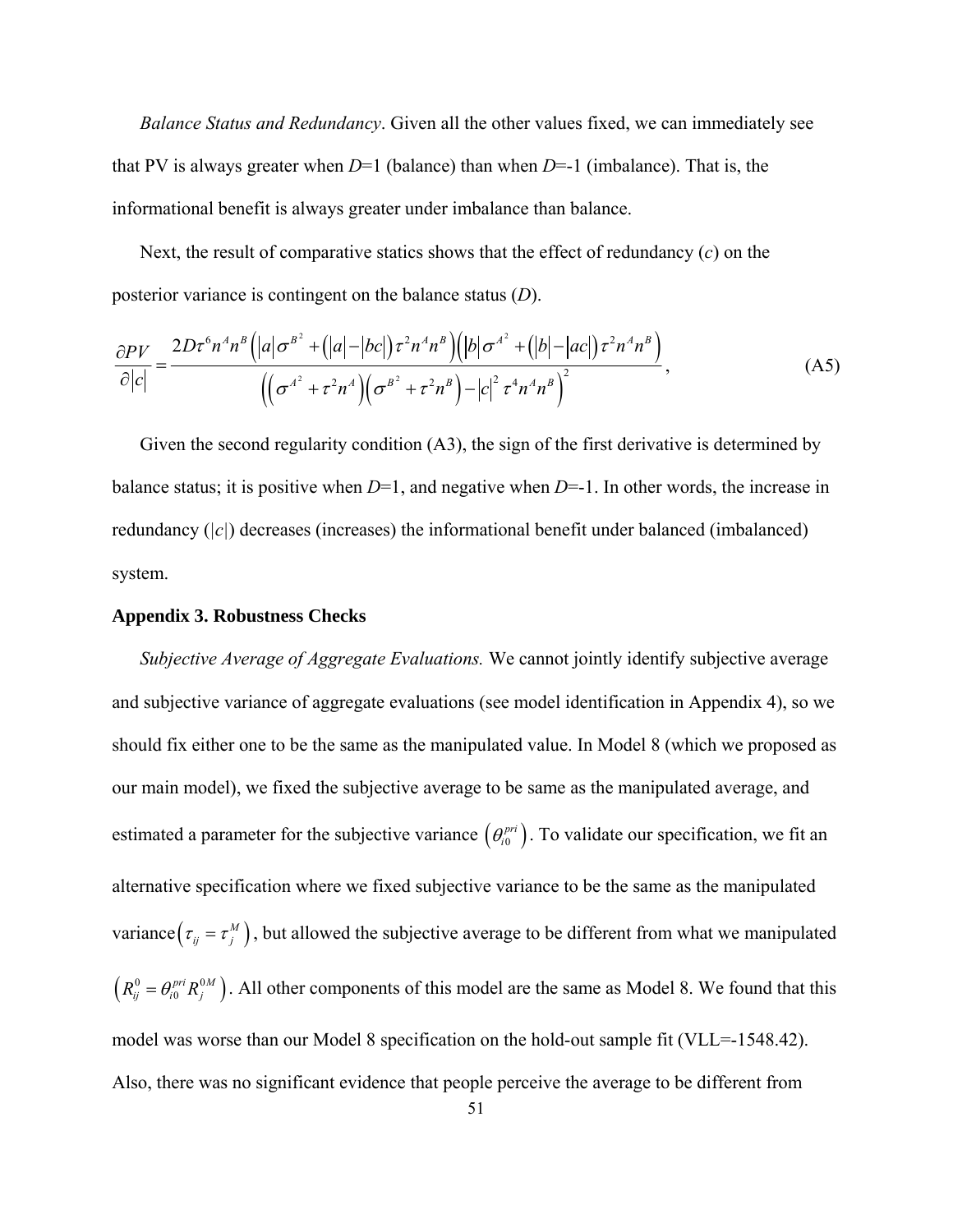what we manipulated. In other words, subjectivity is associated more with a perception of variance than the average.

*Subjective Variance of Aggregate Evaluations.* In Section 5.2, we conceptually justified our specification where the subjective variance of aggregate evaluations does not depend on the structural aspects of preference similarity. In this section, we examine an alternative specification of our main model - subjective variation of aggregate evaluations is also specified as a function of the sign of relevance and balance status  $(\tau_{ij} = \tau_j^M \times \exp(\theta_{i0}^{pri} + \theta_{i1}^{pri} neg_j + \theta_{i2}^{pri}imb_j))$  where  $neg_j$  denotes the number of negatively relevant sources. We found that hold-out sample fit was much worse than our main model specification (VLL=-1515.65). Neither of the two parameters,  $(\theta_{i1}^{pri}, \theta_{i2}^{pri})$ , was significant and all the substantial findings were robust. In other words, subjective variance of aggregate ratings was not affected by similarity structure.

#### **Appendix 4. Identification of Population Parameters**

In this section, we outline the identification of population parameters. Given the identification of population parameters  $(\Gamma, \Delta, \Theta, \lambda)$ , one can easily identify individual-level parameters  $(\Gamma_i, \Delta_i, \Theta_i, \lambda_i)$  with distributional assumptions on individual parameters (i.e., normally distributed around population parameters).

First, we can identify  $\Gamma$  and  $\Theta$  from observed purchase decisions given the search decisions. Observed purchase decisions with  $n_{ij}^* = (0,0)$  can identify utility parameters  $(\Gamma = [\gamma_0, \beta])$  and perceived prior variance  $(\theta_0^{pri})$ .<sup>1</sup> Given that there was no search at all, the general tendency of purchase is captured by  $\gamma_0$ , the effect of manipulated prior mean  $(R_j^{\circ M})$  on purchase is captured

<sup>&</sup>lt;sup>1</sup> In our data, we have 147 observations with no search at all, and 13 of them converged to purchase.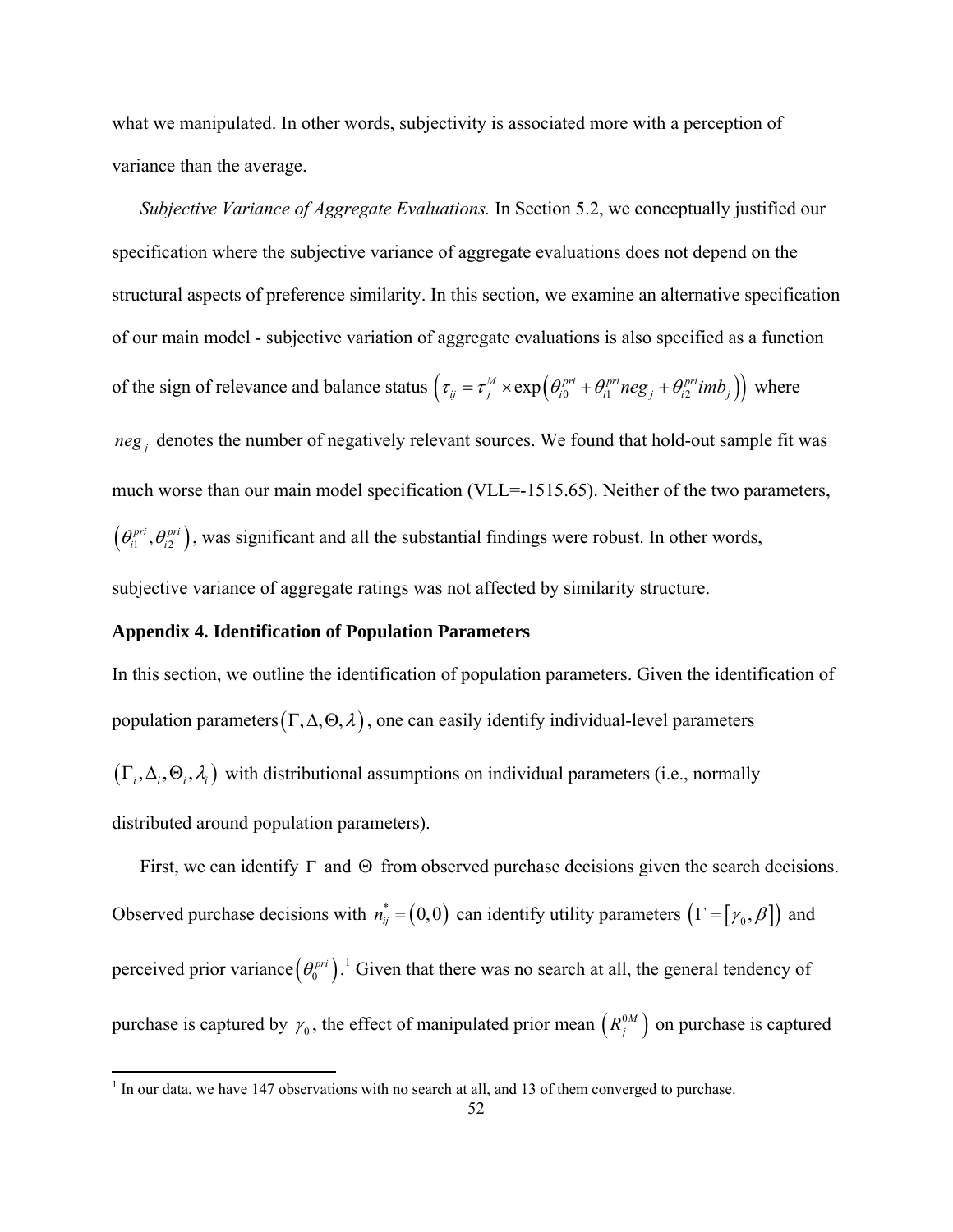by  $\beta$ , and the effect of manipulated prior standard deviation  $(\tau_j^M)$  on purchase is captured by  $\beta$ and  $\theta_0^{pri}$ .

The parameters related to perceived similarity with each sources  $(\theta_0^{rel}, \theta_1^{rel})$  are identified from observed purchase decisions given (1) no search from one source and (2) a sufficiently large amount of search from the other source (i.e., steady state where an additional signal hardly increase the search utility).<sup>2</sup> For these observations, purchase utility depends only on parameters identified above (i.e., utility parameters and perceived prior variance) and perceived similarity with the source where the steady state is achieved ( $a_j$  or  $b_j$ ). Therefore, general tendency of purchase among these observations identifies parameter  $\theta_0^{rel}$ , and the difference in purchase driven by the sign of relevance identifies  $\theta_1^{rel}$ .

The parameters related to perceived similarity between the two sources  $(\theta_0^{red}, \theta_1^{red})$  are identified from the observed purchase decisions given a sufficiently large amount of search from both sources.<sup>3</sup> For these observations, purchase utility depends only on parameters identified so far (i.e., utility parameters, perceived prior variance, and perceived similarity with each source) and perceived similarity between the sources  $(c_i)$ . Therefore, general tendency of purchase among these observations identifies parameter  $\theta_0^{red}$ , and the difference in purchase driven by balance status identifies the parameter  $\theta_1^{red}$ .

 $2$  Our model estimates suggest that average perceived signal variance is around 0.12 and average perceived prior variance is around 0.15. Given this information, the steady state is roughly achieved when the search amount is greater than 10. In our data, 45 observations reached steady state for one source, but did no search from the other source. Among those observations, 30 observations collected signals from positively relevant source only (15/30 converged to purchase), and 15 observations collected signals from negatively relevant source only (1/15 converged to purchase). Therefore, we have sufficient information to identify  $(\theta_0^{rel}, \theta_1^{rel})$ .<br><sup>3</sup> In our data, around 288 observations reached steady state for both sources. An

<sup>&</sup>lt;sup>3</sup> In our data, around 288 observations reached steady state for both sources. Among those observations, 142 observations were under balance (50/142 converged to purchase), and 146 were under imbalance (46/142 converged to purchase). Therefore, we have sufficient information to identify  $(\theta_0^{red}, \theta_1^{red})$ .